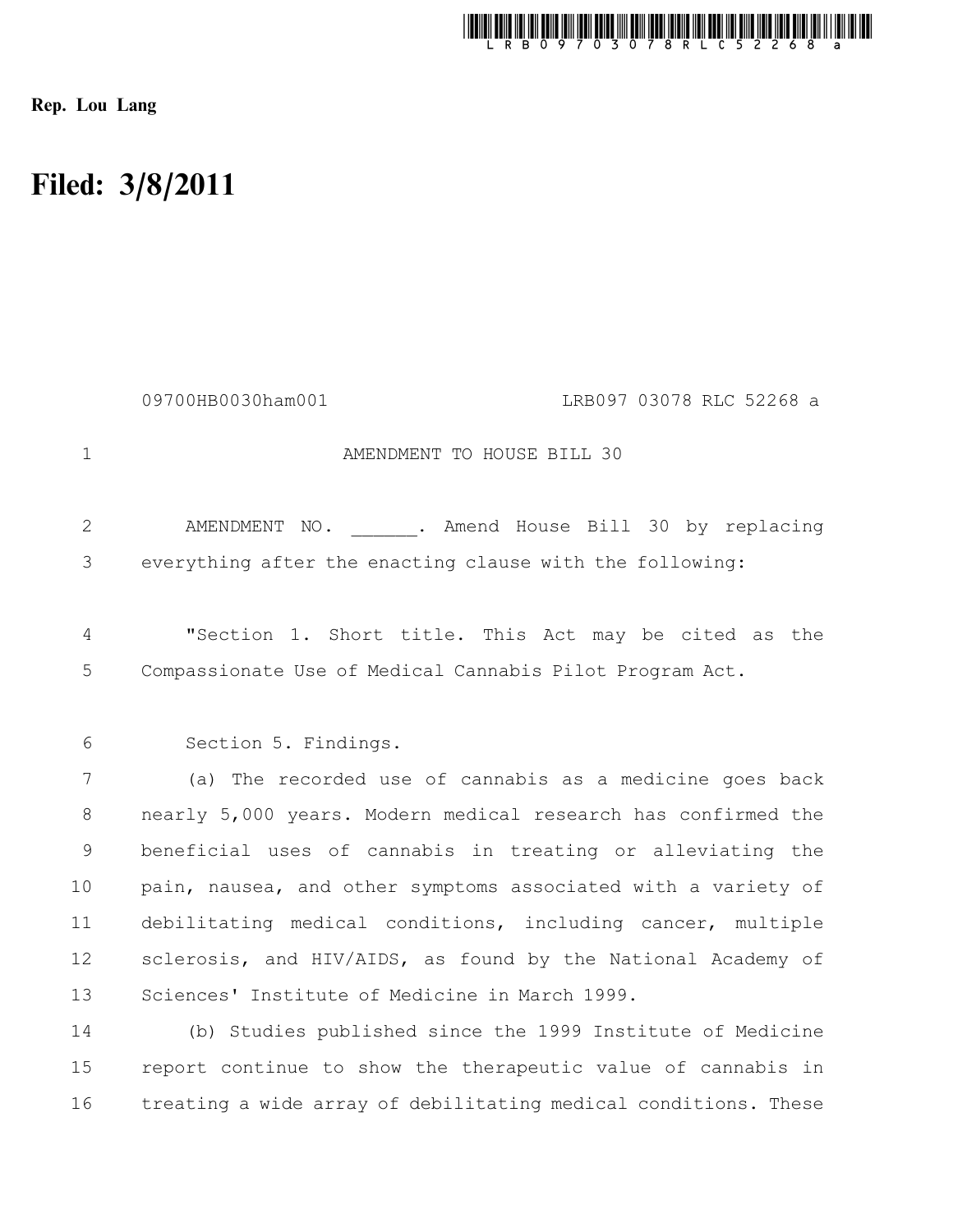09700HB0030ham001 -2- LRB097 03078 RLC 52268 a

include relief of the neuropathic pain caused by multiple sclerosis, HIV/AIDS, and other illnesses that often fail to respond to conventional treatments and relief of nausea, vomiting, and other side effects of drugs used to treat HIV/AIDS and hepatitis C, increasing the chances of patients continuing on life-saving treatment regimens. 1 2 3 4 5 6

(c) Cannabis has many currently accepted medical uses in the United States, having been recommended by thousands of licensed physicians to at least 600,000 patients in states with medical cannabis laws. The medical utility of cannabis is recognized by a wide range of medical and public health organizations, including the American Academy of HIV Medicine, the American College of Physicians, the American Nurses Association, the American Public Health Association, the Leukemia & Lymphoma Society, and many others. 7 8 9 10 11 12 13 14 15

(d) Data from the Federal Bureau of Investigation's Uniform Crime Reports and the Compendium of Federal Justice Statistics show that approximately 99 out of every 100 cannabis arrests in the U.S. are made under State law, rather than under federal law. Consequently, changing State law will have the practical effect of protecting from arrest the vast majority of seriously ill patients who have a medical need to use cannabis. 16 17 18 19 20 21 22

(e) Alaska, Arizona, California, Colorado, Hawaii, Maine, Michigan, Montana, Nevada, New Mexico, New Jersey, Oregon, Vermont, Rhode Island, Washington State, and Washington, D.C. have removed state-level criminal penalties from the medical 23 24 25 26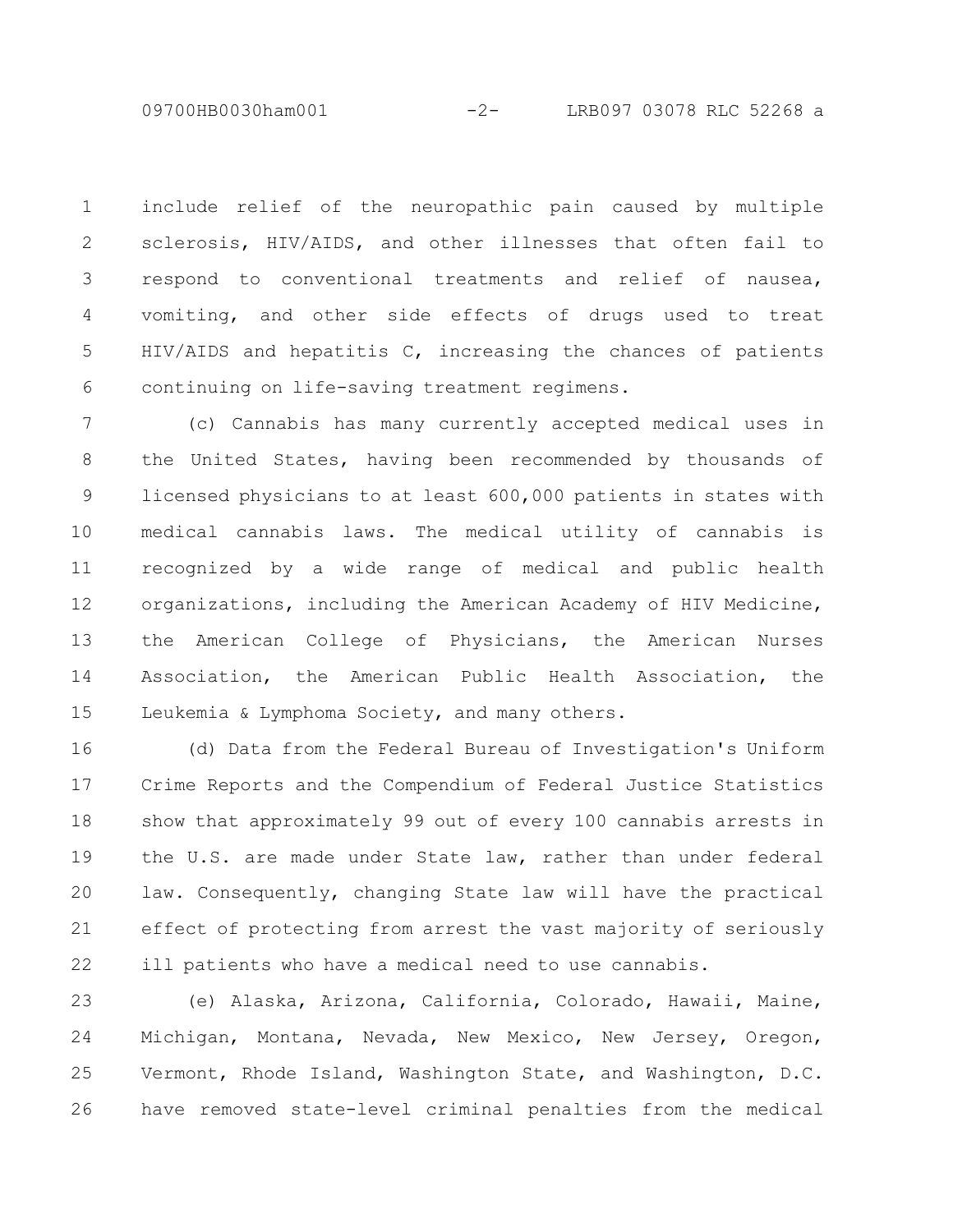use and cultivation of cannabis. Illinois joins in this effort for the health and welfare of its citizens. 1 2

(f) States are not required to enforce federal law or prosecute people for engaging in activities prohibited by federal law. Therefore, compliance with this act does not put the state of Illinois in violation of federal law. 3 4 5 6

(g) State law should make a distinction between the medical and non-medical uses of cannabis. Hence, the purpose of this Act is to protect patients with debilitating medical conditions, as well as their physicians and providers, from arrest and prosecution, criminal and other penalties, and property forfeiture if such patients engage in the medical use of cannabis. 7 8 9 10 11 12 13

Section 10. Definitions. The following terms, as used in this Act, shall have the meanings set forth in this Section: 14 15

16

(a) "Adequate supply" means:

(1) 2.5 ounces of usable cannabis during a period of 14 days and that is derived solely from an intrastate source; 17 18

(2) Subject to the rules of the Department, a patient may apply for a waiver where a physician provides a substantial medical basis in a signed, written statement asserting that, based on the patient's medical history, in the physician's professional judgment, 2.5 ounces is an insufficient adequate supply for a 14-day period to properly alleviate the patient's debilitating medical 19 20 21 22 23 24 25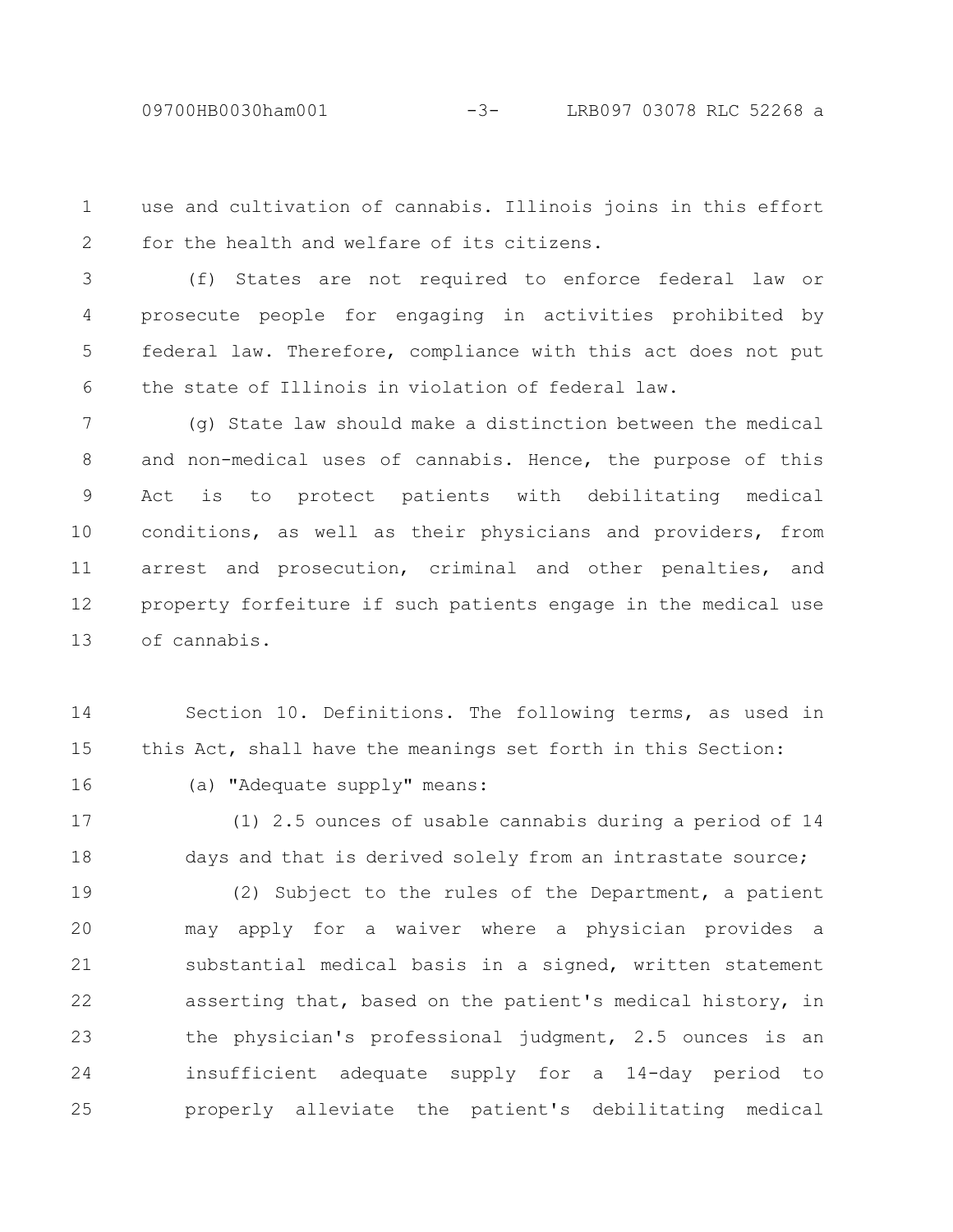condition or symptoms associated with the debilitating medical condition. 1 2

(b) "Cannabis" has the meaning given that term in Section 3 of the Cannabis Control Act. 3 4

(c) "Cardholder" means a qualifying patient or a designated caregiver who has been issued and possesses a valid registry identification card. 5 6 7

(d) "Debilitating medical condition" means one or more of the following: 8 9

(1) cancer, glaucoma, positive status for human immunodeficiency virus, acquired immune deficiency syndrome, hepatitis C, amyotrophic lateral sclerosis, Crohn's disease, agitation of Alzheimer's disease, or the treatment of these conditions: 10 11 12 13 14

(2) a chronic or debilitating disease or medical condition or its treatment that produces one or more of the following: cachexia or wasting syndrome; seizures, including but not limited to those characteristic of epilepsy; or severe and persistent muscle spasms, including but not limited to those characteristic of multiple sclerosis; 15 16 17 18 19 20 21

(3) a debilitating disease or medical condition or its treatment that produces intractable pain, which is severe, debilitating pain that did not respond to other reasonable medical efforts for a reasonable period of time, including cases where other treatment options produced serious side 22 23 24 25 26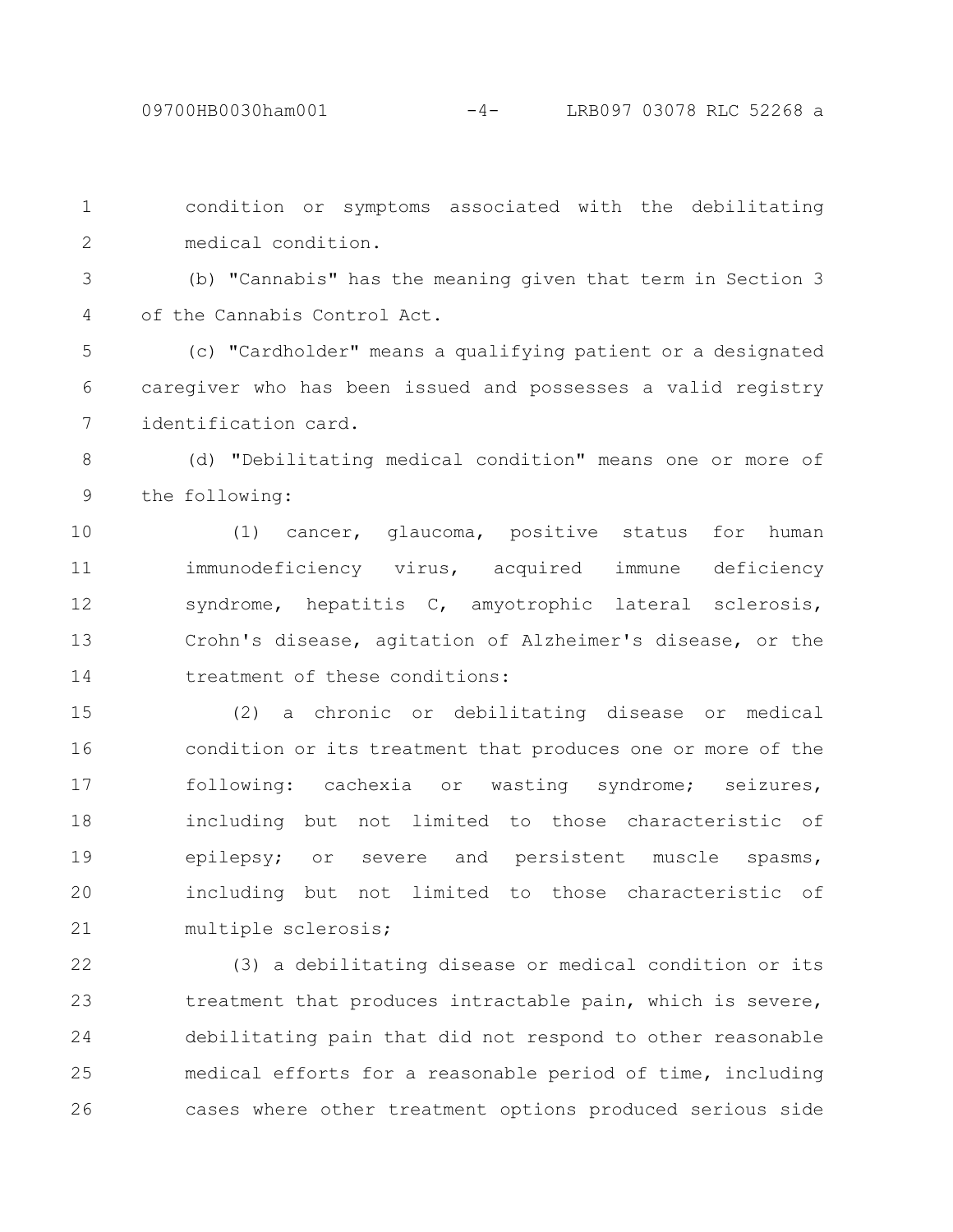effects; 1

(4) a debilitating disease or medical condition or its treatment that produces severe, debilitating nausea that did not respond to other reasonable medical efforts for a reasonable period of time, including cases where other treatment options produced serious side effects; or 2 3 4 5 6

(5) any other debilitating medical condition or its treatment added by the Department, as provided for in subsection (d) of Section 10. 7 8 9

(e) "Department" means the Department of Public Health or its successor agency. 10 11

- (f) "Designated caregiver" means a person who: 12
- 13

(1) is at least 21 years of age;

(2) has agreed to assist with a patient's medical use of cannabis; 14 15

(3) has not been convicted of an excluded offense; and (4) assists no more than one qualifying patient with his or her medical use of cannabis. 16 17 18

(g) "Enclosed, locked facility" means a closet, room, greenhouse, building, or other enclosed area equipped with locks or other security devices that permit access only by a nonprofit medical cannabis organization's agents working for the registered nonprofit medical cannabis organization to cultivate the plants for a registered qualifying patient. 19 20 21 22 23 24

25

(h) "Excluded offense" means:

26

(1) a violent crime defined in Section 3 of the Rights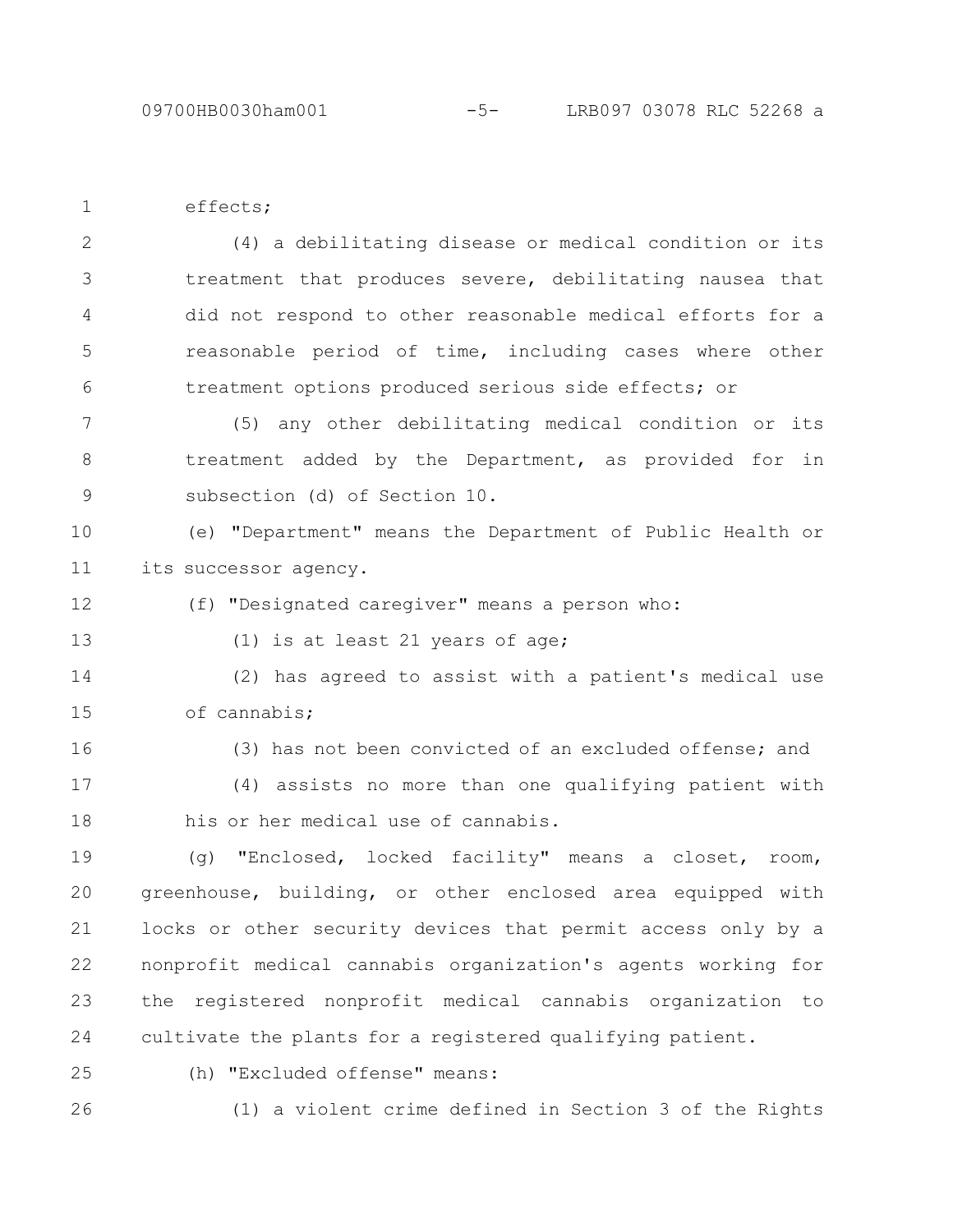09700HB0030ham001 -6- LRB097 03078 RLC 52268 a

of Crime Victims and Witnesses Act or a substantially similar offense that was classified as a felony in the jurisdiction where the person was convicted; or

1

2

3

(2) a violation of a state or federal controlled substance law that was classified as a felony in the jurisdiction where the person was convicted, except that the Department shall waive this restriction if the person demonstrates to the Department's satisfaction that his or her conviction was for the possession, cultivation, transfer, or delivery of a reasonable amount of cannabis intended for medical use. This exception shall not apply if the conviction was under state law and involved a violation of an existing medical cannabis law. 4 5 6 7 8 9 10 11 12 13

(i) "Nonprofit medical cannabis organization agent" means a principal officer, board member, employee, or agent of a registered nonprofit medical cannabis organization who is 21 years of age or older and has not been convicted of an excluded offense. 14 15 16 17 18

(j) "Nonprofit medical cannabis organization agent identification card" means a document issued by the Department that identifies a person as a nonprofit medical cannabis organization agent. 19 20 21 22

(k) "Medical use" means the acquisition; administration; delivery; possession; transportation; transfer; transportation; or use of cannabis or paraphernalia relating to the administration of cannabis to treat or alleviate a 23 24 25 26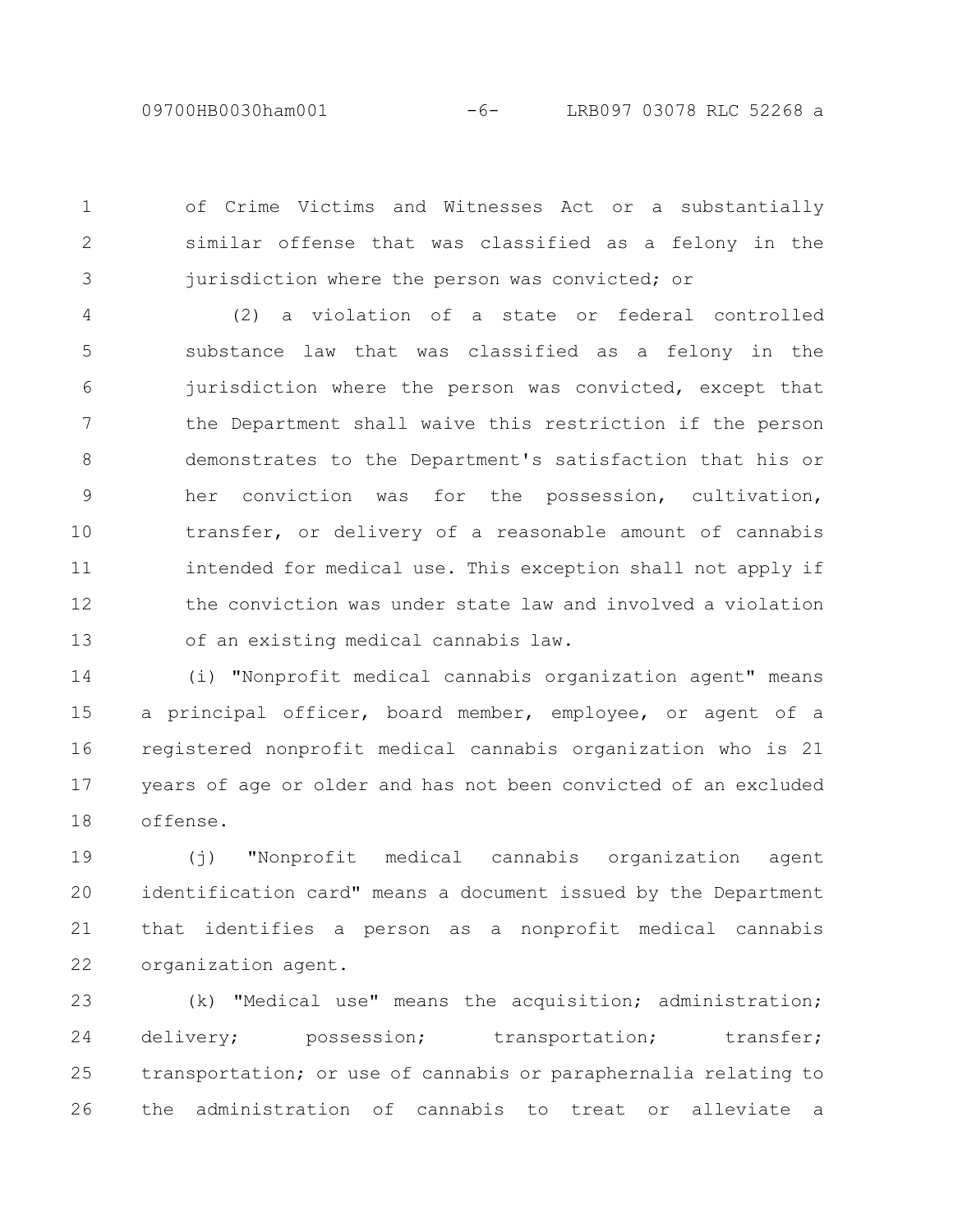registered qualifying patient's debilitating medical condition or symptoms associated with the patient's debilitating medical condition. 1 2 3

(l) "Physician" means a doctor of medicine or doctor of osteopathy licensed under the Medical Practice Act of 1987 to practice medicine in all its branches who has the authority to prescribe drugs to humans under Article III of the Illinois Controlled Substances Act. It does not include a licensed practitioner under any other Act including but not limited to the Illinois Dental Practice Act. In relation to a visiting qualifying patient, "physician" means a person who is licensed as a doctor of medicine or doctor of osteopathy who with authority to prescribe drugs to humans in the state of the patient's residence. 4 5 6 7 8 9 10 11 12 13 14

(m) "Qualifying patient" means a person who has been diagnosed by a physician as having a debilitating medical condition. 15 16 17

(n) "Reasonable medical efforts" means a course of treatment that is generally accepted in the medical community and conforms with the proper standard of care. 18 19 20

(o) "Registered nonprofit medical cannabis organization" means a not-for-profit entity registered pursuant to Section 65 that acquires, possesses, cultivates, manufactures, delivers, transfers, transports, sells, supplies, or dispenses cannabis, paraphernalia, or related supplies and educational materials to registered qualifying patients. A nonprofit medical 21 22 23 24 25 26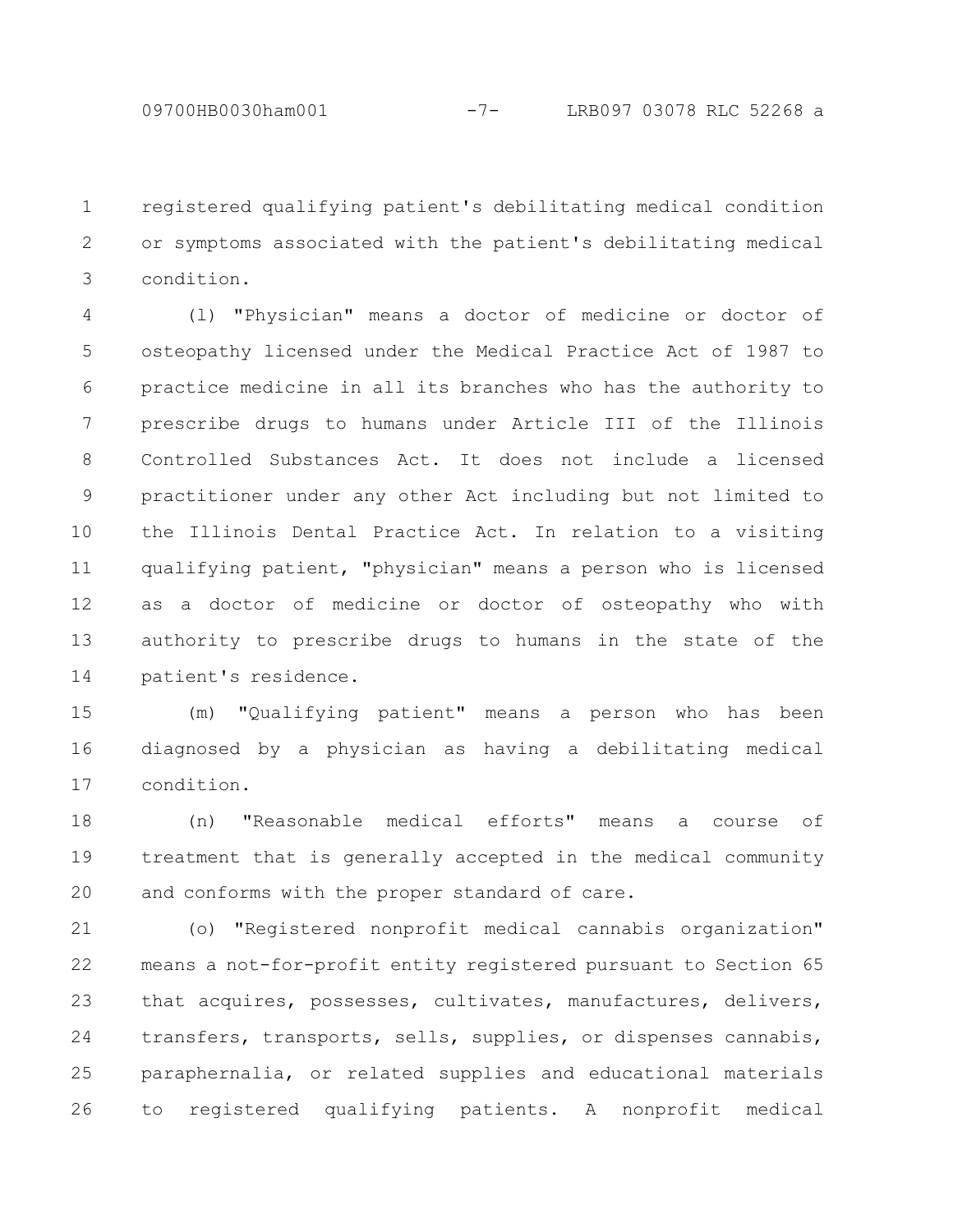cannabis organization may receive payment for all expenses incurred in its operation. 1 2

(p) "Registry identification card" means a document issued by the Department that identifies a person as a registered qualifying patient or registered designated caregiver. 3 4 5

(q) "Usable cannabis" means the flowers of the cannabis plant and any mixture or preparation thereof, but does not include the seeds, stalks, and roots of the plant. It does not include the weight of any non-cannabis ingredients combined with cannabis, such as ingredients added to prepare a topical administration, food, or drink. 6 7 8 9 10 11

(r) "Verification system" means a Web-based system established and maintained by the Department that is available to law enforcement personnel and nonprofit medical cannabis organization agents on a 24-hour basis for the verification of registry identification cards. 12 13 14 15 16

(s) "Verifying physician" means a doctor of medicine or doctor of osteopathy licensed under the Medical Practice Act of 1987 to practice medicine in all its branches who has the authority to prescribe drugs to humans under Article III of the Illinois Controlled Substances Act who has been consulted to verify a primary physician's diagnosis under clauses (2), (3), and (4) of subsection (d) of this Section. 17 18 19 20 21 22 23

24

(t) "Visiting qualifying patient" means a person who:

(1) has been diagnosed with a debilitating medical condition; 25 26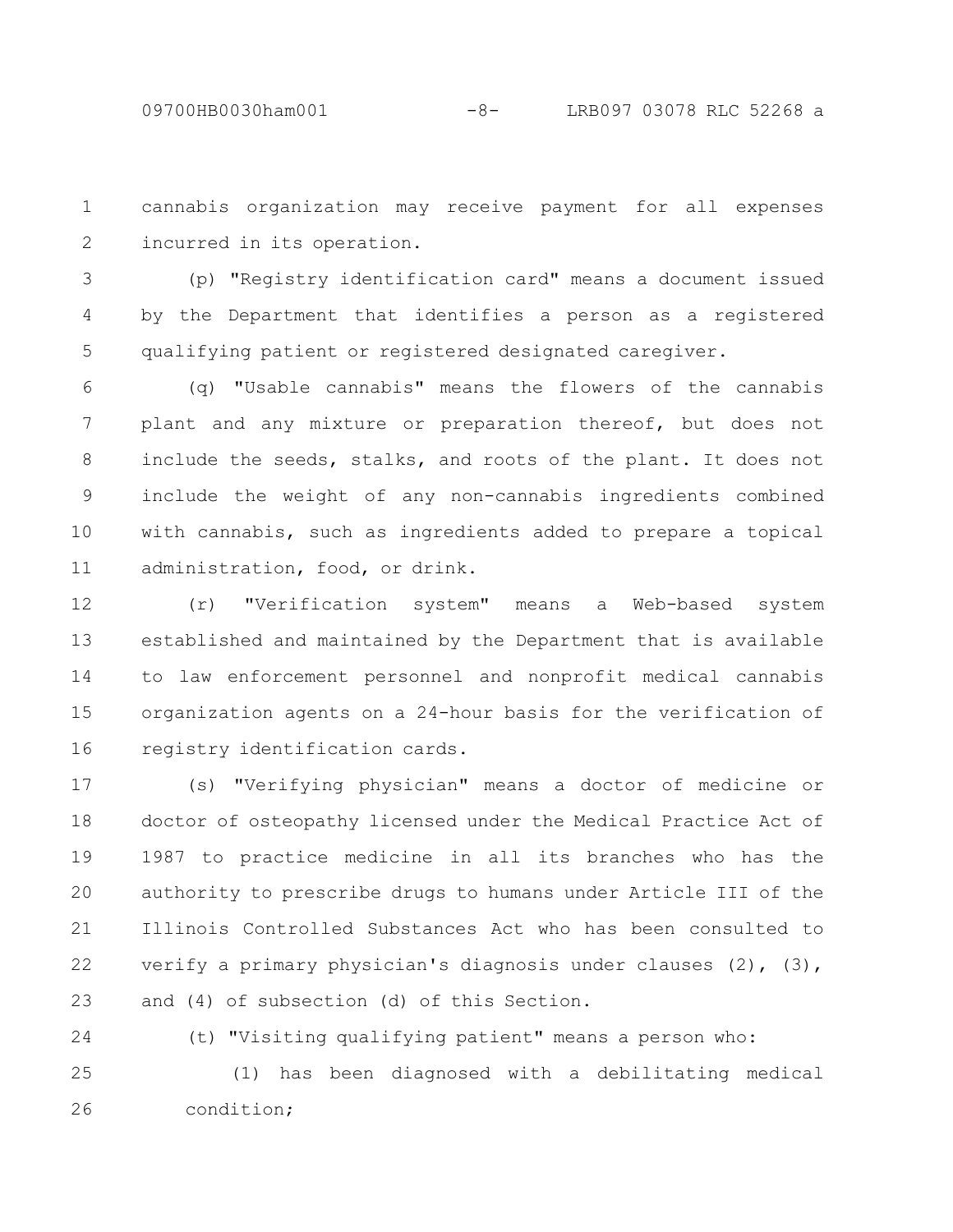(2) possesses a valid registry identification card, or its equivalent, that was issued pursuant to the laws of another state, district, territory, commonwealth, insular possession of the United States, or country recognized by the United States that allows the person to use cannabis for medical purposes in the jurisdiction of issuance; and 1 2 3 4 5 6

(3) is not a resident of Illinois and has been visiting Illinois for 30 days or less or who has been a resident of Illinois for less than 30 days. 7 8 9

(u) "Written certification" means a document dated and signed by a physician, stating (1) that in the physician's professional opinion the patient is likely to receive therapeutic or palliative benefit from the medical use of cannabis to treat or alleviate the patient's debilitating medical condition or symptoms associated with the debilitating medical condition; (2) that the qualifying patient has a debilitating medical condition and specifying what debilitating medical condition the qualifying patient has; and (3) that the patient is under the physician's care for the debilitating medical condition. A written certification shall be made only in the course of a bona fide physician-patient relationship, after the physician has completed an assessment of the qualifying patient's medical history upon a complete review of records related to the patient's debilitating condition and conducted a physical exam. A bona fide physician-patient relationship under this subsection is a 10 11 12 13 14 15 16 17 18 19 20 21 22 23 24 25 26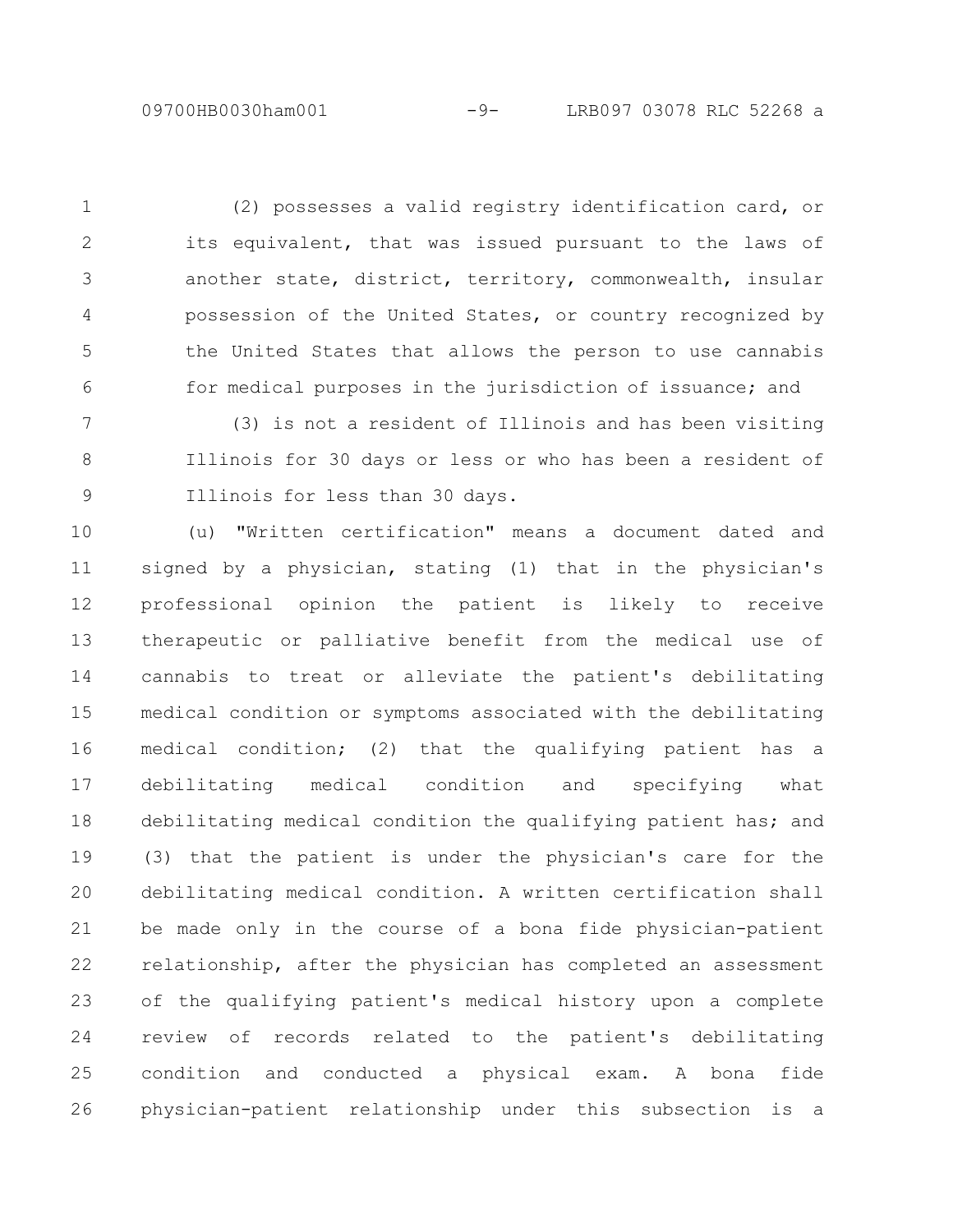privileged communication within the meaning of Section 8-802 of the Code of Civil Procedure. 1 2

Section 15. Protections for the medical use of cannabis. 3

(a) A registered qualifying patient shall not be subject to arrest, prosecution, or denial of any right or privilege, including but not limited to civil penalty or disciplinary action by an occupational or professional licensing board, for the medical use of cannabis in accordance with this Act, if the registered qualifying patient possesses an amount of cannabis that does not exceed an adequate supply as defined in subsection (a) of Section 10 of this Act of usable cannabis. 4 5 6 7 8 9 10 11

(b) A registered designated caregiver shall not be subject to arrest, prosecution, or denial of any right or privilege, including but not limited to civil penalty or disciplinary action by an occupational or professional licensing board, for acting in accordance with this Act to assist a registered qualifying patient to whom he or she is connected through the Department's registration process with the medical use of cannabis if the designated caregiver possesses an amount of cannabis that does not exceed an adequate supply as defined in subsection (a) of Section 10 of this Act of usable cannabis. The total amount possessed between the qualifying patient and caregiver shall not exceed the patient's adequate supply as defined in subsection (a) of Section 10 of this Act. 12 13 14 15 16 17 18 19 20 21 22 23 24

25

(c)(1) A visiting qualifying patient shall not be subject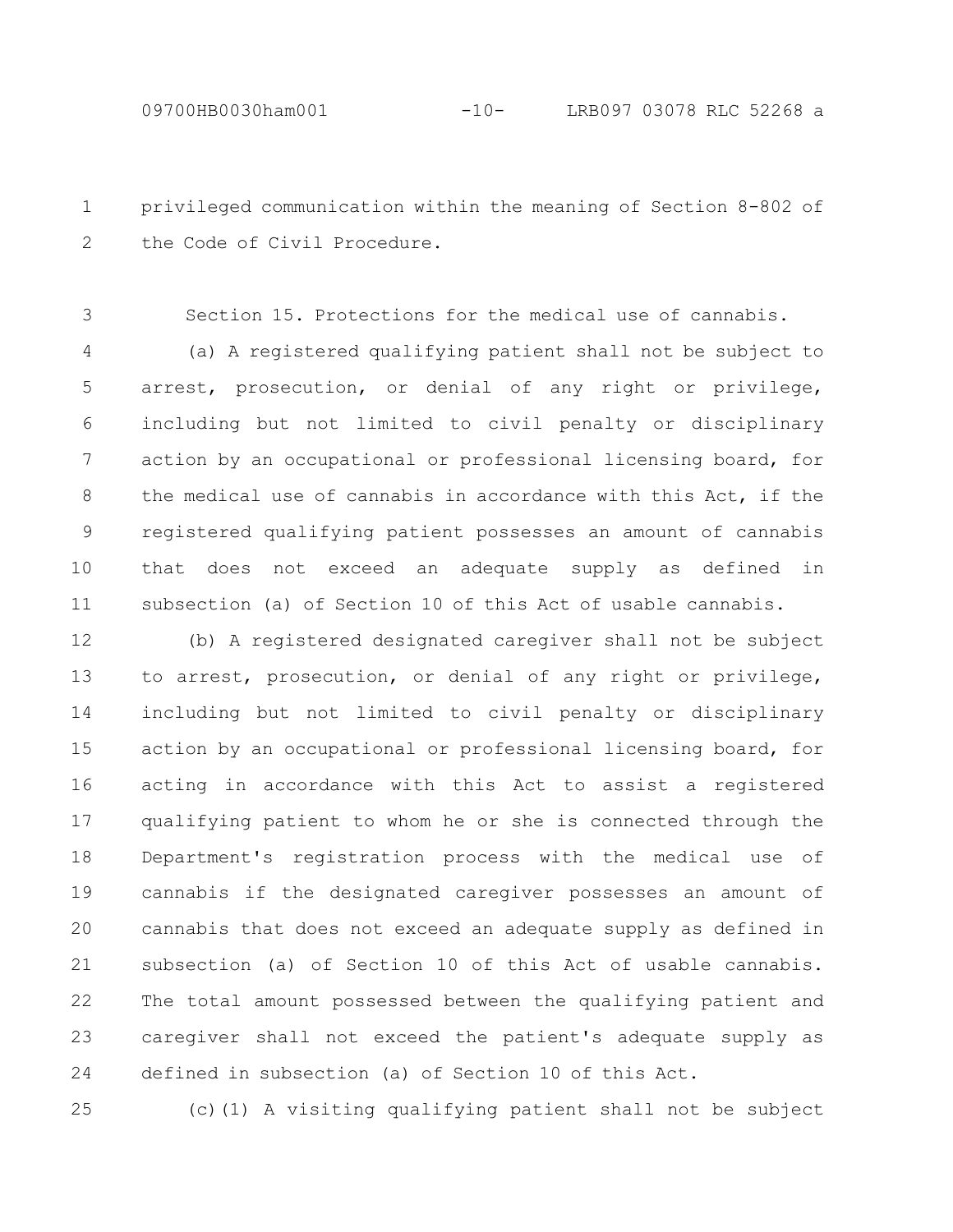09700HB0030ham001 -11- LRB097 03078 RLC 52268 a

to arrest, prosecution, or denial of any right or privilege, including but not limited to civil penalty or disciplinary action by an occupational or professional licensing board, for the medical use of cannabis pursuant to this Act if the visiting qualifying patient does not possess more than an adequate supply of usable cannabis. A visiting qualifying patient may not purchase cannabis from a nonprofit medical dispensary until he or she receives a written certification from an Illinois physician and an Illinois registry card as provided for under this Act. 1 2 3 4 5 6 7 8 9 10

(2) If a person in possession of no more than an adequate supply of usable cannabis claims to be a visiting qualifying patient, but the law enforcement agent is not able to verify the registry identification card or its equivalent or that the person has been in the state for 30 days or less, the agent may issue the visiting qualifying patient a summons for possession of cannabis. The summons shall be dismissed if the person demonstrates his or her status as a visiting qualifying patient. 11 12 13 14 15 16 17 18 19

(d) A registered qualifying patient, visiting qualifying patient, or registered designated caregiver shall not be subject to arrest, prosecution, or denial of any right or privilege, including but not limited to civil penalty or disciplinary action by a occupational or professional licensing board for possession of cannabis that is incidental to medical use, but is not usable cannabis as defined in this 20 21 22 23 24 25 26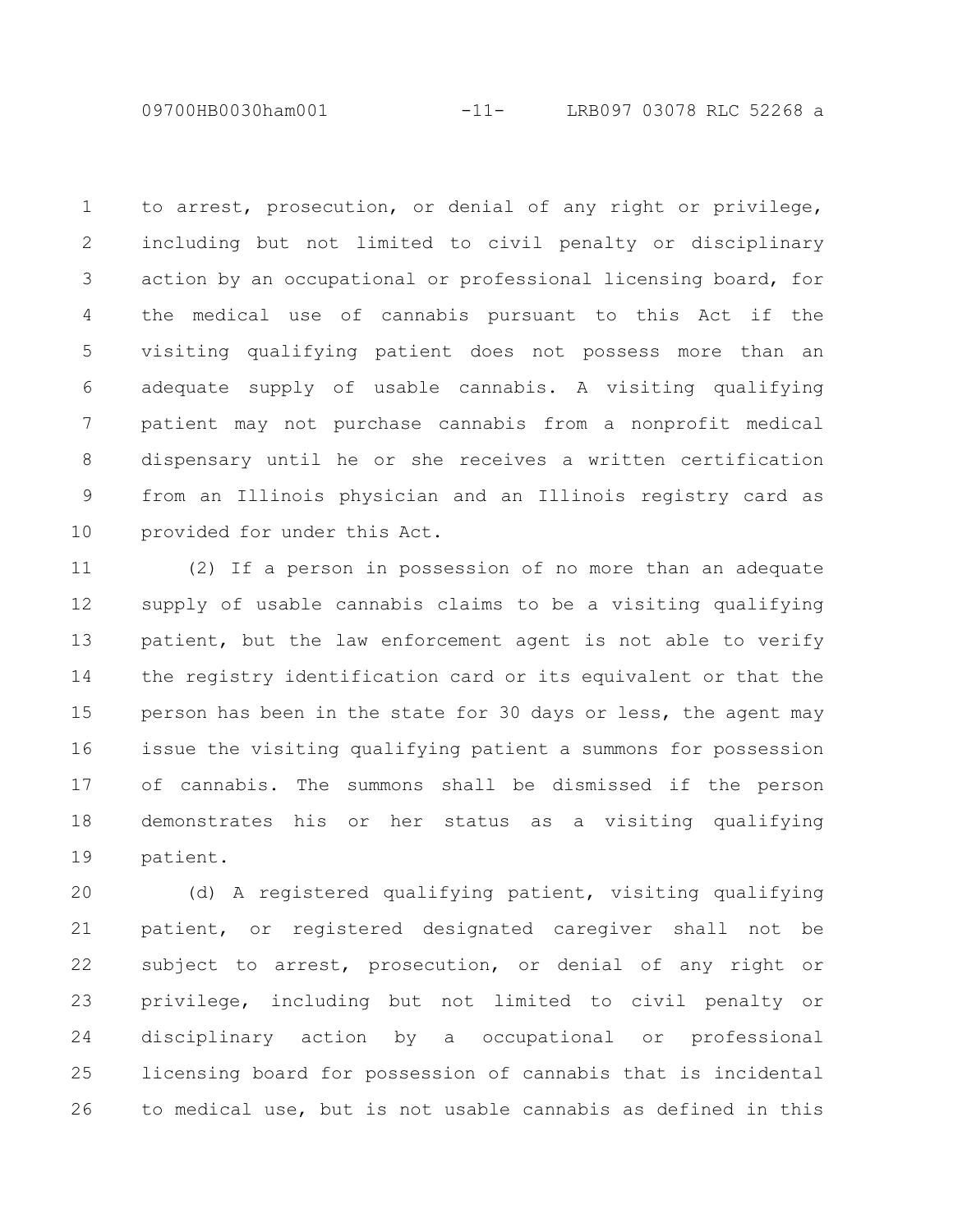Act; 1

(e)(1) There shall be a rebuttable presumption that a qualifying patient is engaged in, or a designated caregiver is assisting with, the medical use of cannabis in accordance with this Act if the qualifying patient or designated caregiver: 2 3 4 5

(A) is in possession of a valid registry identification card; and 6 7

(B) is in possession of an amount of cannabis that does not exceed the amount allowed under subsection (a) of Section 10. 8 9 10

(2) The presumption may be rebutted by evidence that conduct related to cannabis was not for the purpose of treating or alleviating the qualifying patient's debilitating medical condition or symptoms associated with the debilitating medical condition in compliance with this Act. 11 12 13 14 15

(f) A physician shall not be subject to arrest, prosecution, or penalty in any manner, or denied any right or privilege, including but not limited to civil penalty or disciplinary action by the Medical Disciplinary Board or by any other occupational or professional licensing board, solely for providing written certifications or for otherwise stating that, in the physician's professional opinion, a patient is likely to receive therapeutic or palliative benefit from the medical use of cannabis to treat or alleviate the patient's debilitating medical condition or symptoms associated with the debilitating medical condition, provided that nothing shall 16 17 18 19 20 21 22 23 24 25 26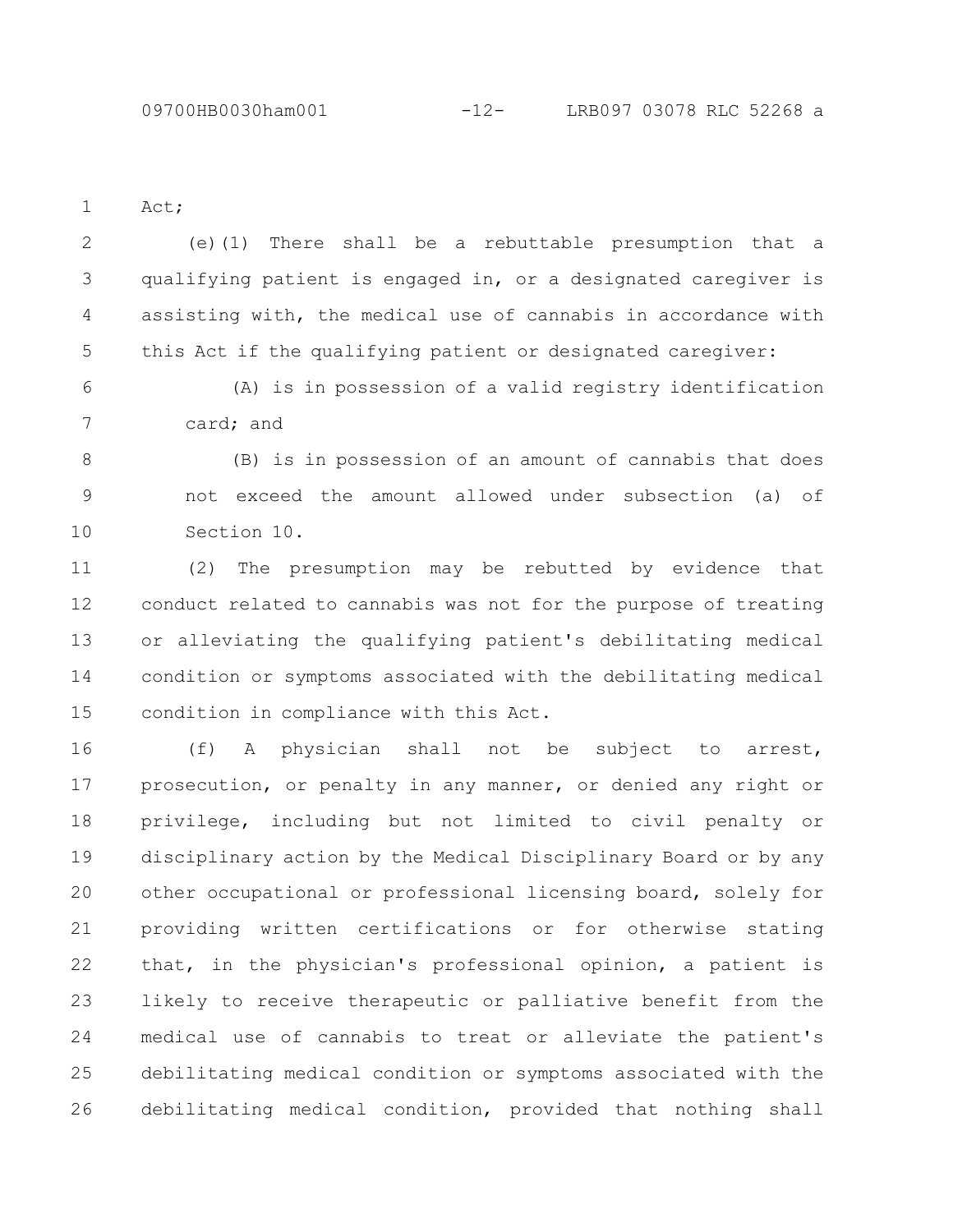prevent a professional licensing board from sanctioning a physician for: 1 2

(1) issuing a written certification to a patient who is not under the physician's care for a debilitating medical condition; or 3 4 5

(2) failing to properly evaluate a patient's medical condition or otherwise violating the standard of care for evaluating medical conditions. 6 7 8

(g) No person may be subject to arrest, prosecution, or denial of any right or privilege, including but not limited to civil penalty or disciplinary action by an occupational or professional licensing board, solely for: 9 10 11 12

(1) selling cannabis paraphernalia to a cardholder upon presentation of an unexpired registry identification card in the recipient's name; 13 14 15

(2) being in the presence or vicinity of the medical use of cannabis as allowed under this Act: or 16 17

(3) assisting a registered qualifying patient with the act of administering cannabis. 18 19

(h) A verifying physician shall not be subject to arrest, prosecution, or penalty in any manner, or denied any right or privilege, including but not limited to civil penalty or disciplinary action by the Medical Disciplinary Board or by any other occupational or professional licensing board solely for providing a second opinion concerning a patient's disease, condition, or symptoms under clauses (2), (3), and (4) of 20 21 22 23 24 25 26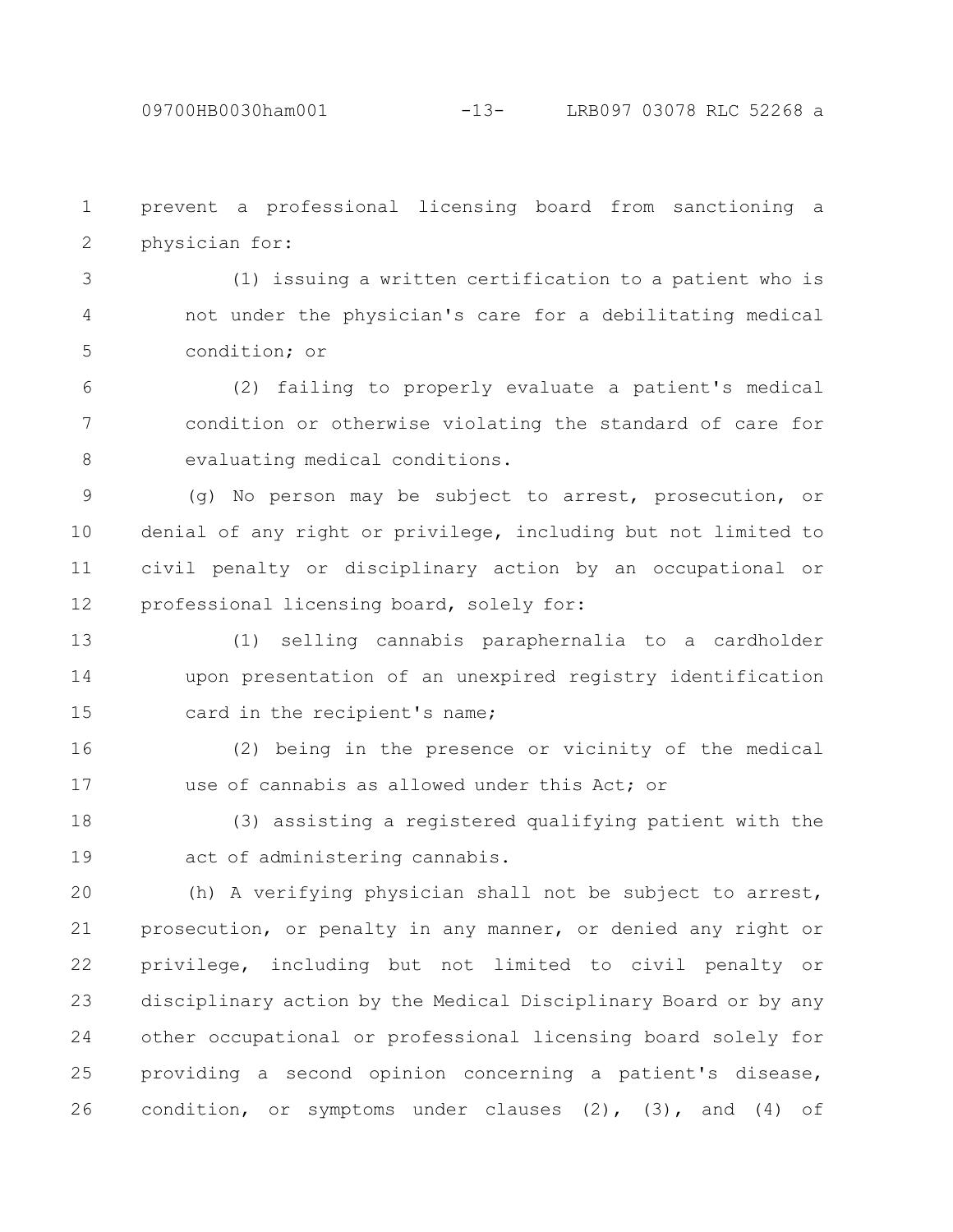1

subsection (d) of Section 10.

(i) A nonprofit registered nonprofit medical cannabis organization shall not be subject to prosecution; search or inspection, except by the Department pursuant to subsection (r) of Section 90; seizure; or penalty in any manner, or be denied any right or privilege, including but not limited to civil penalty or disciplinary action by a business licensing board or entity, for acting pursuant to this Act and Department rules to: acquire, possess, cultivate, manufacture, deliver, transfer, transport, supply, sell, or dispense cannabis or related supplies and educational materials to registered qualifying patients who have designated the medical cannabis organization to provide for them, to registered designated caregivers on behalf of the registered qualifying patients who have designated the registered nonprofit medical cannabis organization. 2 3 4 5 6 7 8 9 10 11 12 13 14 15 16

(j) A nonprofit medical cannabis organization agent shall not be subject to prosecution, search, or penalty in any manner, or be denied any right or privilege, including but not limited to civil penalty or disciplinary action by a business licensing board or entity, for working or volunteering for a registered nonprofit medical cannabis organization pursuant to this Act and Department rules, including to perform the actions listed under subsection (i). 17 18 19 20 21 22 23 24

(k) Any cannabis, cannabis paraphernalia, licit property, or interest in licit property that is possessed, owned, or used 25 26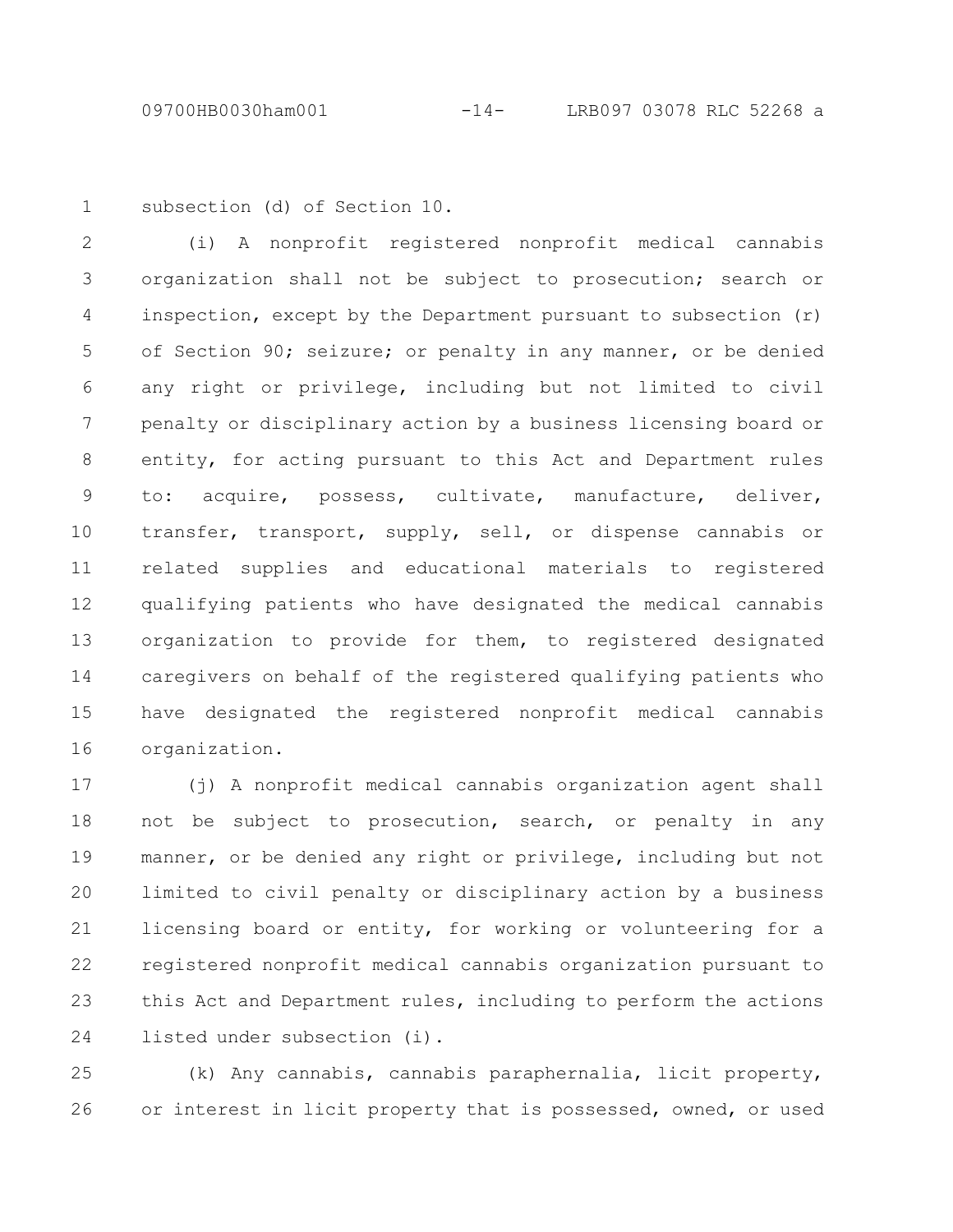09700HB0030ham001 -15- LRB097 03078 RLC 52268 a

in connection with the medical use of cannabis as allowed under this Act, or acts incidental to such use, shall not be seized or forfeited. This Act shall not prevent the seizure or forfeiture of cannabis exceeding the amounts allowed under this Act, nor shall it prevent seizure or forfeiture if the basis for the action is unrelated to the cannabis that is possessed, manufactured, transferred, or used pursuant to this Act. 1 2 3 4 5 6 7

(l) Mere possession of, or application for, a registry identification card or registration certificate shall not constitute probable cause or reasonable suspicion, nor shall it be used as the sole basis to support the search of the person, property, or home of the person possessing or applying for the registry identification card. The possession of, or application for, a registry identification card shall not preclude the existence of probable cause if probable cause exists on other grounds. 8 9 10 11 12 13 14 15 16

Section 20. Limitations and penalties. 17

(a) This Act shall not permit any person to engage in, and does not prevent the imposition of any civil, criminal, or other penalties for engaging in, the following conduct: 18 19 20

(1) Undertaking any task under the influence of cannabis, when doing so would constitute negligence or professional malpractice; 21 22 23

(2) Possessing cannabis, or otherwise engaging in the medical use of cannabis: 24 25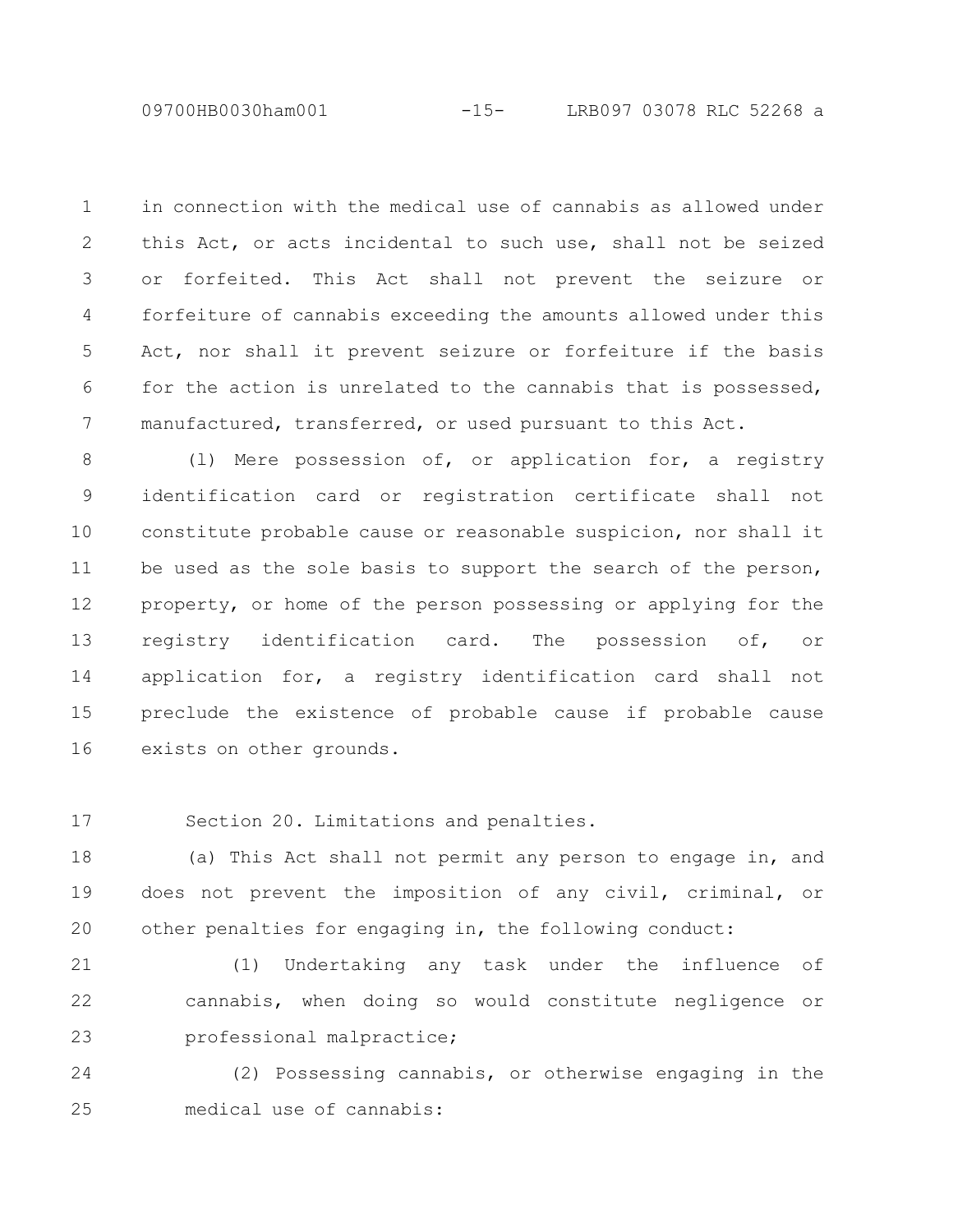26

(A) in a school bus; (B) on the grounds of any preschool or primary or secondary school; or (C) in any correctional facility. (3) Smoking cannabis: (A) on any form of public transportation; or (B) in any public place. (4) Operating, navigating, or being in actual physical control of any motor vehicle, aircraft, or motorboat while under the influence of cannabis in violation of Sections 11-501 and 11-501.9 of the Illinois Vehicle Code. (5) Using cannabis if that person does not have a debilitating medical condition. (6) Allowing any person who is not allowed to use cannabis under this Act to use cannabis that a cardholder is allowed to possess pursuant to this Act. (7) Transferring cannabis to any person who is not allowed to possess cannabis under this Act. (b) Nothing in this Act shall be construed to prevent the arrest or prosecution of a registered qualifying patient for reckless driving or driving under the influence of cannabis where probable cause exists. (c) This Act shall in no way limit an employer's ability to discipline an employee for ingesting cannabis in the workplace or for working while under the influence of cannabis. This Act 1 2 3 4 5 6 7 8 9 10 11 12 13 14 15 16 17 18 19 20 21 22 23 24 25

shall in no way limit an employer's ability to discipline an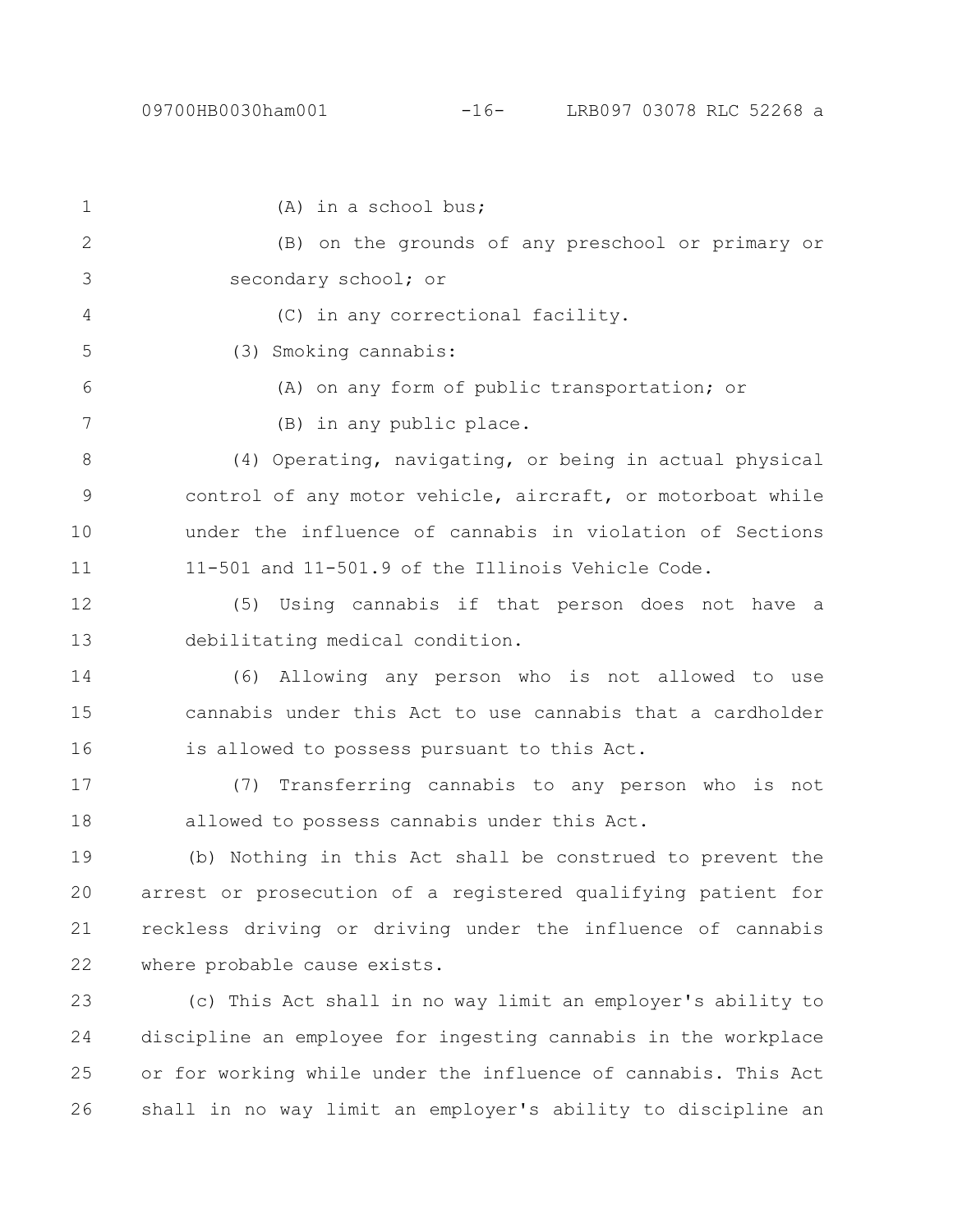employee for failing a drug test if failing to do so would put the employer in violation of federal law or cause it to lose a federal contract or funding. 1 2 3

(d) Notwithstanding all other criminal penalties related to the unlawful possession of cannabis, fraudulent representation to a law enforcement official of any fact or circumstance relating to the medical use of cannabis to avoid arrest or prosecution is a petty offense punishable by a fine of up to \$1,000, which shall be in addition to any other penalties that may apply for making a false statement or for the use of cannabis other than use undertaken pursuant to this Act. 4 5 6 7 8 9 10 11 12

(e) Notwithstanding all other criminal penalties related to the unlawful possession of cannabis, any person who fraudulently represents a medical condition to a physician or fraudulently provides material misinformation to a physician in order to obtain written certification is guilty of a petty offense punishable by a fine of up to \$1,000. 13 14 15 16 17 18

(f) Any cardholder who sells cannabis to a person who is not allowed to possess cannabis for medical purposes under this Act shall have his or her registry identification card revoked and shall be subject to other penalties for the unauthorized sale of cannabis. 19 20 21 22 23

Section 25. Discrimination prohibited. 24

(a)(1) No school, employer, or landlord may refuse to 25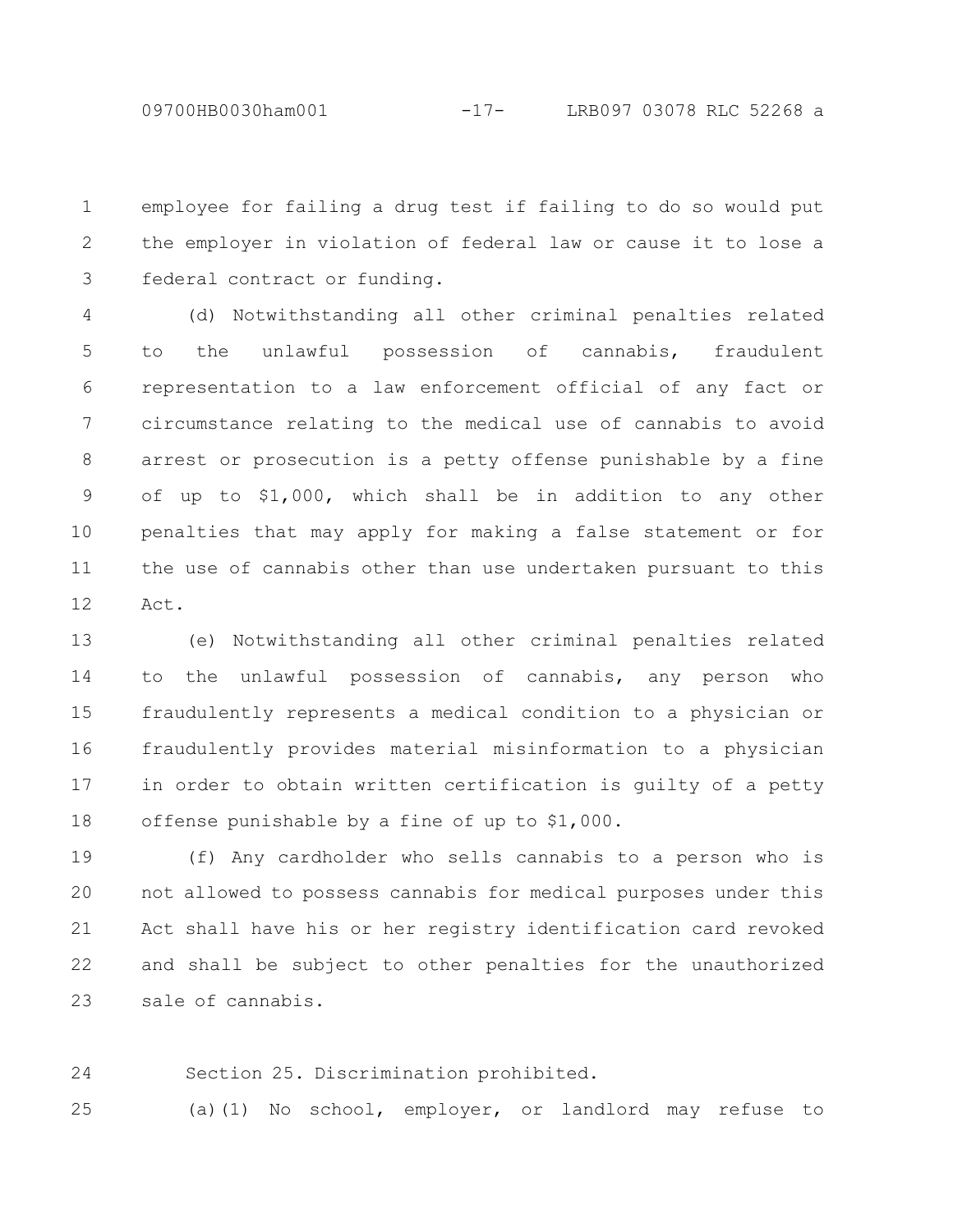09700HB0030ham001 -18- LRB097 03078 RLC 52268 a

enroll or lease to, or otherwise penalize, a person solely for his or her status as a registered qualifying patient or a registered designated caregiver, unless failing to do so would put the school, employer, or landlord in violation of federal law or unless failing to do so would cause it to lose a monetary or licensing-related benefit under federal law or rules. This shall not prevent a landlord from prohibiting the smoking of cannabis on the premises. 1 2 3 4 5 6 7 8

(2) For the purposes of medical care, including organ transplants, a registered qualifying patient's authorized use of cannabis in accordance with this Act shall be considered the equivalent of the authorized use of any other medication used at the direction of a physician, and shall not constitute the use of an illicit substance or otherwise disqualify a qualifying patient from needed medical care. 9 10 11 12 13 14 15

(b) A person otherwise entitled to custody of or visitation or parenting time with a minor shall not be denied such a right, and there shall be no presumption of neglect or child endangerment, for conduct allowed under this Act, unless the person's actions in relation to cannabis were such that they created an unreasonable danger to the safety of the minor as established by clear and convincing evidence. 16 17 18 19 20 21 22

(c) No school, landlord, or employer may be penalized or denied any benefit under state law for enrolling, leasing to, or employing a cardholder. 23 24 25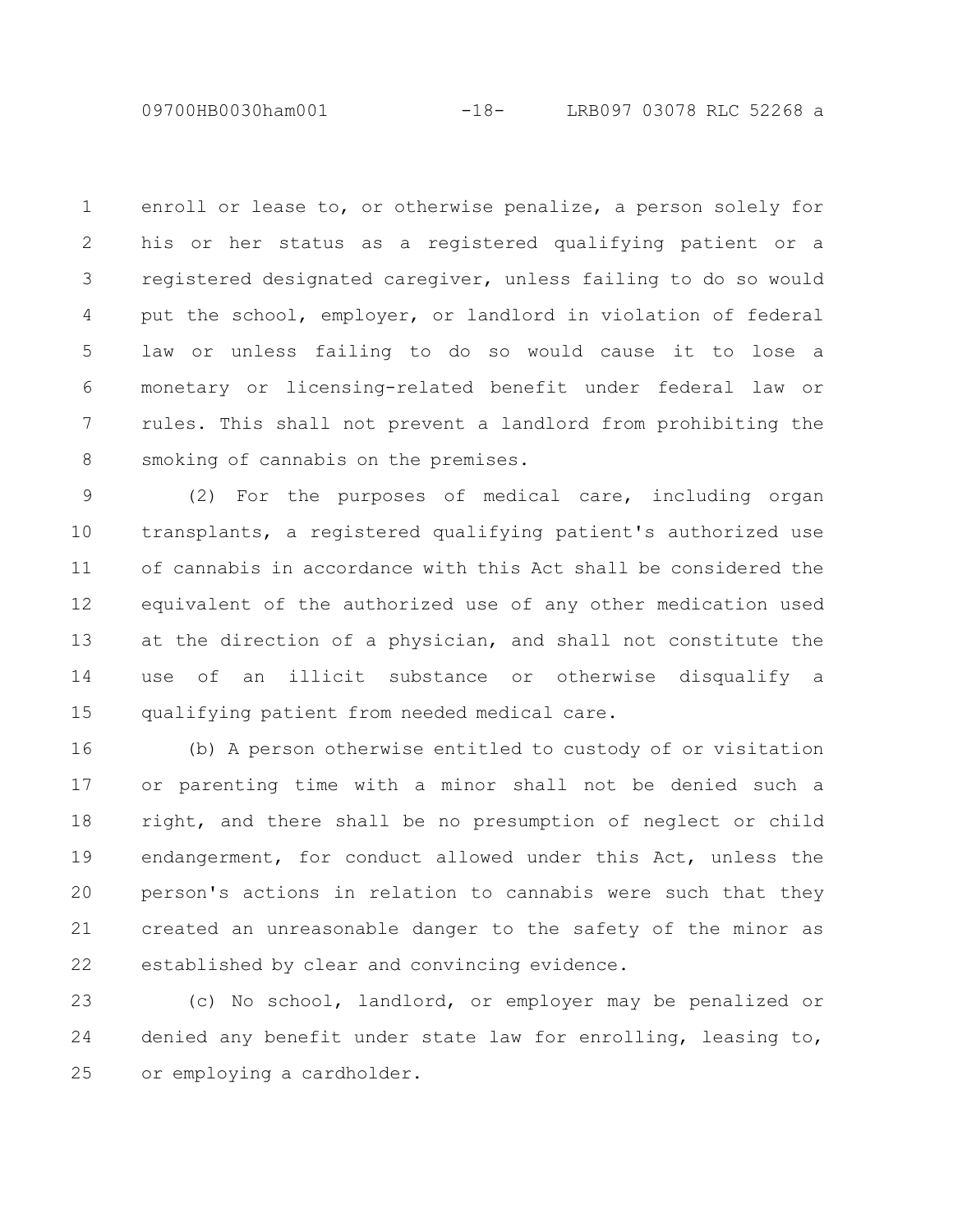09700HB0030ham001 -19- LRB097 03078 RLC 52268 a

Section 30. Addition of debilitating medical conditions. Any citizen may petition the Department to add debilitating conditions or treatments to the list of debilitating medical conditions listed in subsection (d) of Section 10. The Department shall consider petitions in the manner required by Department rule, including public notice and hearing. The Department shall approve or deny a petition within 180 days of its submission. The approval or denial of any petition is a final decision of the Department, subject to judicial review. Jurisdiction and venue are vested in the Circuit Court. 1 2 3 4 5 6 7 8 9 10

Section 35. Acts not required; acts not prohibited. 11

12

(a) Nothing in this Act may be construed to require:

(1) a government medical assistance program or private health insurer to reimburse a person for costs associated with the medical use of cannabis: 13 14 15

(2) any person or establishment in lawful possession of property to allow a guest, client, customer, or other visitor to smoke cannabis on or in that property; or 16 17 18

(3) an employer to allow the ingestion of cannabis in any workplace or to allow any employee to work while under the influence of cannabis. However, such employee shall not be considered under the influence solely where the presence of cannabis in the blood and urine is below the limits set in subsection (b) of Section 11-501.9 of the Illinois Vehicle Code. 19 20 21 22 23 24 25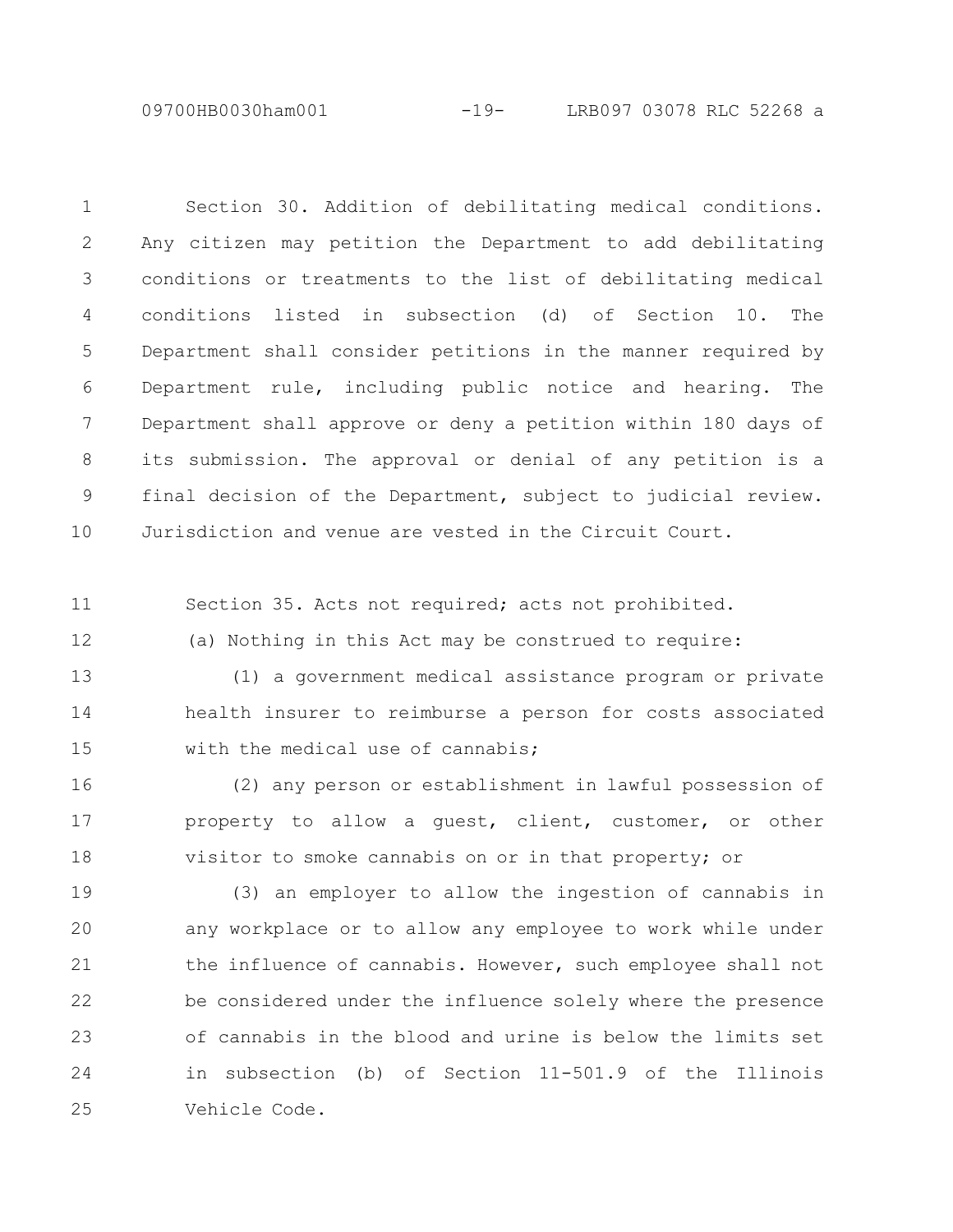09700HB0030ham001 -20- LRB097 03078 RLC 52268 a

(b) Nothing in this Act prohibits an employer adopting reasonable rules concerning the consumption, storage, or timekeeping requirements for qualified patients related to the medical use of cannabis. Nothing in this Act shall prohibit an employer from disciplining an employee for ingesting cannabis in the workplace, working while under the influence of cannabis, or for otherwise violating the proper standard of care. 1 2 3 4 5 6 7 8

(c) Nothing in this Act shall be construed to interfere with any federal restrictions on employment including but not limited to the United States Department of Transportation regulation 49 CFR  $40.151(e)$ . 9 10 11 12

Section 40. Registration of qualifying patients and designated caregivers. 13 14

(a) The Department shall issue registry identification cards to qualifying patients who submit the following, in accordance with the Department's rules: 15 16 17

(1) a written certification, on a form developed by the Department and issued by a physician, within 90 days immediately preceding the date of an application; 18 19 20

(2) upon the execution of applicable privacy waivers, the patient's medical documentation related to his or her debilitating condition and any other information that may be reasonably required by the Department to confirm that the physician and patient have a bona fide 21 22 23 24 25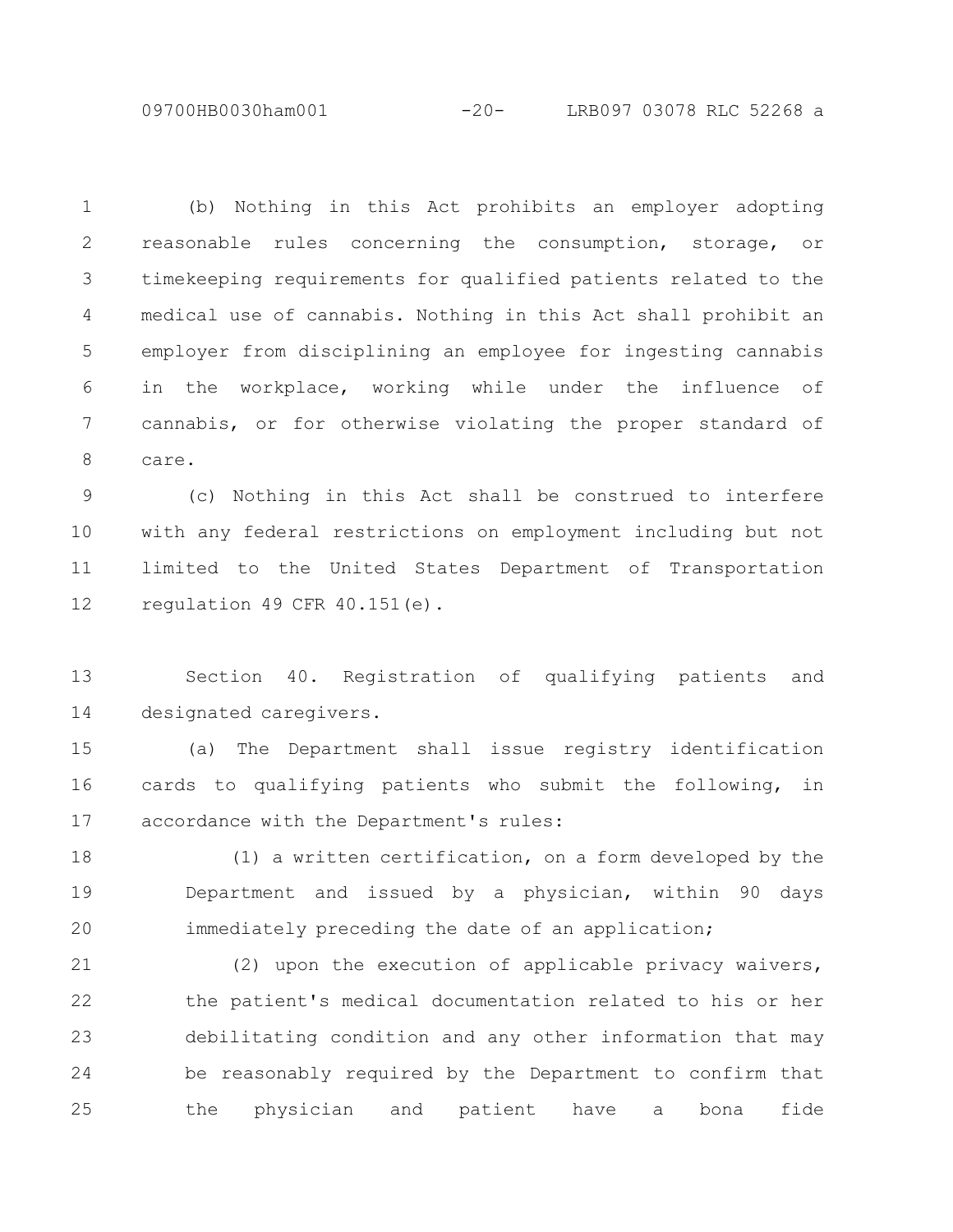physician-patient relationship, that the qualifying patient is in the physician's care for his or her debilitating medical condition, and to substantiate the patient's diagnosis; 1 2 3 4

(3) if the patient is applying under paragraph  $(2)$ ,  $(3)$ , and (4) of subsection (d) of Section 10, written documentation from a verifying physician that verifies the primary physician's diagnosis; 5 6 7 8

9

(4) the application or renewal fee;

(5) the name, address, and date of birth of the qualifying patient, except that if the applicant is homeless no address is required; 10 11 12

(6) the name, address, and telephone number of the qualifying patient's physician; 13 14

(7) the name, address, and date of birth of the designated caregiver, if any, chosen by the qualifying patient; 15 16 17

(8) the name of the registered nonprofit medical cannabis organization the qualifying patient designates; and 18 19 20

(9) signed statements from the patient and designated caregiver asserting that they will not divert medical cannabis. 21 22 23

Section 45. Issuance of registry identification cards. (a) Except as provided in subsection (b), the Department 24 25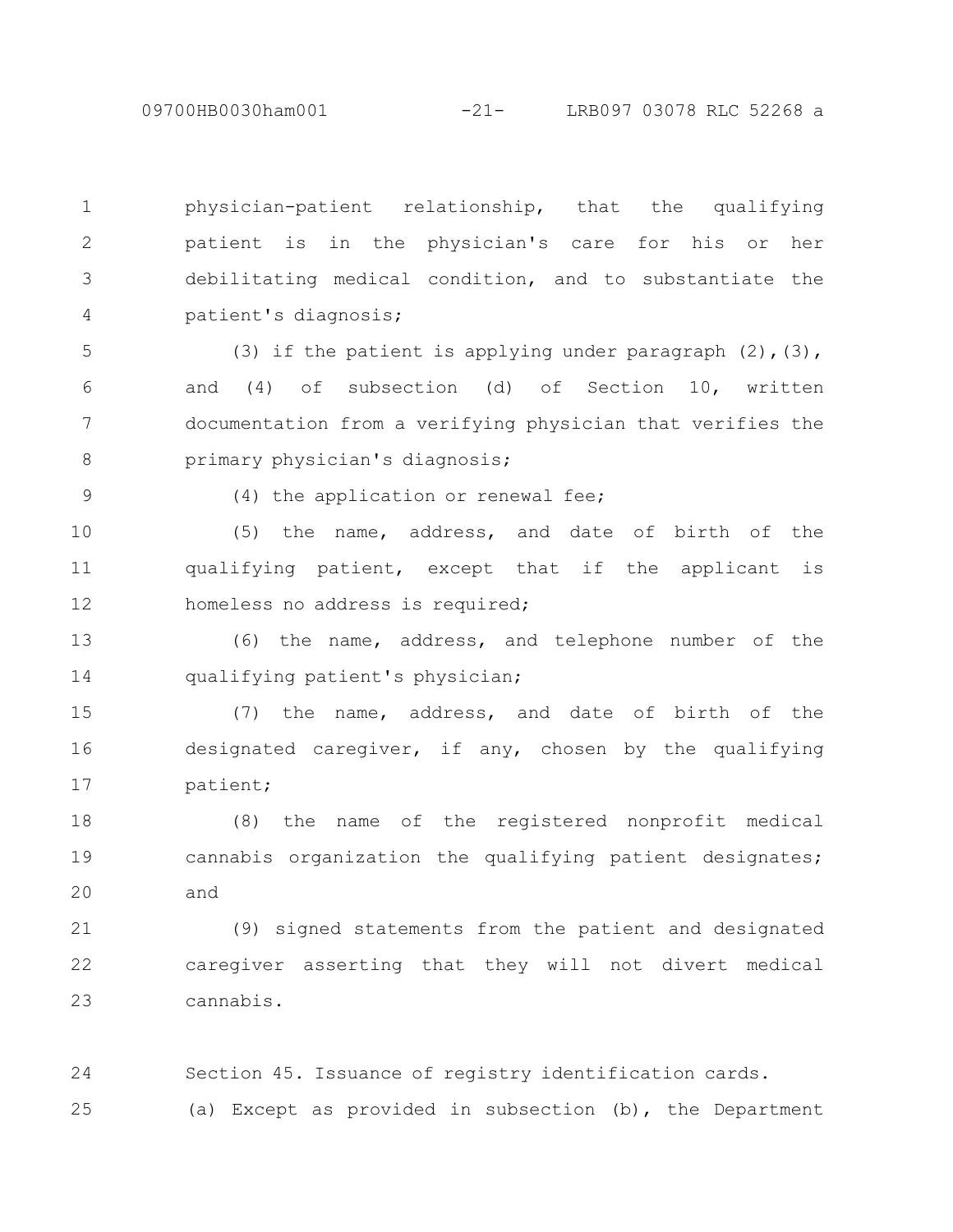shall: 1

(1) Verify the information contained in an application or renewal submitted pursuant to this Act, and approve or deny an application or renewal, within 30 days of receiving a completed application or renewal application. 2 3 4 5

(2) Issue registry identification cards to a qualifying patient and his or her designated caregiver, if any, within 5 days of approving the application or renewal. 6 7 8

(3) Enter the registry identification number of the registered nonprofit medical cannabis organization the patient designates into the verification system. 9 10 11

(b) The Department shall not issue a registry identification card to a qualifying patient who is younger than 18 years of age unless: 12 13 14

(1) the qualifying patient's physician has explained the potential risks and benefits of the medical use of cannabis to the custodial parent or legal guardian with responsibility for health care decisions for the qualifying patient; and 15 16 17 18 19

(2) the custodial parent or legal guardian with responsibility for health care decisions for the qualifying patient consents in writing to: 20 21 22

(A) allow the qualifying patient's medical use of cannabis; 23 24

(B) serve as the qualifying patient's designated caregiver; and 25 26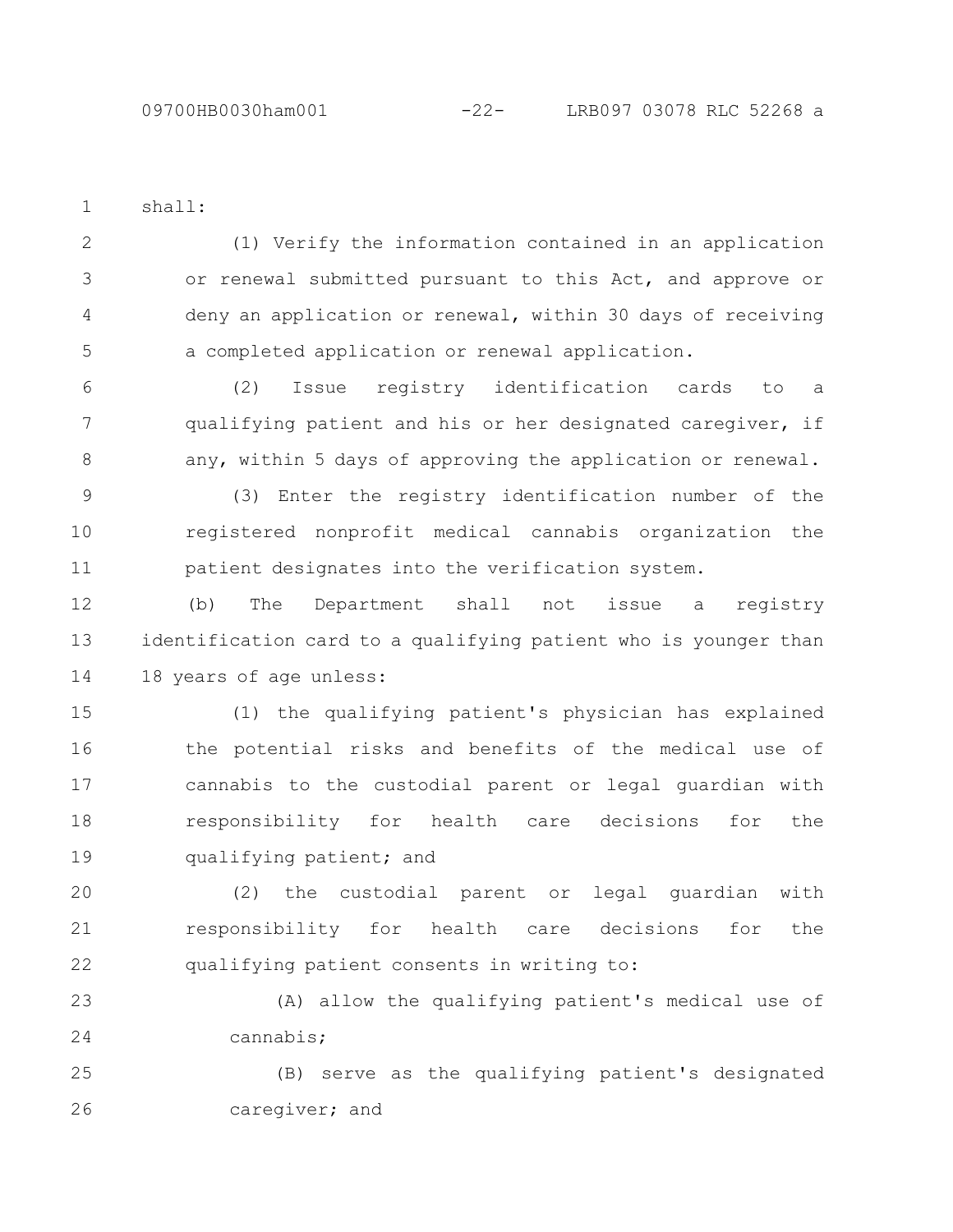(C) control the acquisition of the cannabis, the dosage, and the frequency of the medical use of cannabis by the qualifying patient. 1 2 3

(c) The registry identification card of or its equivalent that is issued under the laws of another state, district, territory, commonwealth, or insular possession of the United States that allows that visiting qualifying patient to possess or use medical cannabis shall not authorize a visiting qualifying patient to obtain cannabis from a registered nonprofit medical cannabis dispensary. 4 5 6 7 8 9 10

(d) A veteran who has received treatment at a VA hospital may have a bona fide physician-patient relationship so long as the doctor has taken over an aspect of care related to the debilitating condition and the patient meets all other statutory requirements. All reasonable inferences regarding the existence of a bona fide physician-patient relationship shall be drawn in favor of any applicant who is a veteran and has undergone treatment at a VA hospital. 11 12 13 14 15 16 17 18

(e) Upon the approval of the registration and issuance of a registry card under this Section, the Department shall forward the patient's drivers license number to the Secretary of State and certify that the individual is permitted to engage in the medical use of cannabis. For the purposes of law enforcement, the Secretary of State shall make a notation on the person's driving record stating the person is a qualified patient who is entitled to the lawful medical use of cannabis. If the person 19 20 21 22 23 24 25 26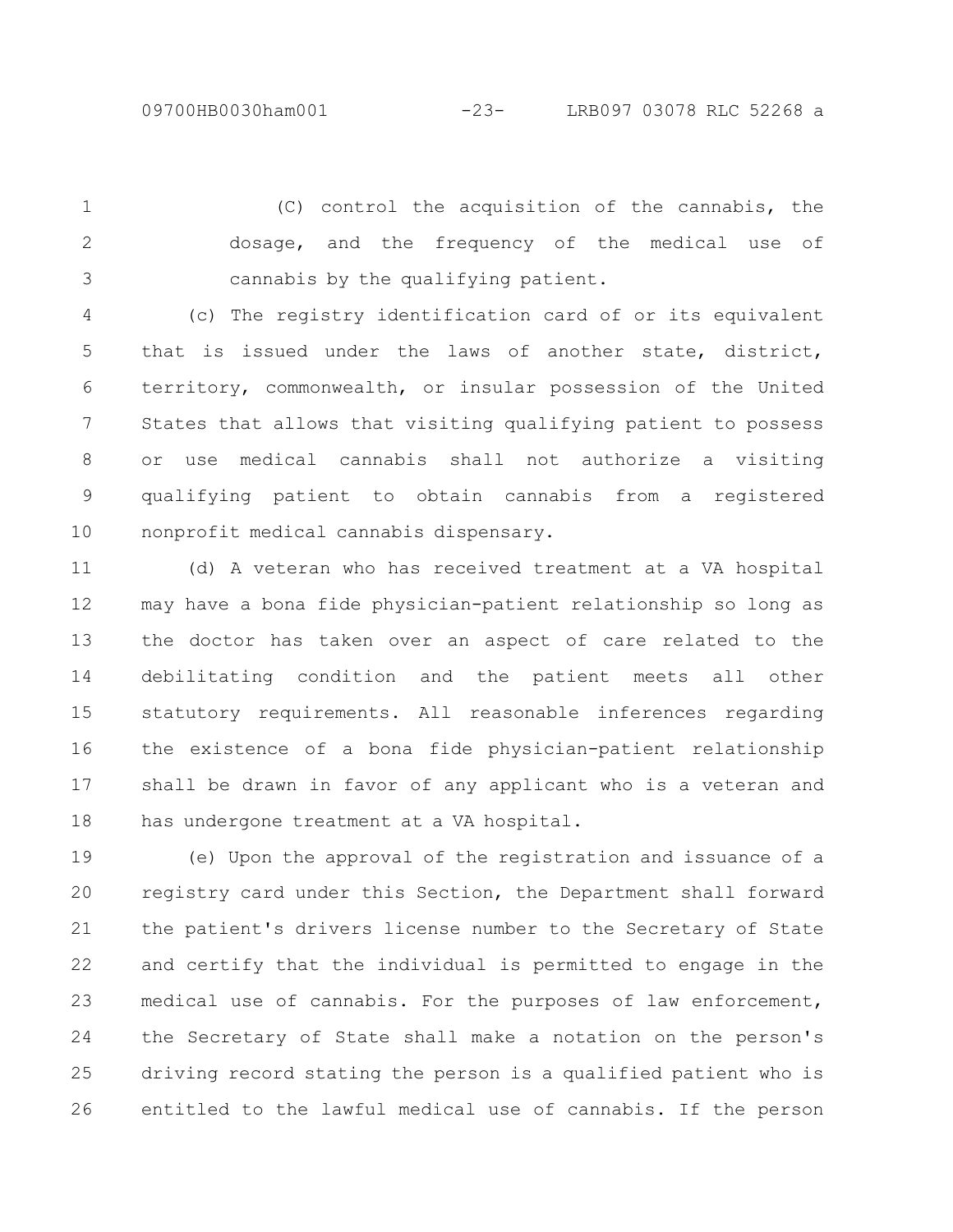09700HB0030ham001 -24- LRB097 03078 RLC 52268 a

no longer holds a valid registry card, the Department shall notify the Secretary of State and the Secretary of State shall remove the notation from the person's driving record. The Department and the Secretary of State may establish a system by which such information may be shared electronically. 1 2 3 4 5

Section 50. Denial of registry identification cards. 6

(a) The Department may deny an application or renewal of a qualifying patient's registry identification card only if the applicant: 7 8 9

(1) did not provide the required information and materials; 10 11

(2) previously had a registry identification card revoked; 12 13

14

(3) did not meet the requirements of this Act; or

15

(4) provided false or falsified information.

(b) The Department may deny an application or renewal for a designated caregiver chosen by a qualifying patient whose registry identification card was granted only if: 16 17 18

(1) the designated caregiver does not meet the requirements of subsection (i) of Section 10; 19 20

(2) the applicant did not provide the information required; 21 22

(3) the prospective patient's application was denied; (4) the designated caregiver previously had a registry identification card revoked; or 23 24 25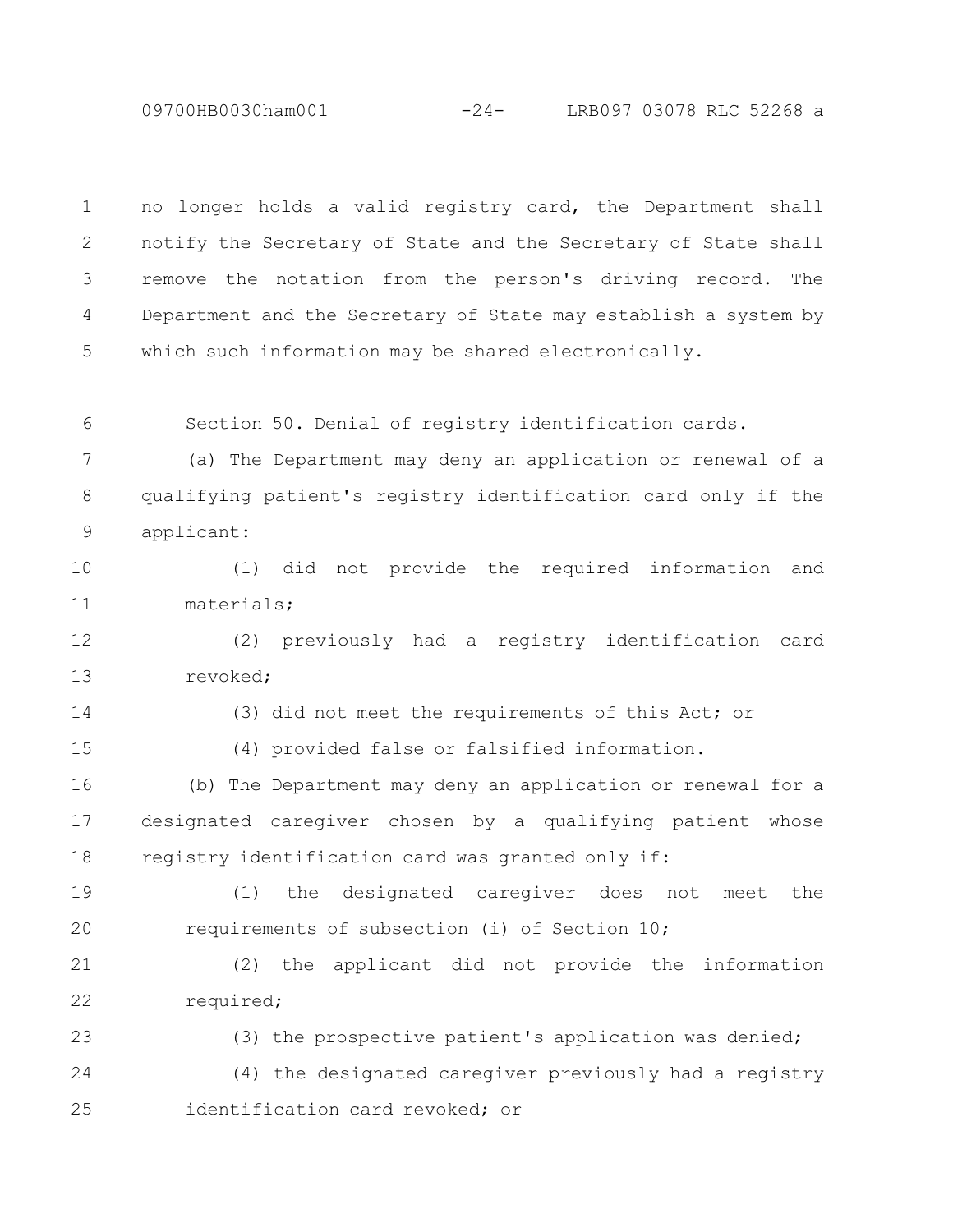1

(5) the applicant or the designated caregiver provided false or falsified information.

2

(c) The Department shall conduct a background check of the prospective designated caregiver in order to carry out this provision. Each person applying as a designated caregiver shall submit a full set of fingerprints to the Department for the purpose of obtaining a state and federal criminal records check. The Department may exchange this data with the Federal Bureau of Investigation without disclosing that the records check is related to this Act. The Department shall destroy each set of fingerprints after the criminal records check is completed. 3 4 5 6 7 8 9 10 11 12

(d) The Department shall notify the qualifying patient who has designated someone to serve as his or her designated caregiver if a registry identification card will not be issued to the designated caregiver. 13 14 15 16

(e) Denial of an application or renewal is considered a final Department action, subject to judicial review. Jurisdiction and venue for judicial review are vested in the Circuit Court. 17 18 19 20

Section 55. Registry identification cards. A qualifying patient or designated caregiver must keep their registry identification card in their possession at all times when engaging in the medical use of cannabis. 21 22 23 24

(a) Registry identification cards shall contain all of the 25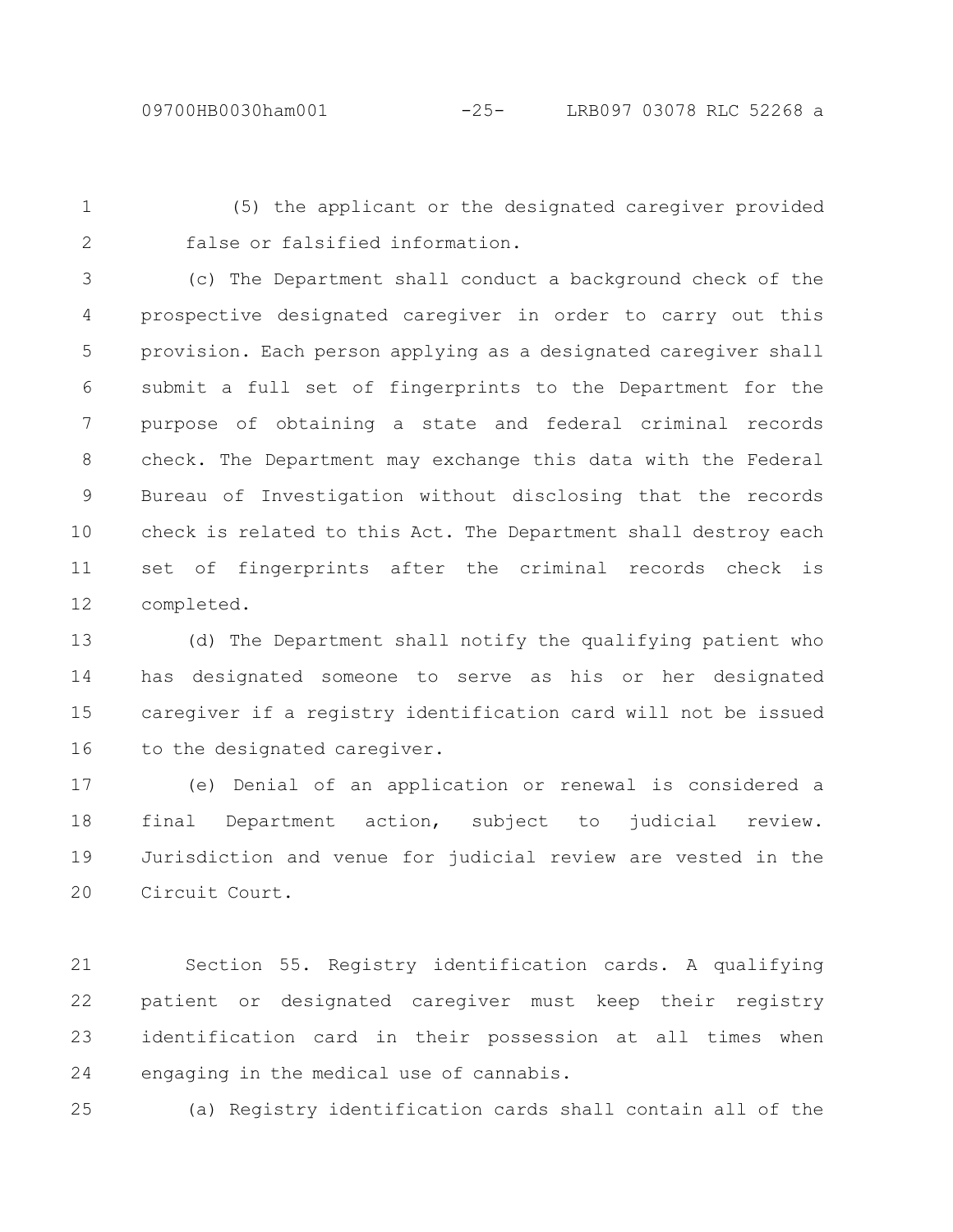civil penalty. 23

| $\mathbf 1$   | following:                                                         |
|---------------|--------------------------------------------------------------------|
| 2             | (1) the name of the cardholder;                                    |
| 3             | a designation of whether the cardholder<br>(2)<br>is<br>a          |
| 4             | designated caregiver or qualifying patient;                        |
| 5             | (3) the date of issuance and expiration date of the                |
| 6             | registry identification card;                                      |
| 7             | random 10-digit alphanumeric identification<br>(4)<br>a            |
| $8\,$         | number, containing at least 4 numbers and at least 4               |
| $\mathcal{G}$ | letters, that is unique to the cardholder;                         |
| 10            | (5) if the cardholder is a designated caregiver, the               |
| 11            | random 10-digit alphanumeric identification number of the          |
| 12            | qualifying patient the designated caregiver is receiving           |
| 13            | the registry identification card to assist; and                    |
| 14            | (6) a photograph of the cardholder, if the Department's            |
| 15            | rules require one.                                                 |
| 16            | (b) Except as provided in this subsection, the expiration          |
| 17            | date shall be one year after the date of issuance.                 |
| 18            | (c) The Department may, at its discretion, electronically          |
| 19            | store in the card any or all of the information listed in          |
| 20            | subsection (a), along with the address and date of birth of the    |
| 21            | cardholder, to allow it to be read by law enforcement agents.      |
| 22            | Section 60.<br>Notifications<br>Department and<br>to<br>responses; |

(a) The following notifications and Department responses are required: 25 24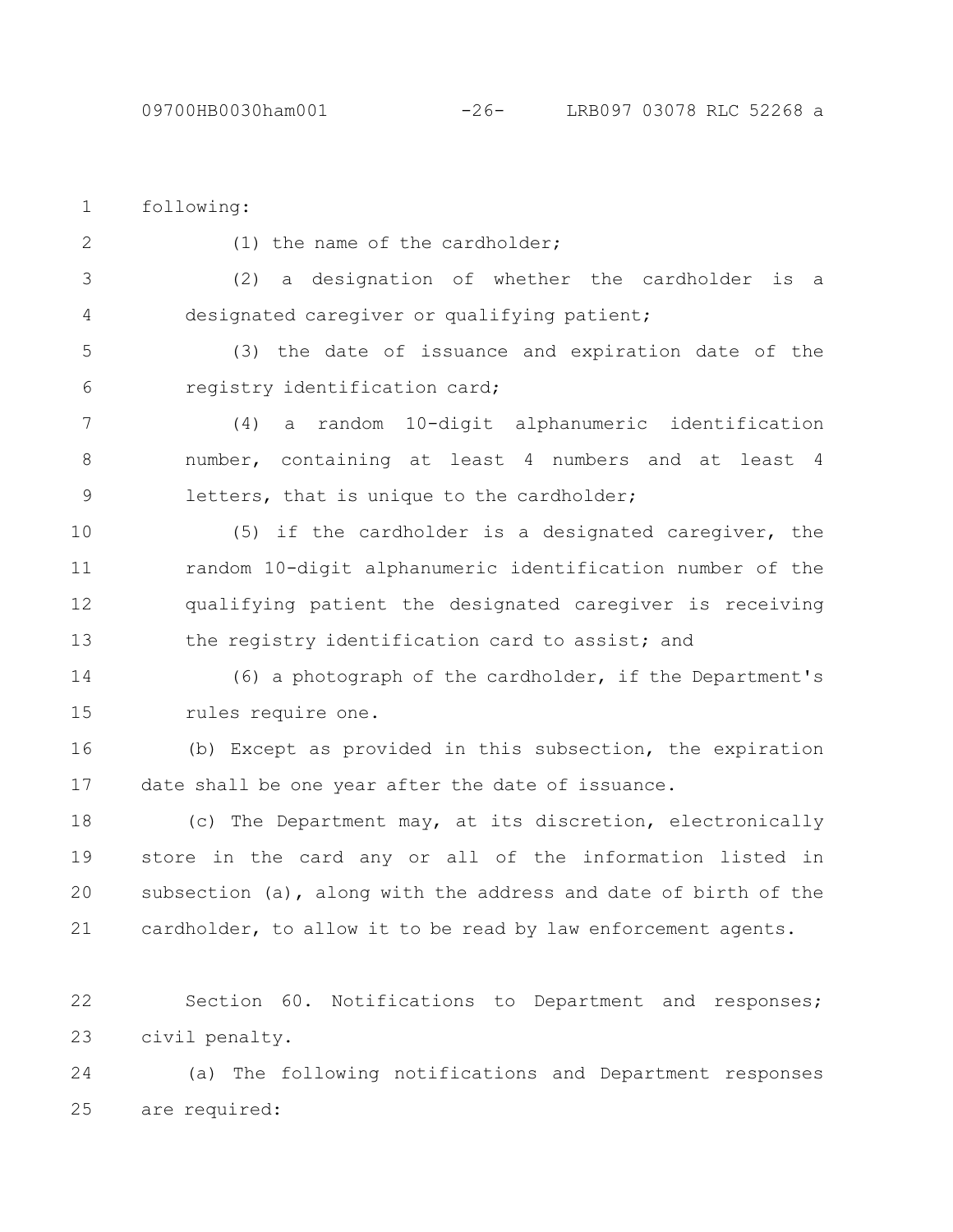(1) A registered qualifying patient shall notify the Department of any change in his or her name or address, or if the registered qualifying patient ceases to have his or her debilitating medical condition, within 10 days of the change. 1 2 3 4 5

(2) A registered designated caregiver shall notify the Department of any change in his or her name or address, or if the designated caregiver becomes aware the qualifying patient passed away, within 10 days of the change. 6 7 8 9

(3) Before a registered qualifying patient changes his or her designated caregiver, the qualifying patient must notify the Department. 10 11 12

(4) If a cardholder loses his or her registry identification card, he or she shall notify the Department within 10 days of becoming aware the card has been lost. 13 14 15

(b) When a cardholder notifies the Department of items listed in subsection (a), but remains eligible under this Act, the Department shall issue the cardholder a new registry identification card with a new random 10-digit alphanumeric identification number within 10 days of receiving the updated information and a \$20 fee. If the person notifying the Department is a registered qualifying patient, the Department shall also issue his or her registered designated caregiver, if any, a new registry identification card within 10 days of receiving the updated information. 16 17 18 19 20 21 22 23 24 25

26

(c) If a registered qualifying patient ceases to be a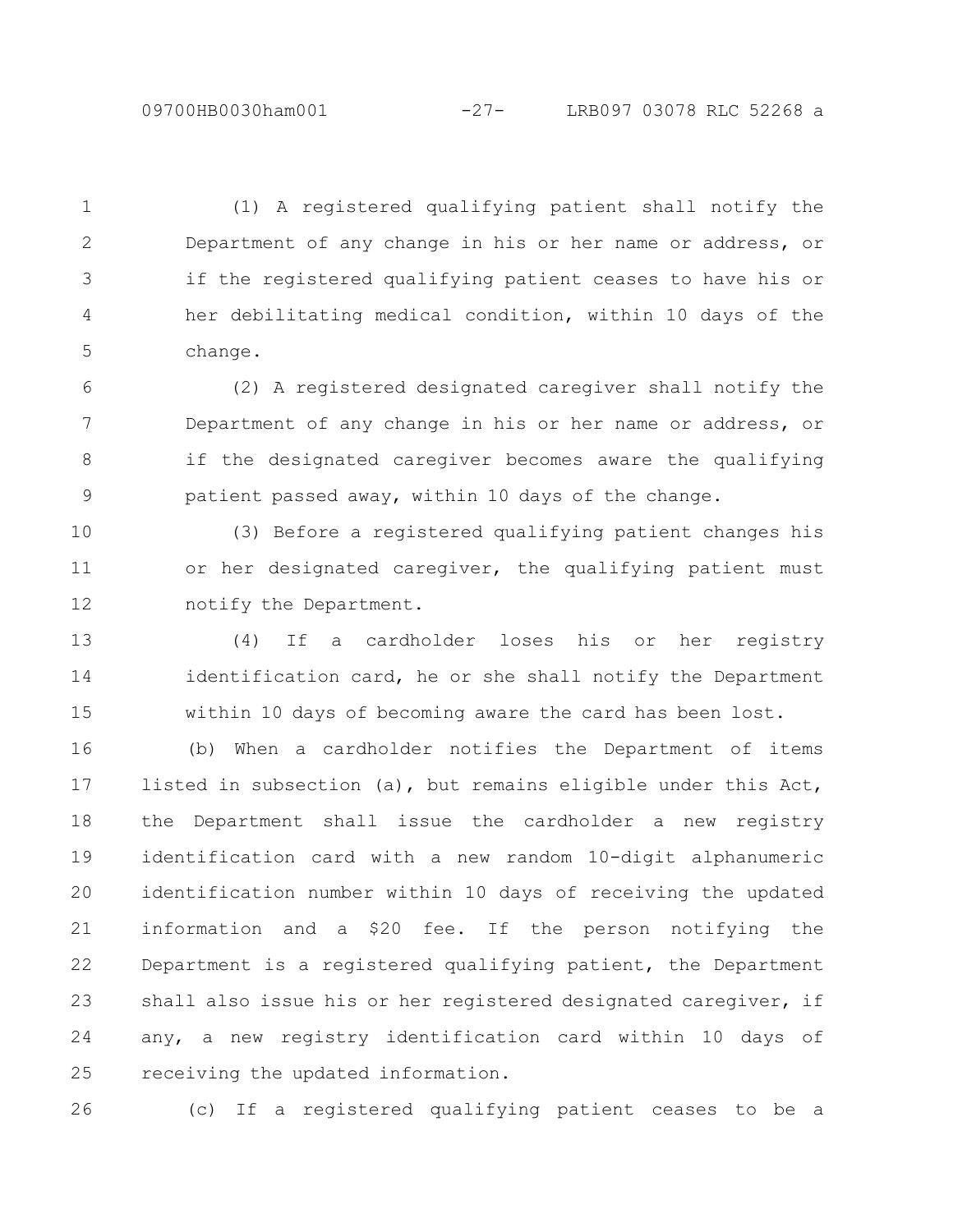registered qualifying patient or changes his or her registered designated caregiver, the Department shall promptly notify the designated caregiver. The registered designated caregiver's protections under this Act as to that qualifying patient shall expire 15 days after notification by the Department. 1 2 3 4 5

(d) A cardholder who fails to make a notification to the Department that is required by this Section is subject to a civil infraction, punishable by a penalty of no more than \$150. 6 7 8

(e) A registered qualifying patient shall notify the Department before changing his or her designated registered nonprofit medical cannabis organization and pay a \$20 fee. The Department must, within 5 business days of receiving the notification, update the registered qualifying patient's entry in the identification registry system to reflect the change in designation and notify the patient that the change has been processed. 9 10 11 12 13 14 15 16

(f) If the registered qualifying patient's certifying physician notifies the Department in writing that either the registered qualifying patient has ceased to suffer from a debilitating medical condition or that the physician no longer believes the patient would receive therapeutic or palliative benefit from the medical use of cannabis, the card shall become null and void. However, the registered qualifying patient shall have 15 days to destroy his or her remaining medical cannabis and related paraphernalia. 17 18 19 20 21 22 23 24 25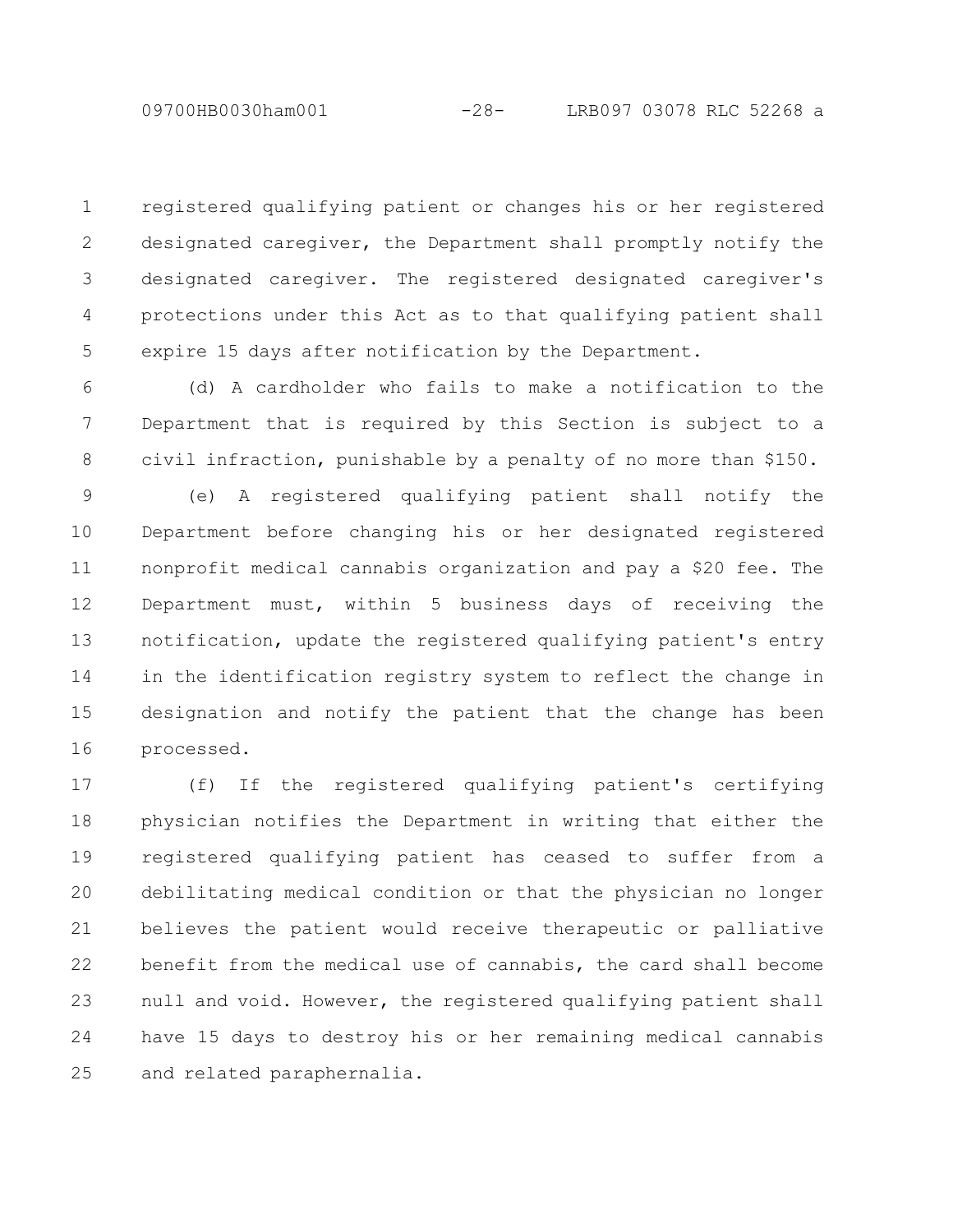Section 65. Registration of nonprofit medical cannabis organization. 1 2

(a) Nonprofit medical cannabis organizations may only operate if they have been issued a valid registration certificate from the Department. When applying for a nonprofit medical cannabis organization registration certificate, the applicant shall submit the following in accordance with Department rules: 3 4 5 6 7 8

(1) A \$10,000 application fee and a \$1,000 fee for application renewals. Such fees may be adjusted subject to the discretion of the Department. 9 10 11

(2) The proposed legal name of the medical cannabis organization. 12 13

(3) The proposed physical address of the medical cannabis organization. 14 15

(4) If the nonprofit medical cannabis organization proposes additional locations where cannabis will be cultivated, harvested, packaged, labeled, or otherwise prepared for distribution by the medical cannabis organization, the physical address. In such case that the cannabis will be cultivated at any other location than listed in paragraph (3), the medical cannabis organization shall apply for a variance which is subject to the discretion of the Department. 16 17 18 19 20 21 22 23 24

(5) The name, address, and date of birth of each principal officer and board member of the medical cannabis 25 26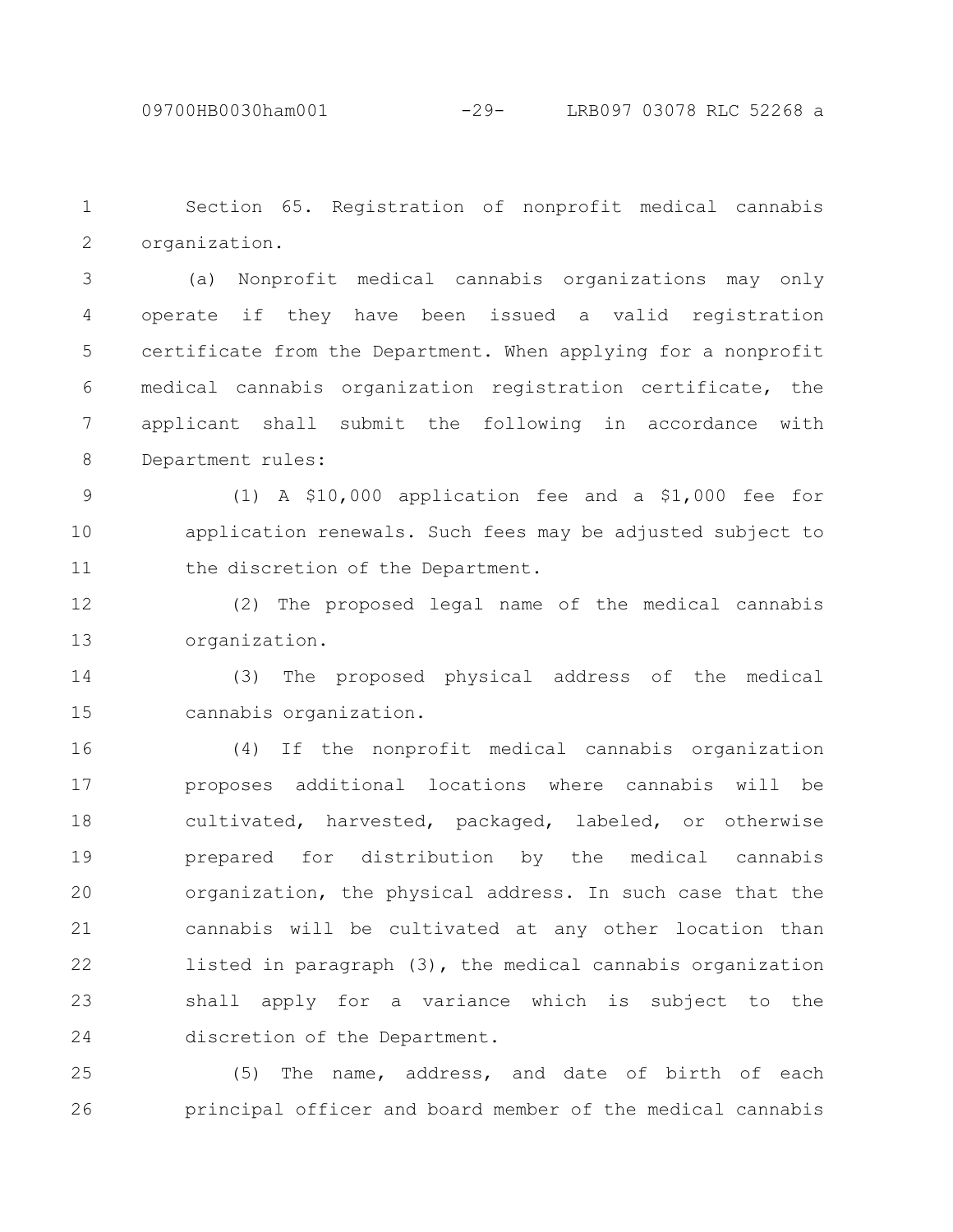organization, provided that all such individuals shall be at least 21 years of age. 1 2

(6) Any instances in which a business or not-for-profit that any of the prospective board members managed or served on the board of was convicted, fined, censured, or had a registration or license suspended or revoked in any administrative or judicial proceeding. 3 4 5 6 7

(7) Proposed operating by-laws that include procedures for the oversight of the nonprofit medical cannabis organization and procedures to ensure accurate record keeping and security measures that are in accordance with the rules issued by the Department pursuant to this Act. The by-laws shall include a description of the enclosed, locked facility where medical cannabis will be grown, cultivated, harvested, packaged, labeled, or otherwise prepared for distribution by the medical cannabis organization. 8 9 10 11 12 13 14 15 16 17

(8) Signed statements from each nonprofit medical cannabis organization agent stating that they will not divert medical cannabis. 18 19 20

(9) The Department shall conduct a background check of the prospective nonprofit medical cannabis organization agents in order to carry out this provision. Each person applying as a nonprofit medical cannabis organization agent shall submit a full set of fingerprints to the department for the purpose of obtaining a state and federal 21 22 23 24 25 26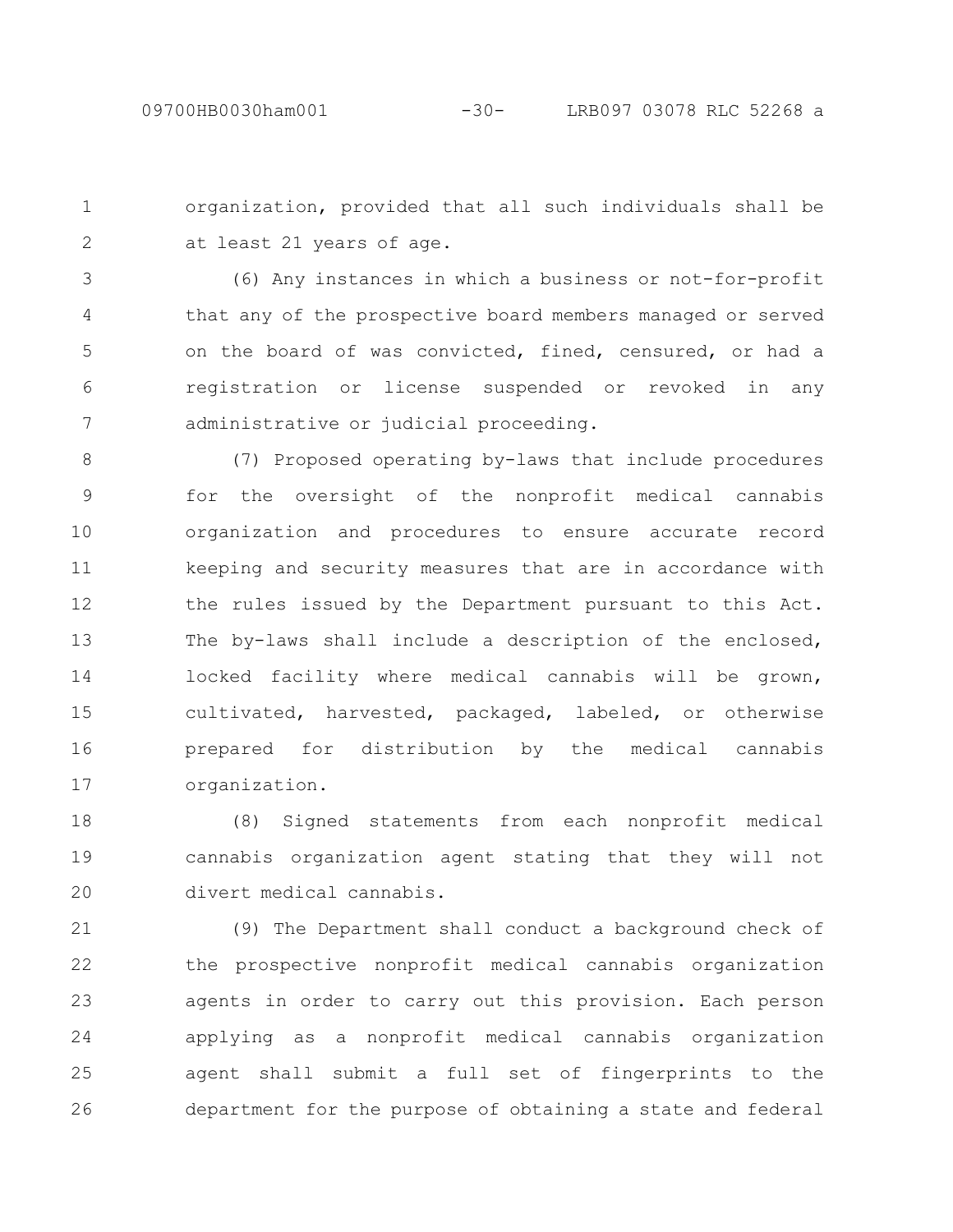09700HB0030ham001 -31- LRB097 03078 RLC 52268 a

criminal records check. The Department may exchange this data with the Federal Bureau of Investigation without disclosing that the records check is related to this Act. The Department shall destroy each set of fingerprints after the criminal records check is completed. 1 2 3 4 5

(b) An application for a medical cannabis organization registration certificate must be denied if any of the following conditions are met: 6 7 8

(A) the applicant failed to submit the materials required by this Section, including if the applicant's plans do not satisfy the security, oversight, or recordkeeping rules issued by the Department; 9 10 11 12

(B) the applicant would not be in compliance with local zoning rules issued in accordance with Section 80; 13 14

(C) the applicant does not meet the requirements of Section 90; 15 16

(D) one or more of the prospective principal officers or board members has been convicted of an excluded offense; 17 18

(E) one or more of the prospective principal officers or board members has served as a principal officer or board member for a registered nonprofit medical cannabis organization that has had its registration certificate revoked; and 19 20 21 22 23

(F) one or more of the principal officers or board members is younger than 21 years of age. 24 25

(c) After a medical cannabis organization is approved, but 26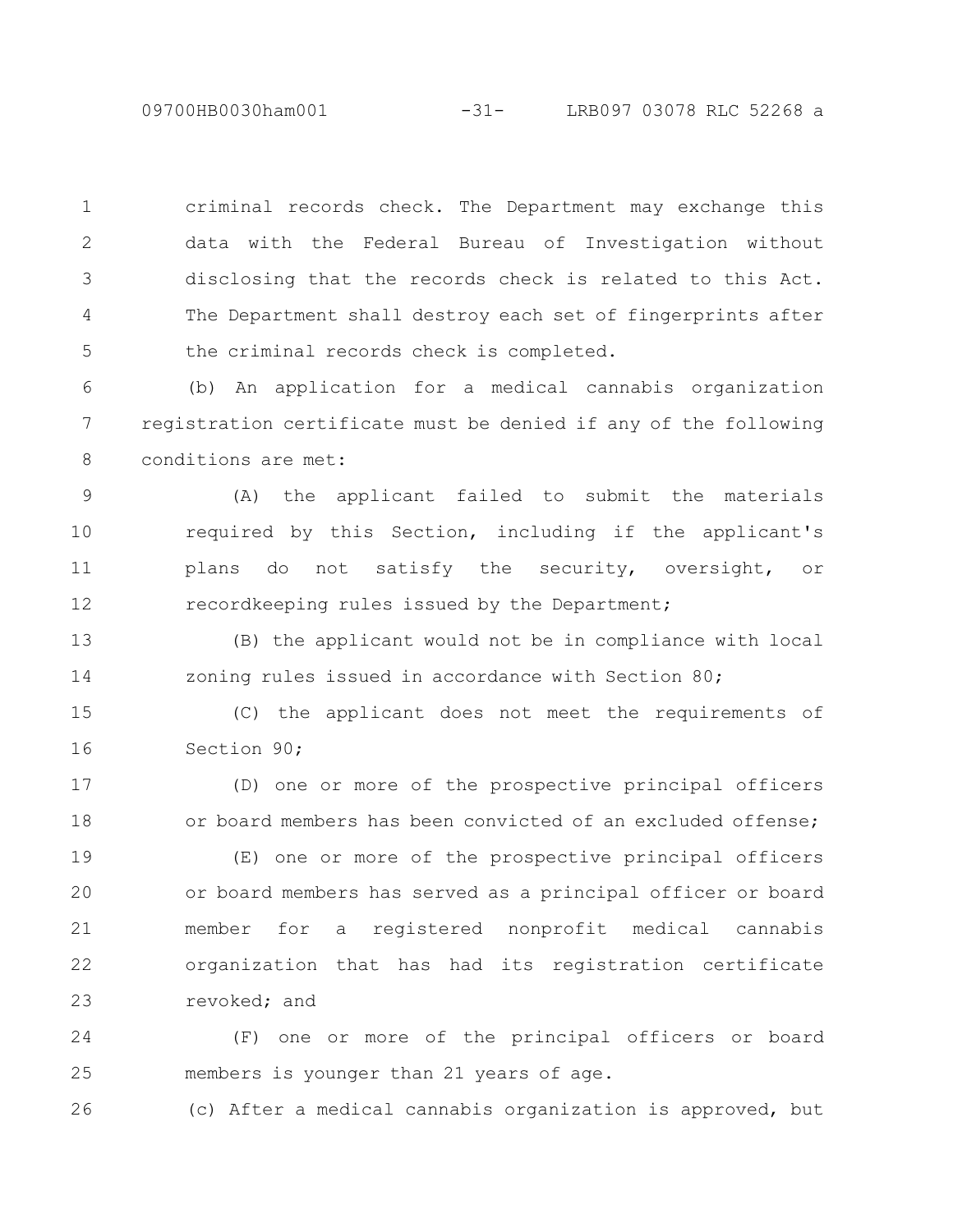09700HB0030ham001 -32- LRB097 03078 RLC 52268 a

before it begins operations, it shall submit its physical address if the address was not finalized when it applied. 1 2

(d) When issuing a medical cannabis organization registration certificate, the Department shall also issue a renewable registration certificate with an identification number. 3 4 5 6

Section 70. Nonprofit medical cannabis organization agent identification cards. 7 8

(a) A nonprofit medical cannabis organization agent must keep his or her identification card in their possession at all times when engaging in the medical use of cannabis related to dispensary operations. 9 10 11 12

(b) Nonprofit medical cannabis organization agent identification cards shall contain all of the following: 13 14

15

(1) the name of the cardholder;

(2) a designation the cardholder is a nonprofit medical cannabis organization agent; 16 17

(3) the date of issuance and expiration date of the nonprofit medical cannabis organization agent identification cards; 18 19 20

(4) a random 10-digit alphanumeric identification number, containing at least four numbers and at least four letters, that is unique to the cardholder; and 21 22 23

(5) a photograph of the cardholder, if the Department's rules require one. 24 25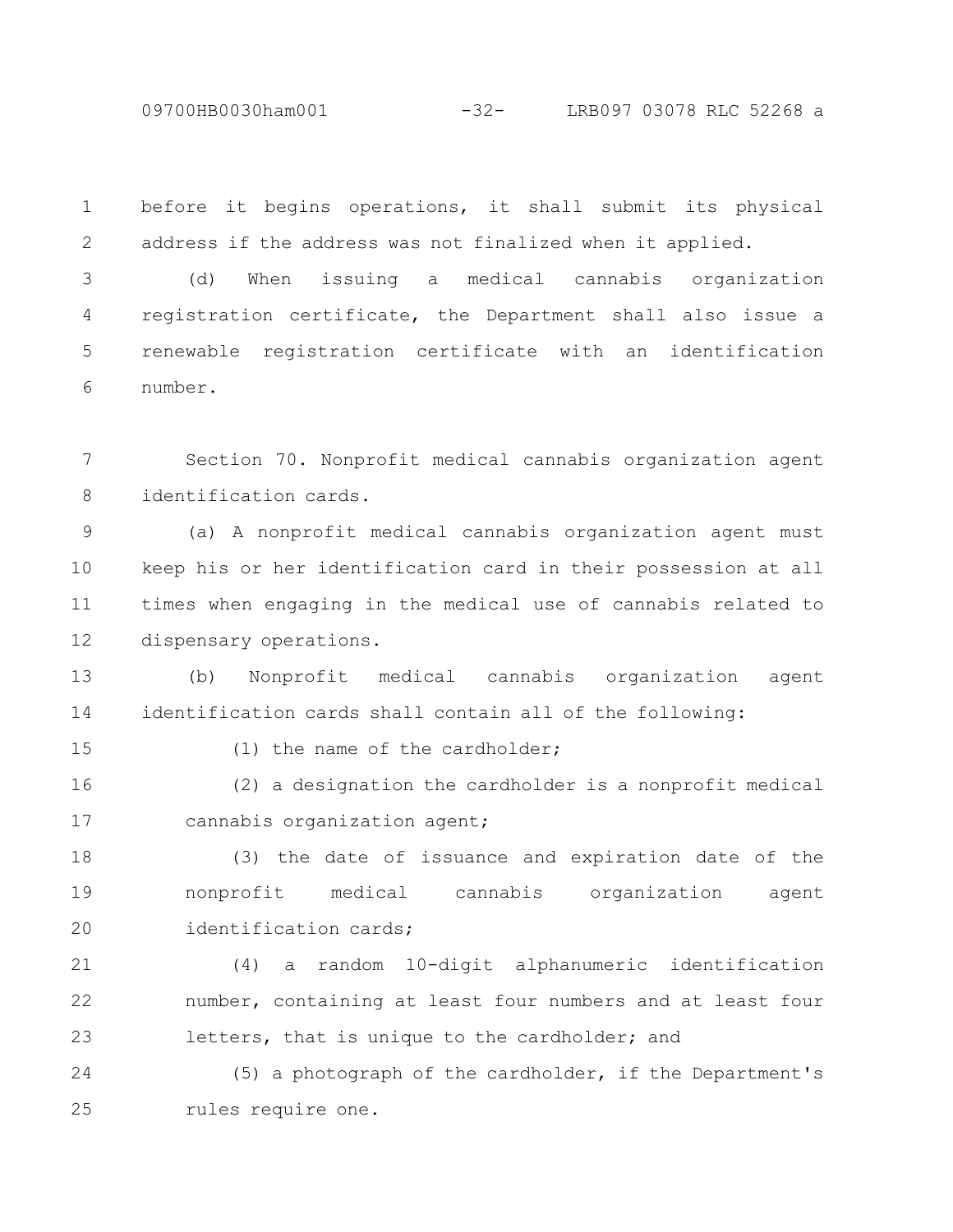09700HB0030ham001 -33- LRB097 03078 RLC 52268 a

Section 75. Nonprofit medical cannabis organization certification renewal. Registration certificates may be renewed subject to the rule of the Department. The registered nonprofit medical cannabis organization may submit a renewal application beginning 90 days prior to the expiration of its registration certificate. The Department shall grant a renewal application within 45 days of its submission if the following conditions are all satisfied: 1 2 3 4 5 6 7 8

(a) The registered nonprofit medical cannabis organization or submits a renewal application and the required renewal fee, which shall be refunded within 60 days if the renewal application is rejected. 9 10 11 12

(b) The Department has not suspended the registered nonprofit medical cannabis organization or registration certificate for violations of this Act or rules adopted pursuant to this Act. 13 14 15 16

(c) The inspections authorized by subsection (s) of Section 85 and the input the Department received from stakeholders pursuant to subsection (b) of Section 105 do not raise serious and credible concerns about the continued operation of the registered nonprofit medical cannabis organization or applying for renewal. 17 18 19 20 21 22

Section 80. Local ordinances. A unit of local government may enact reasonable zoning ordinances or resolutions, not in 23 24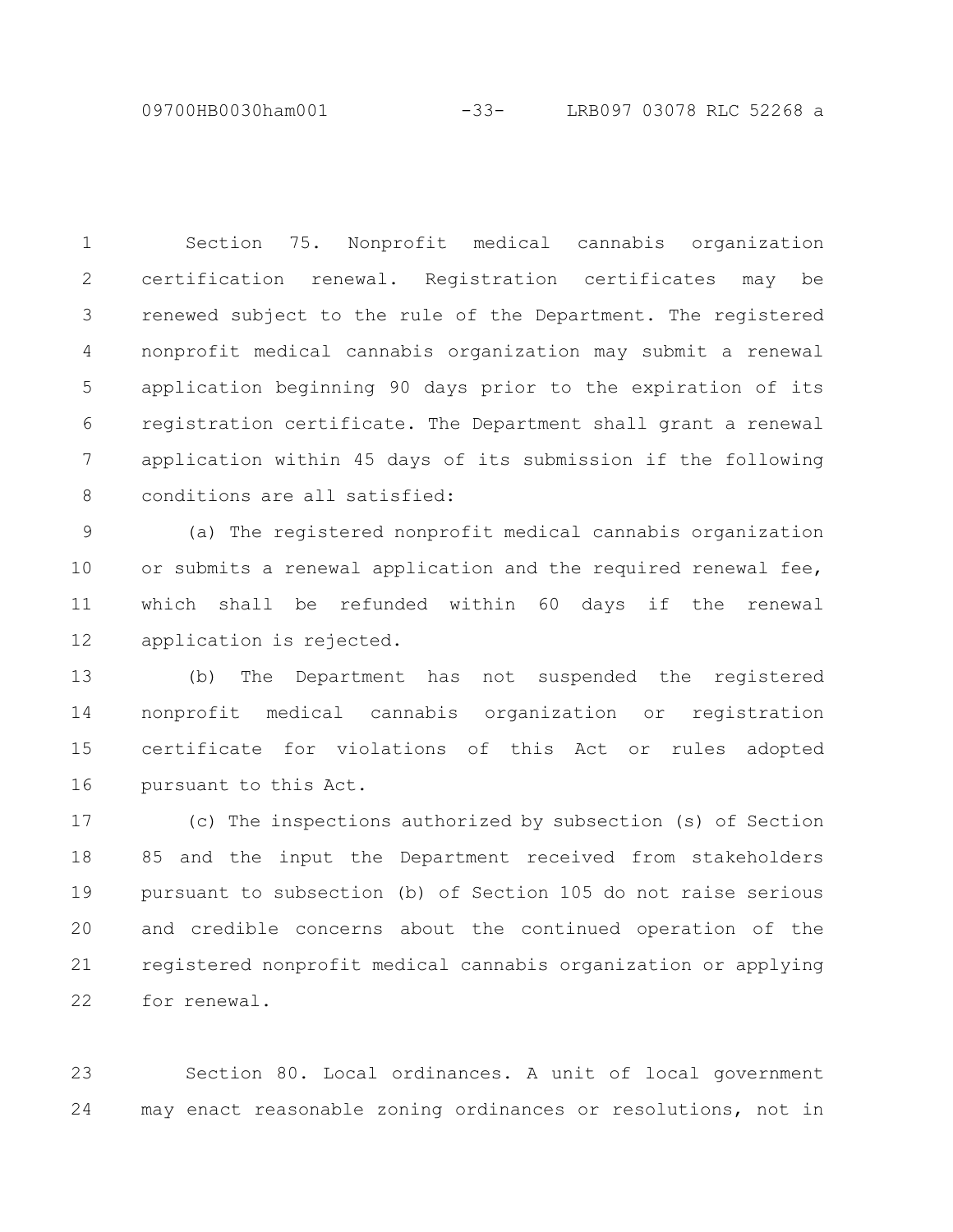09700HB0030ham001 -34- LRB097 03078 RLC 52268 a

conflict with this Act or with Department rules, regulating the location of registered nonprofit medical cannabis organizations. No unit of local government, including a home rule unit, or school district may regulate registered nonprofit medical cannabis organizations other than as provided in this Act. This Section is a denial and limitation under subsection (i) of Section 6 of Article VII of the Illinois Constitution on the concurrent exercise by home rule units of powers and functions exercised by the State. 1 2 3 4 5 6 7 8 9

Section 85. Requirements; prohibitions; penalties. 10

(a) The operating documents of a registered nonprofit medical cannabis organization shall include procedures for the oversight of the registered nonprofit medical cannabis organization and procedures to ensure accurate recordkeeping. 11 12 13 14

(b) A registered nonprofit medical cannabis organization shall implement appropriate security measures to deter and prevent the theft of cannabis and unauthorized entrance into areas containing cannabis. 15 16 17 18

(c) A registered nonprofit medical cannabis organization may not be located within 1,000 feet of the property line of a pre-existing public or private preschool or elementary or secondary school. A registered medical cannabis organization shall not be located in a house, apartment, condominium, or any other residential dwelling. 19 20 21 22 23 24

25

(d) A registered nonprofit medical cannabis organization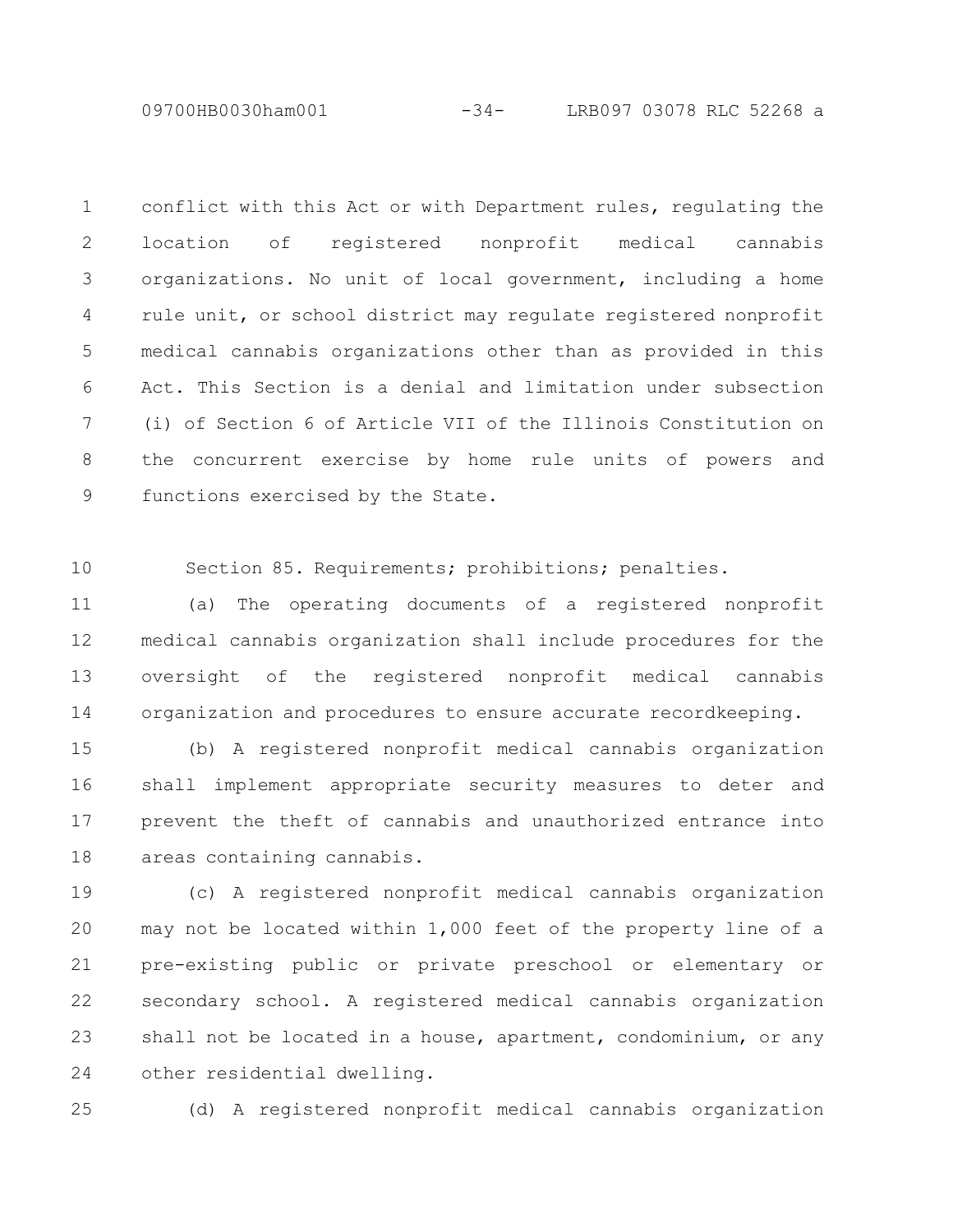09700HB0030ham001 -35- LRB097 03078 RLC 52268 a

is prohibited from acquiring, possessing, cultivating, manufacturing, delivering, transferring, transporting, supplying, or dispensing cannabis for any purpose except to assist registered qualifying patients with the medical use of cannabis directly or through the qualifying patients' designated caregivers. 1 2 3 4 5 6

(e) All cultivation of cannabis for registered nonprofit medical cannabis organizations must take place in an enclosed, locked location at the physical address or addresses provided to the Department during the registration process. The cultivation location can only be accessed by medical cannabis organization agents working for the registered nonprofit medical cannabis organization, Department staff performing inspections, law enforcement or other emergency personnel, and contractors working on jobs unrelated to medical cannabis, such as installing or maintaining security devices or performing electrical wiring. 7 8 9 10 11 12 13 14 15 16 17

(f) A nonprofit medical cannabis organization may not obtain cannabis from outside the State of Illinois, except that a nonprofit medical cannabis organization may lawfully purchase cannabis seeds outside of the State of Illinois once during its registration period. 18 19 20 21 22

(g) A registered nonprofit medical cannabis organization shall not dispense more than 2.5 ounces of cannabis to a registered qualifying patient, directly or via a designated caregiver, in any 14-day period unless the qualifying patient 23 24 25 26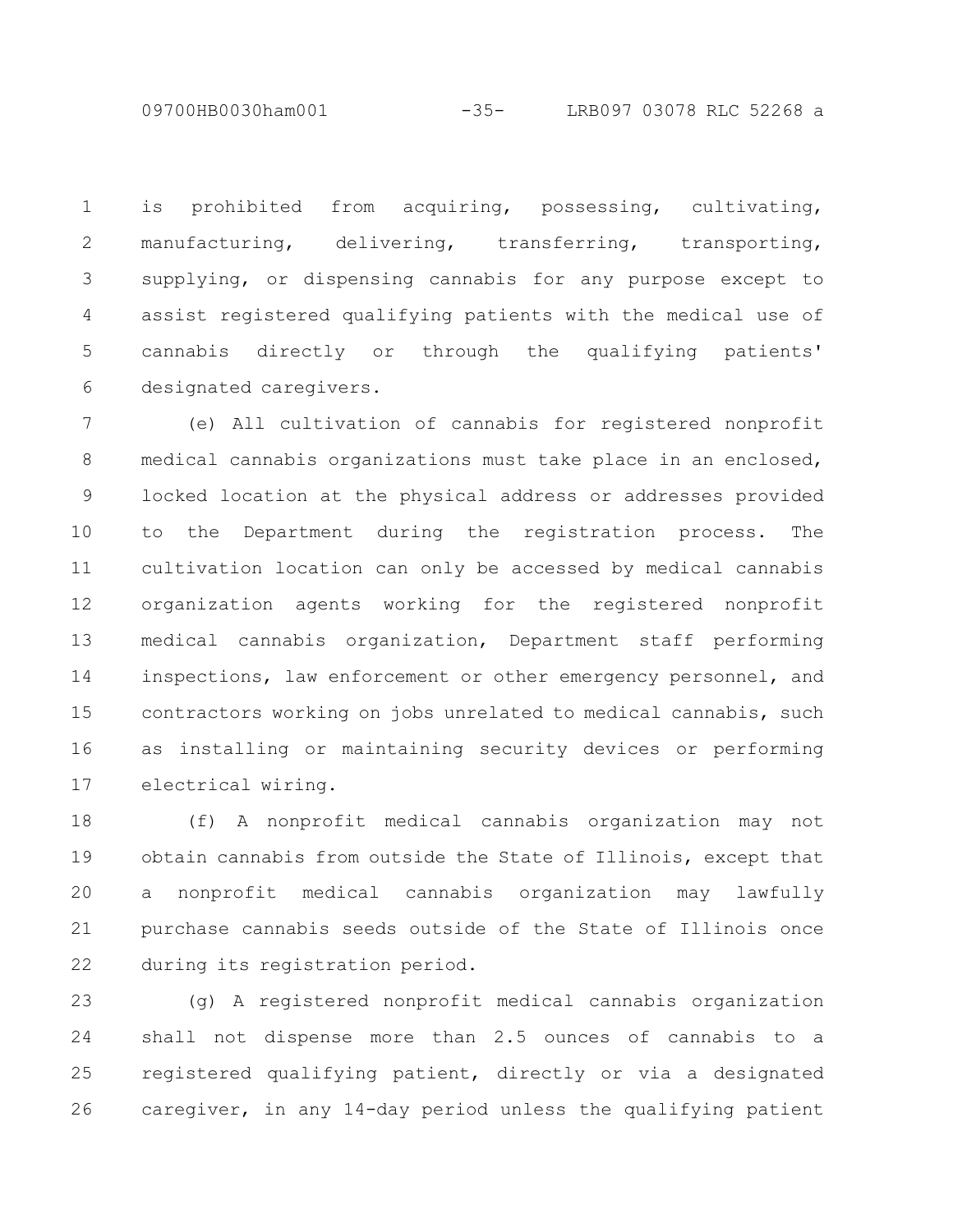09700HB0030ham001 -36- LRB097 03078 RLC 52268 a

has a Department approved quantity variance. 1

(h) Before cannabis may be dispensed to a designated caregiver or a registered qualifying patient, a nonprofit medical cannabis organization agent must determine that the individual is a current cardholder in the verification system and must verify each of the following: 2 3 4 5 6

(1) that the registry identification card presented to the registered nonprofit medical cannabis organization is valid; 7 8 9

(2) that the person presenting the card is the person identified on the registry identification card presented to the medical cannabis organization agent; 10 11 12

(3) that the registered nonprofit medical cannabis organization is the designated medical cannabis organization for the registered qualifying patient who is obtaining the cannabis directly or via his or her designated caregiver; and 13 14 15 16 17

(4) that the qualified patient has not exceeded his or her adequate supply. 18 19

(i) A registered nonprofit medical cannabis organization may dispense more than 2.5 ounces of cannabis to a registered qualifying patient in a 14-day period if the exception that the registered qualifying patient needs a specified greater amount in a 14-day period has been approved by the Department. 20 21 22 23 24

(j) Registered nonprofit medical cannabis organizations shall ensure compliance with this limitation by maintaining 25 26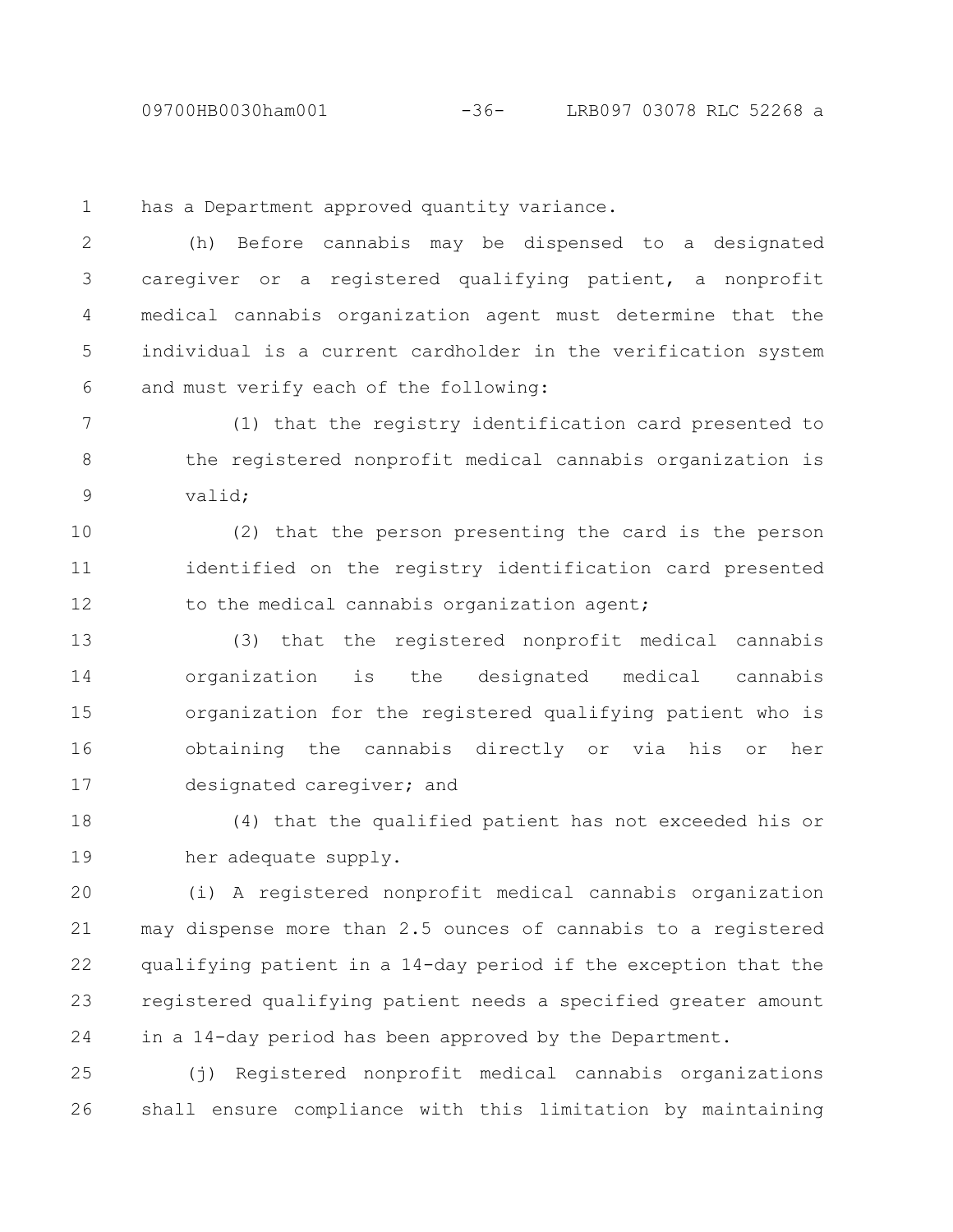internal, confidential records that include records specifying how much cannabis is being dispensed to the registered qualifying patient and whether it was dispensed directly to the registered qualifying patient or to the designated caregiver. Each entry must include the date and time the cannabis was dispensed. 1 2 3 4 5 6

(k) The physician-patient privilege as set forth by Section 8-802 of the Code of Civil Procedure shall apply between a qualifying patient and a registered nonprofit medical cannabis organization and its agents with respect to communications and records concerning qualifying patients' debilitating condition. 7 8 9 10 11 12

(l) A nonprofit medical cannabis organization shall not permit any person to consume cannabis on the property of a nonprofit medical cannabis organization. 13 14 15

(m) A registered nonprofit medical cannabis organization shall not share office space with or refer patients to a physician. 16 17 18

(n) A physician shall not refer patients to a registered nonprofit medical cannabis organization or registered designated caregiver, advertise in a registered nonprofit medical cannabis organization, or, if the physician issues written certifications, hold any financial interest in a registered nonprofit medical cannabis organization. 19 20 21 22 23 24

(o) No person who has been convicted of an excluded offense may be a nonprofit medical cannabis organization agent. 25 26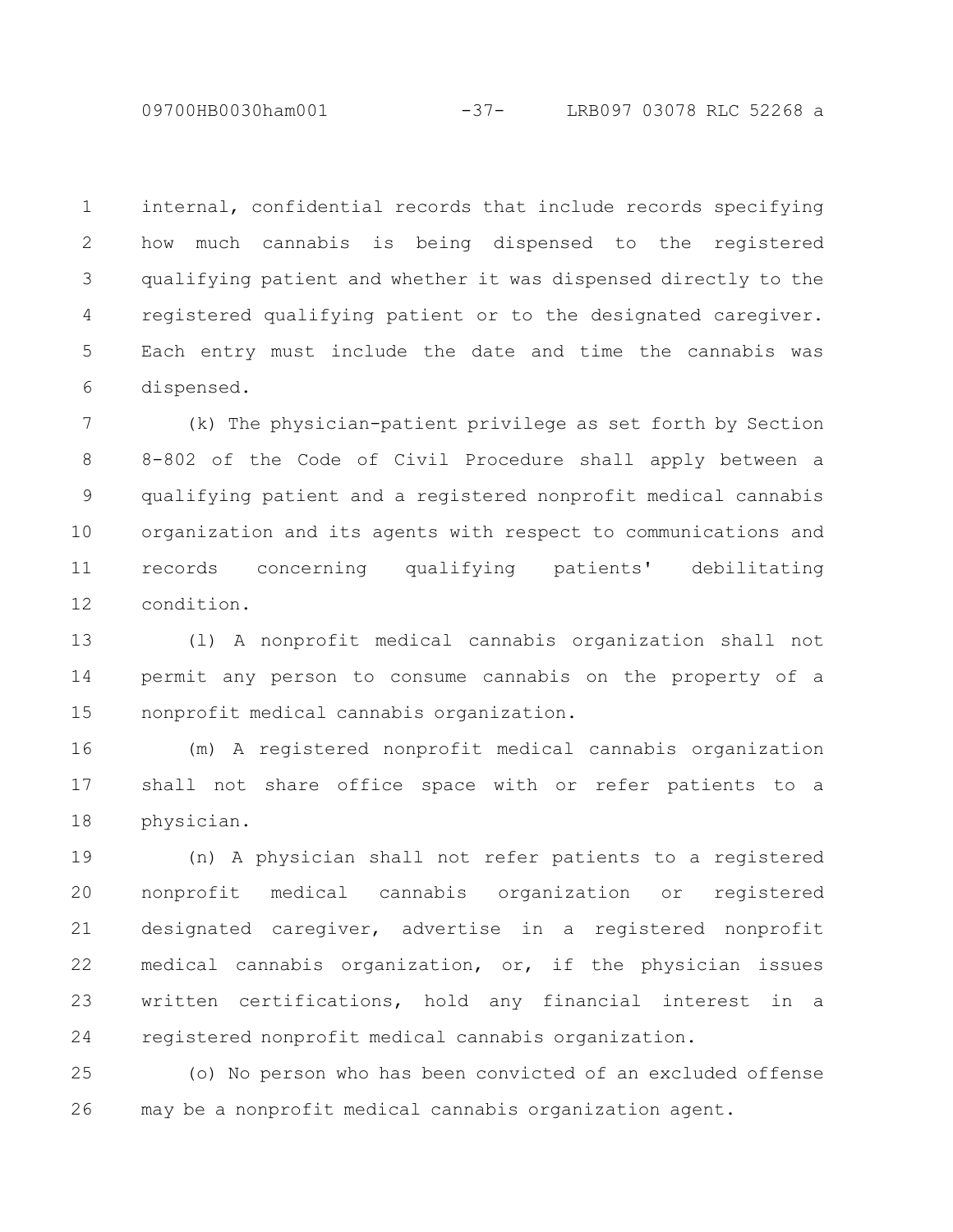09700HB0030ham001 -38- LRB097 03078 RLC 52268 a

(p) Notwithstanding all other criminal penalties related to the unlawful possession of cannabis, the Department may issue a civil fine of up to \$3,000 for violations of this Section. 1 2 3 4

(q) The Department may suspend or revoke a registration certificate for violations of this Act and rules issued in accordance with this Section. 5 6 7

(r) The suspension or revocation of a certificate is a final Department action, subject to judicial review. Jurisdiction and venue for judicial review are vested in the Circuit Court. 8 9 10 11

(s) Registered nonprofit medical cannabis organizations are subject to random inspection and cannabis testing by Department rules. The Department shall give reasonable notice of an inspection or testing under this subsection. 12 13 14 15

16

Section 90. Confidentiality.

(a) The following information received and records kept by Department rules for purposes of administering this Act are subject to all applicable federal privacy laws, confidential, and exempt from the Freedom of Information Act, and not subject to disclosure to any individual or public or private entity, except as necessary for authorized employees of the Department to perform official duties pursuant to this Act: 17 18 19 20 21 22 23

(1) Applications and renewals, their contents, and supporting information submitted by qualifying patients 24 25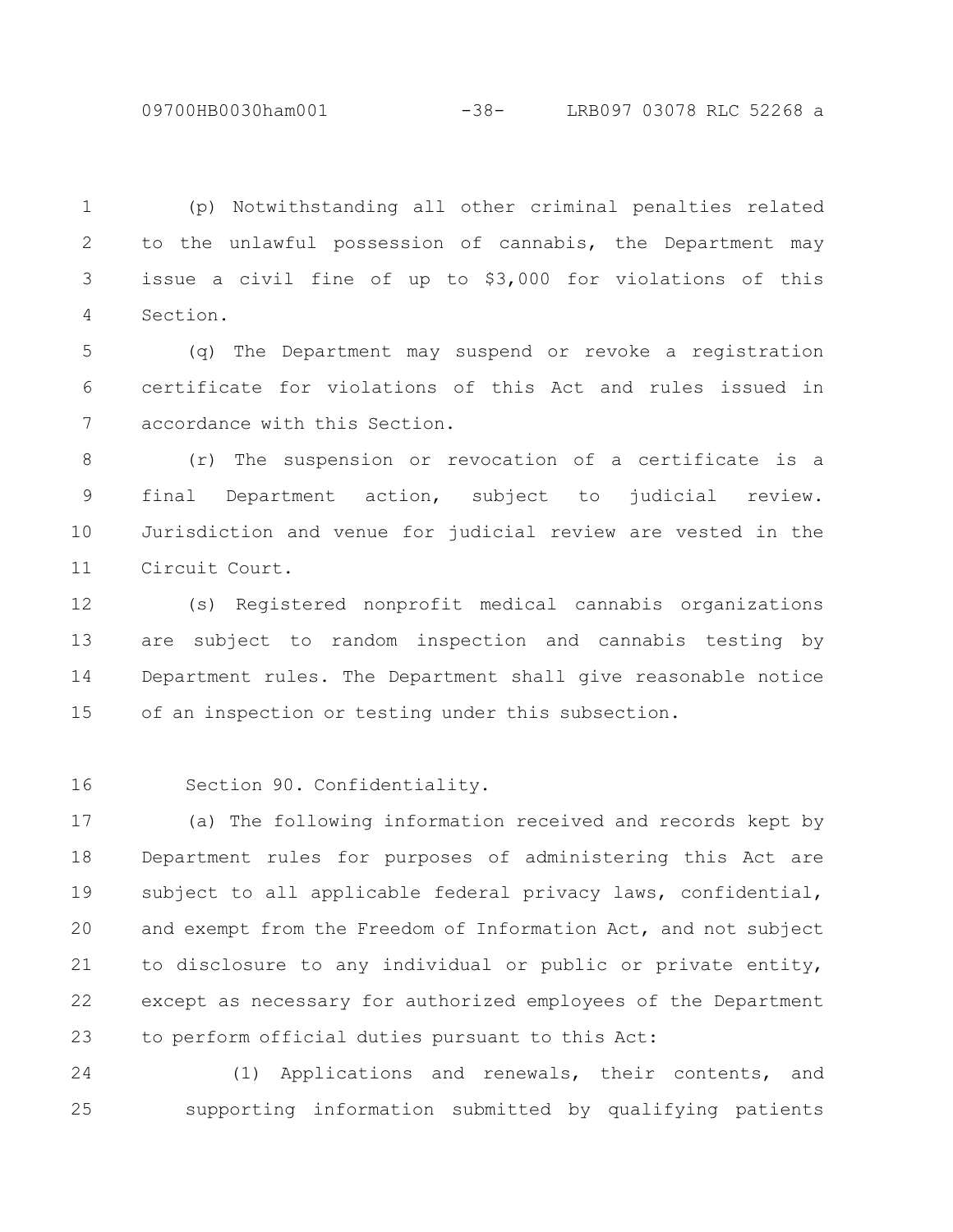1

2

18

and designated caregivers, including information regarding their designated caregivers and physicians.

(2) Applications and renewals, their contents, and supporting information submitted by or on behalf of nonprofit medical cannabis organizations in compliance with this Act, including their physical addressees. 3 4 5 6

(3) The individual names and other information identifying persons to whom the Department has issued registry identification cards. 7 8 9

(4) Any dispensing information required to be kept under Section 85 or Department rules shall identify cardholders and registered nonprofit medical cannabis organizations by their registry identification numbers and not contain names or other personally identifying information. 10 11 12 13 14 15

(5) All medical records provided to the Department in connection with an application for a registry card. 16 17

(b) Nothing in this Section precludes the following:

(1) Department employees may notify law enforcement about falsified or fraudulent information submitted to the Department if the employee who suspects that falsified or fraudulent information has been submitted conferred with his or her supervisor and both agree that circumstances exist that warrant reporting. 19 20 21 22 23 24

(2) If the employee conferred with his or her supervisor and both agree that circumstances exist that 25 26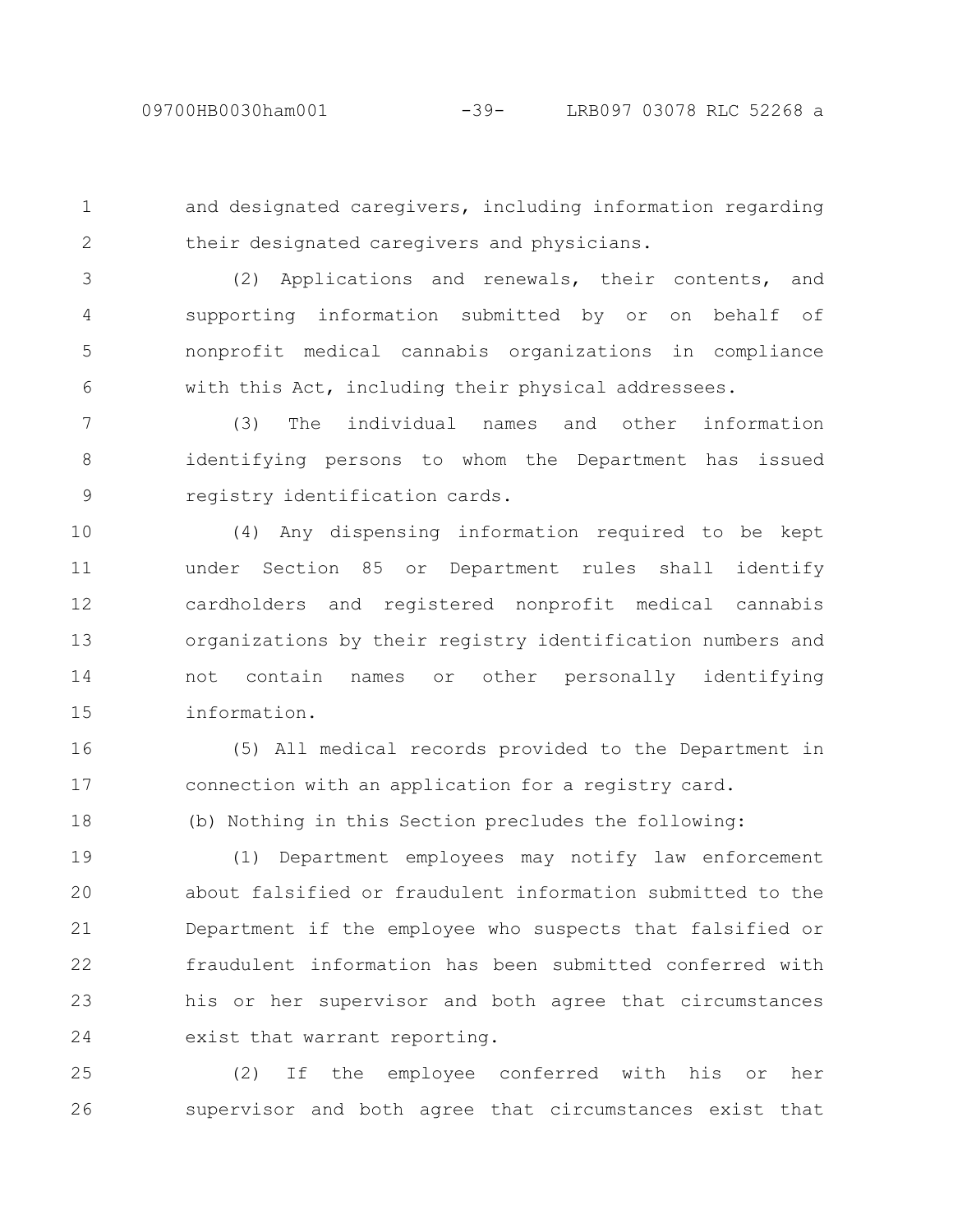warrant reporting, Department employees may notify the Medical Disciplinary Board if there is reasonable cause to believe a physician: 1 2 3

(A) issued a written certification without a bona fide physician-patient relationship; 4 5

(B) issued a written certification to a person who was not under the physician's care for the debilitating medical condition; or 6 7 8

(C) failed to abide by the standard of care when evaluating medical conditions. 9 10

(3) The Department may notify State or local law enforcement about apparent criminal violations of this Act if the employee who suspects the offense has conferred with his or her supervisor and both agree that circumstances exist that warrant reporting. 11 12 13 14 15

(4) Nonprofit medical cannabis organization agents may notify the Department of a suspected violation or attempted violation of this Act or the rules issued pursuant to it. 16 17 18

(5) The Department may verify registry identification cards pursuant to Section 95. 19 20

(6) The submission of the report to the General Assembly under Section 100. 21 22

(c) It is a Class B misdemeanor with a \$1,000 fine for any person, including an employee or official of the Department or another State agency or local government, to breach the confidentiality of information obtained pursuant to this Act. 23 24 25 26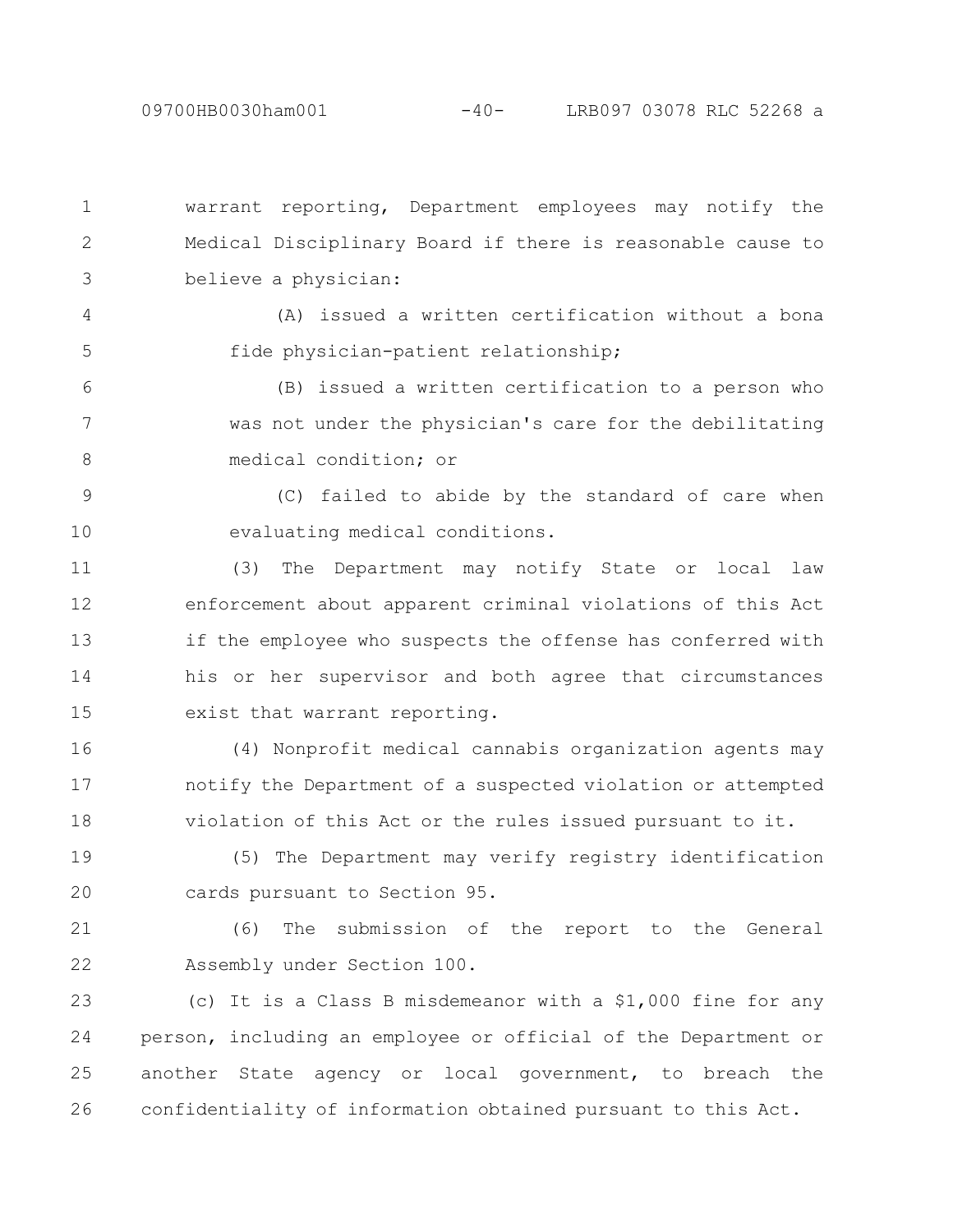Section 95. Registry identification and registration certificate verification. 1 2

(a) The Department shall maintain a confidential list of the persons to whom the Department has issued registry identification cards and their addresses, phone numbers, and registry identification numbers. This confidential list shall not be combined or linked in any manner with any other list or database except as provided in this Section. 3 4 5 6 7 8

(b) Within 180 days of the effective date of this Act, the Department shall establish a computerized verification system. The verification system must allow law enforcement personnel and nonprofit medical cannabis organization agents to enter a registry identification number to determine whether or not the number corresponds with a current, valid registry identification card. The system shall only disclose whether the identification card is valid; whether the cardholder is a registered qualifying patient or a registered designated caregiver; and the registry identification number of the registered nonprofit medical cannabis organization designated to serve the registered qualifying patient who holds the card or the registry identification number of the patient who is assisted by the registered designated caregiver who holds the card. The system shall enable nonprofit medical cannabis to enter information in the system sufficient to track the amount of medical cannabis dispensed to the qualifying patient. 9 10 11 12 13 14 15 16 17 18 19 20 21 22 23 24 25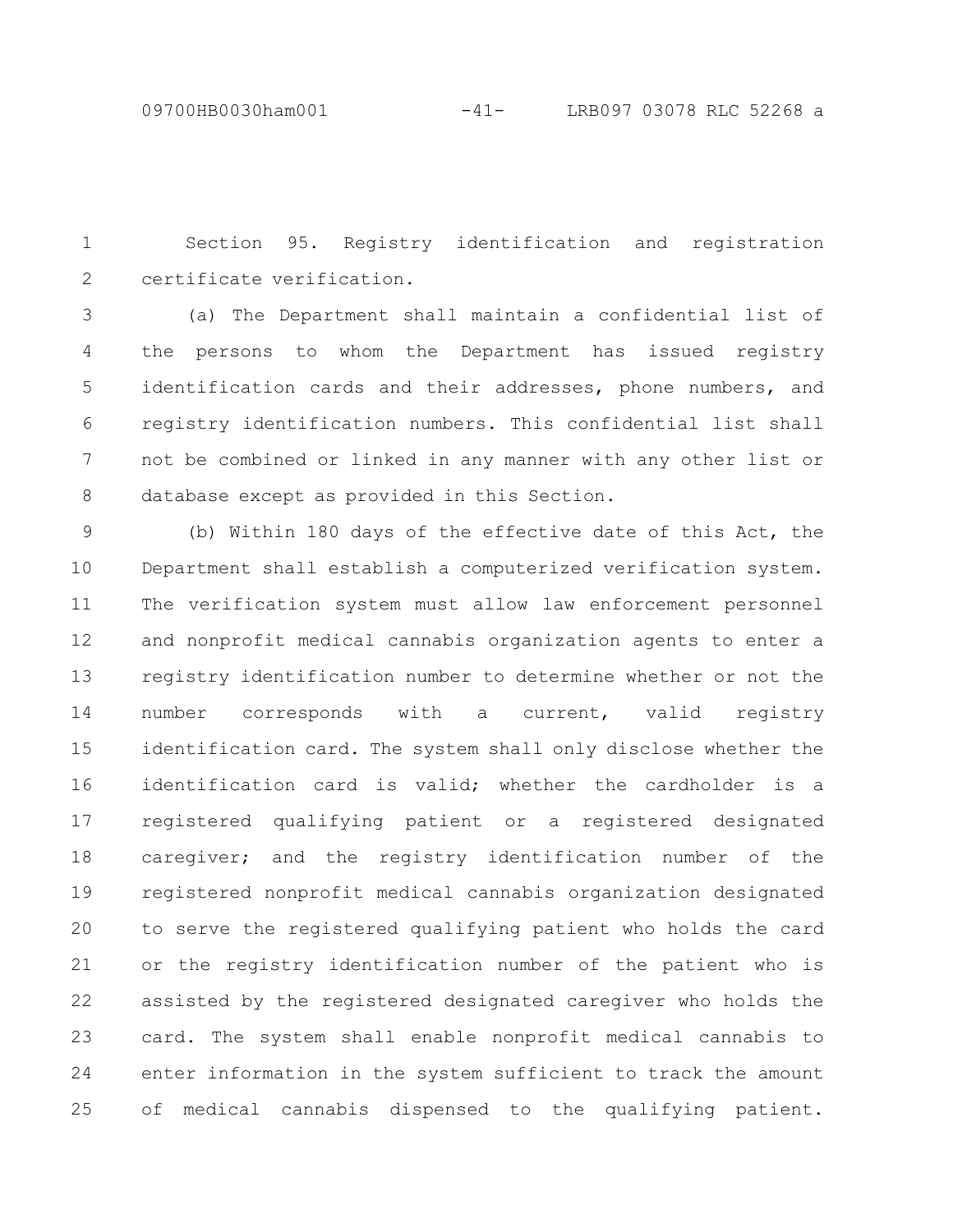09700HB0030ham001 -42- LRB097 03078 RLC 52268 a

Notwithstanding any requirements established by this subsection, the Department shall issue registry cards to qualifying patients and shall issue certification to nonprofit medical cannabis organization for the period during which the database is being established. 1 2 3 4 5

Section 100. Annual reports. The Department shall submit to the General Assembly an annual report that does not disclose any identifying information about cardholders, registered nonprofit medical cannabis organizations, or physicians, but does contain, at a minimum, all of the following information: 6 7 8 9 10

(1) the number of applications and renewals filed for registry identification cards; 11 12

(2) the number of qualifying patients and designated caregivers approved in each county; 13 14

(3) the nature of the debilitating medical conditions of the qualifying patients; 15 16

(4) the number of registry identification cards revoked for misconduct; 17 18

(5) the number of physicians providing written certifications for qualifying patients; and 19 20

(6) the number of registered nonprofit medical cannabis organizations. 21 22

Section 105. Department to issue rules. 23

(a) Not later than 60 days after the effective date of this 24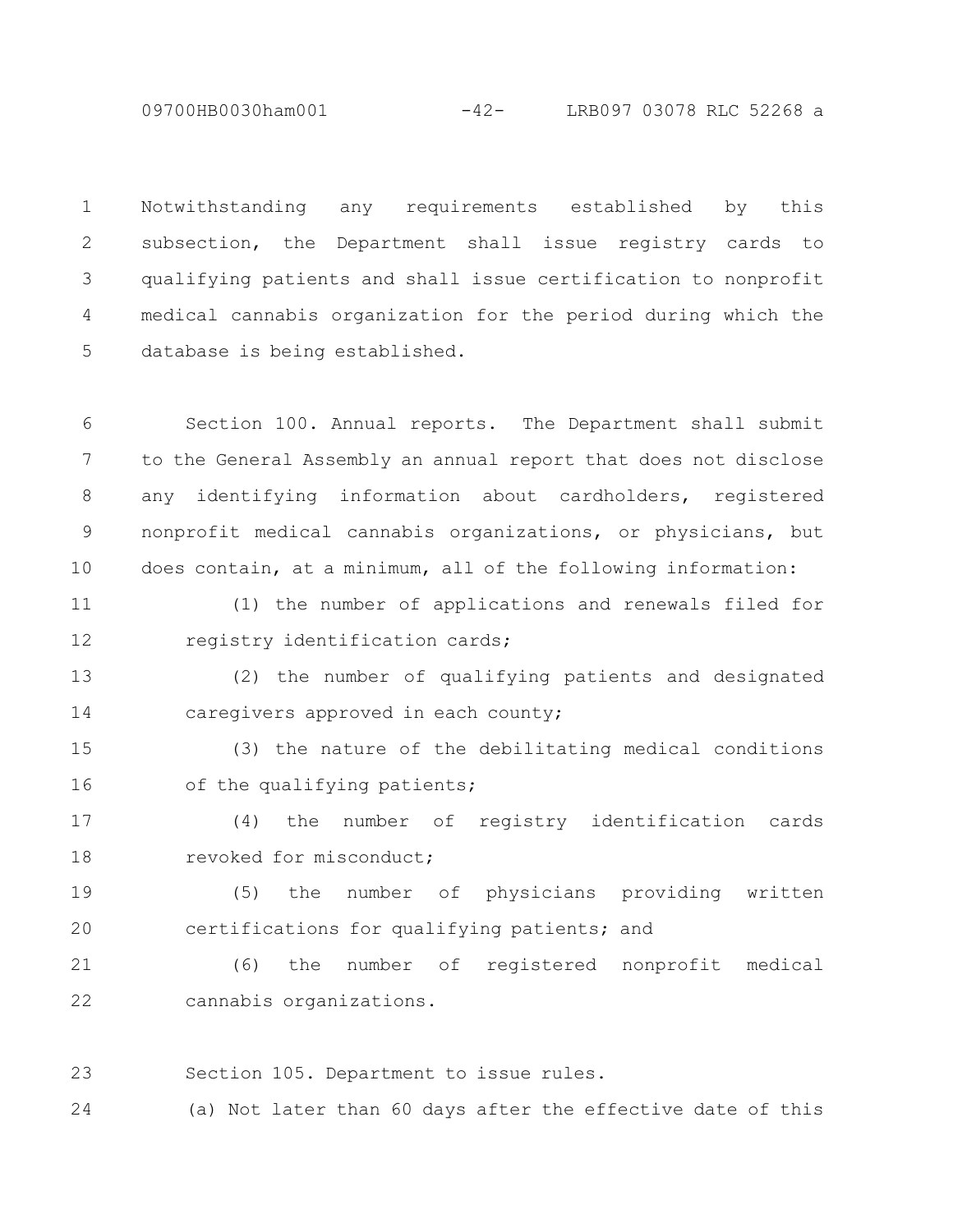1

Act, the Department shall promulgate rules:

(1) governing the manner in which the Department shall consider petitions from the public to add debilitating medical conditions or treatments to the list of debilitating medical conditions set forth in subsection (d) of Section 10 of this Act, including public notice of and an opportunity to comment in public hearings on the petitions; 2 3 4 5 6 7 8

(2) establishing the form and content of registration and renewal applications submitted under this Act, including a standard form for written certifications; 9 10 11

(3) governing the manner in which it shall consider applications for and renewals of registry identification cards, including developing separate requirements, fees, and applications for temporary registry identification cards for visiting qualifying patients wishing to obtain cannabis from registered nonprofit medical cannabis organizations; 12 13 14 15 16 17 18

(4) governing the following matters related to registered nonprofit medical cannabis organizations, with the goal of protecting against diversion and theft, without imposing an undue burden on the registered nonprofit medical cannabis organizations or compromising the confidentiality of cardholders: 19 20 21 22 23 24

(A) oversight requirements for nonprofit registered nonprofit medical cannabis organizations; 25 26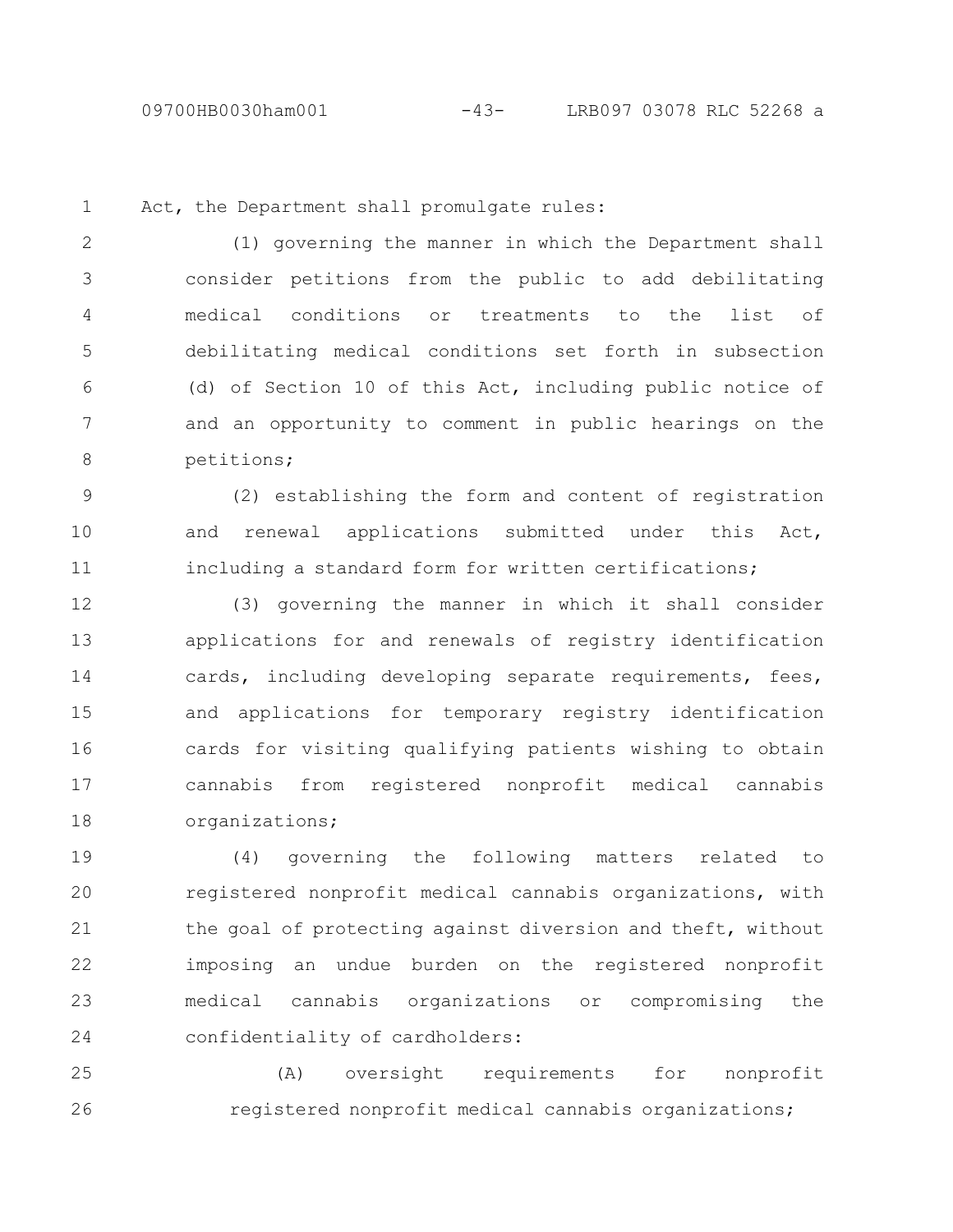(B) recordkeeping requirements for registered nonprofit medical cannabis organizations; 1 2

(C) security requirements for registered nonprofit medical cannabis organizations, which shall include that each registered nonprofit medical cannabis organization location must be protected by a fully operational security alarm system; 3 4 5 6 7

(D) rules and standards for what constitutes an enclosed locked facility under this Act; 8 9

(E) procedures for suspending or terminating the registration certificates or registry identification cards of cardholders, registered nonprofit medical cannabis organizations, and registered safety compliance facilities that commit multiple or serious violations of the provisions of this Act or the rules promulgated pursuant to this Section; 10 11 12 13 14 15 16

(F) reasonable rules concerning the medical use of cannabis at a nursing care institution, hospice, assisted living center, assisted living facility, assisted living home, residential care institution, or adult day health care facility; 17 18 19 20 21

(G) limitations of the quantity of cannabis plants a dispensary may possess at one time provided that no dispensary is authorized to possess more plants than are reasonably necessary to satisfy the adequate supply of the patients who have designated that 22 23 24 25 26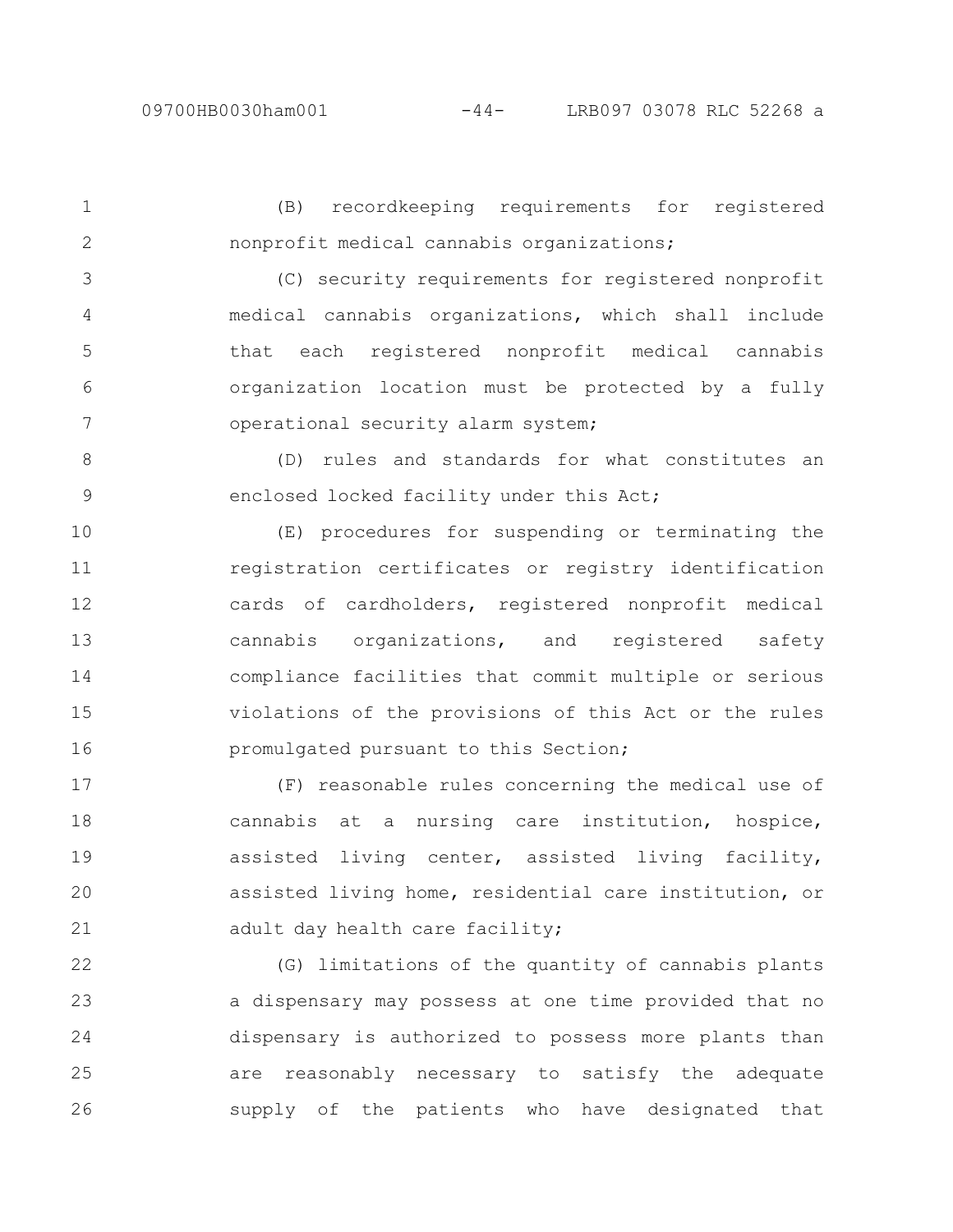| $\mathbf{1}$  | dispensary as his or her provider;                        |
|---------------|-----------------------------------------------------------|
| $\mathbf{2}$  | (H) rules concerning the intrastate transportation        |
| 3             | of medical cannabis;                                      |
| 4             | (I) standards concerning the testing, quality, and        |
| 5             | cultivation of medical cannabis; and                      |
| 6             | such other matters as are necessary for the<br>(J)        |
| 7             | fair, impartial, stringent, and comprehensive             |
| $8\,$         | administration of this Act; and                           |
| $\mathcal{G}$ | (5) application and renewal fees for registry             |
| 10            | identification cards, nonprofit medical cannabis          |
| 11            | organization agent identification cards, and renewal fees |
| 12            | for registered nonprofit medical cannabis organization    |
| 13            | registration certificates, according to the following:    |
| 14            | (A) the total fees collected must generate                |
| 15            | revenues sufficient to offset all expenses of             |
| 16            | implementing and administering this Act, except that      |
| 17            | fee revenue may be offset or supplemented by private      |
| 18            | donations;                                                |
| 19            | (B) the Department may establish a sliding scale of       |
| 20            | patient application and renewal fees based upon a         |
| 21            | qualifying patient's household income;                    |
| 22            | the Department may accept donations from<br>(C)           |
| 23            | private sources to reduce application and renewal         |
| 24            | fees; and                                                 |
|               |                                                           |

(D) registry identification card fees shall include an additional \$3 per registry identification 26 25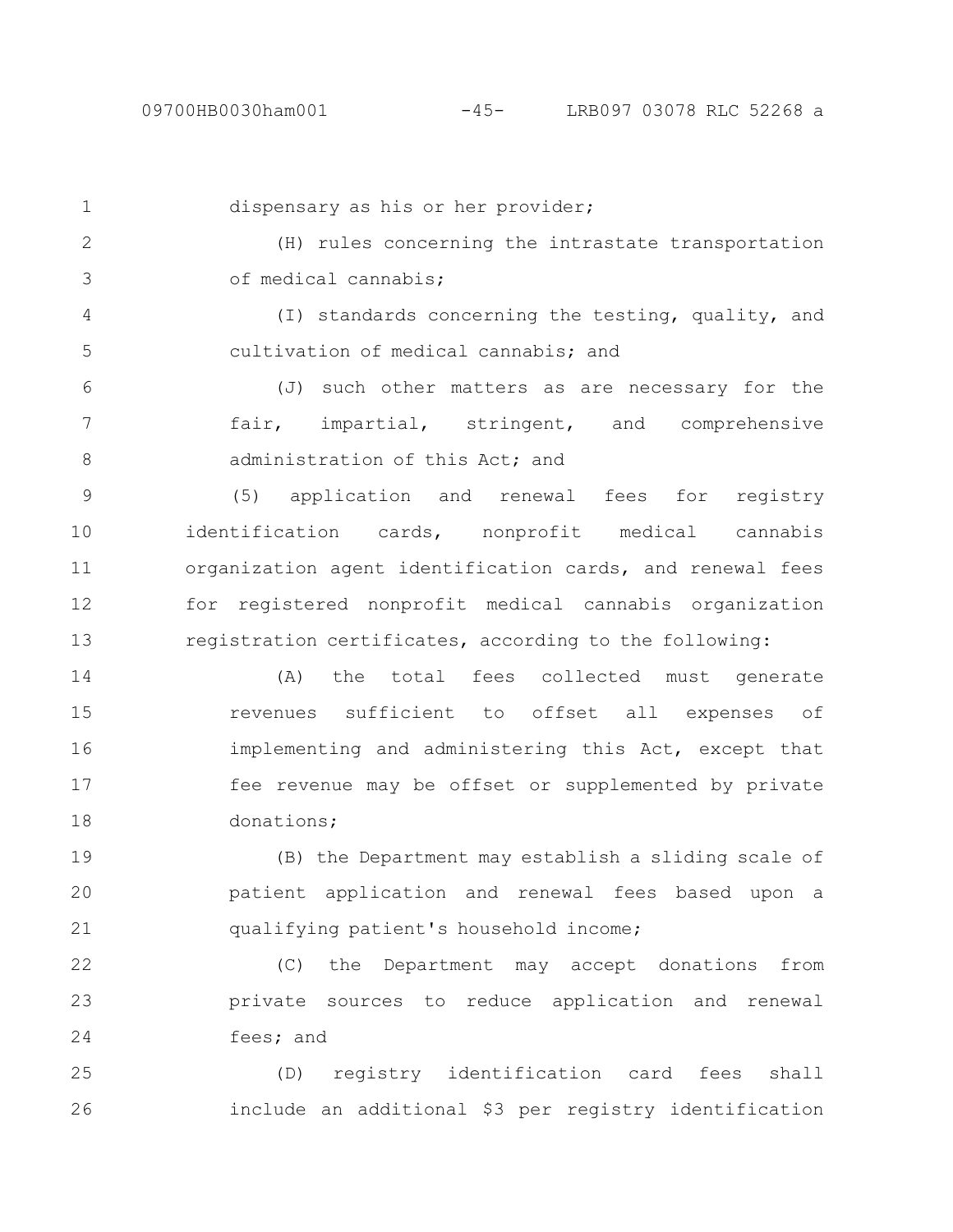card, which shall be used to develop and disseminate educational information about the health risks associated with the abuse of cannabis and prescription medications. 1 2 3 4

The Department may adopt rules concerning limiting the rights of medical cannabis organizations by taking into consideration how many are currently operating and their geographical distribution. 5 6 7 8

(b) During the rule-making process, the Department shall make a good faith effort to consult with all stakeholders identified in the rule-making analysis as being impacted by the rules. The Department shall establish the stakeholders into an advisory task force, or it may consult with them individually. Stakeholders shall include, but are not limited to: 9 10 11 12 13 14

(1) at least 2 physicians, one of whom must have prior experience treating medical cannabis patients; 15 16

(2) at least 2 nurses, one of whom must have prior experience treating HIV/AIDS patients; 17 18

19

(3) at least three qualifying patients;

(4) a representative from the law enforcement community; 20 21

(5) the Director of State Police or his or her designee; 22 23

(6) a prosecuting attorney currently employed by the State of Illinois; 24 25

26

(7) a public defender currently employed by the State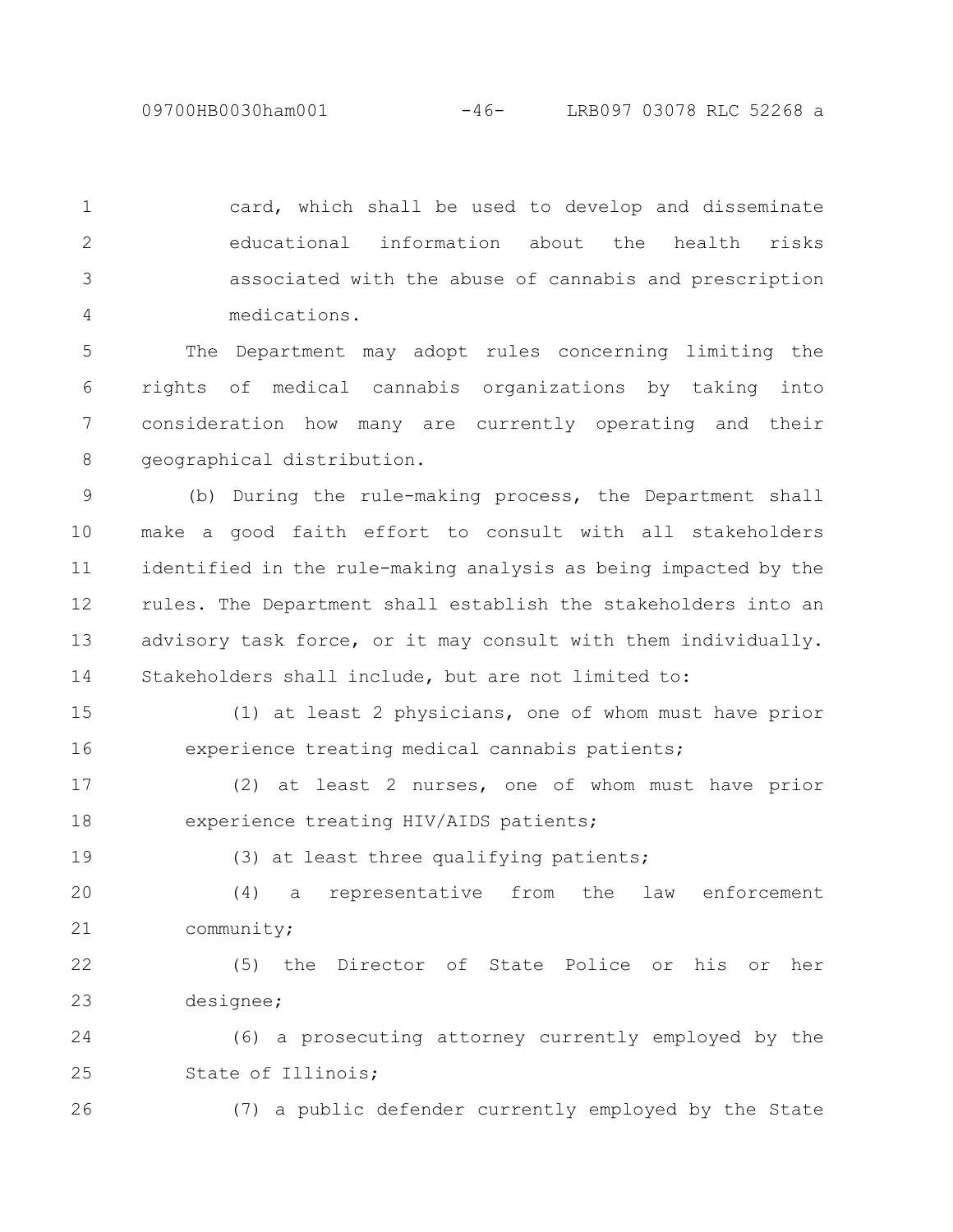of Illinois; (8) a defense attorney in private practice; (9) a licensed phlebotomist; (10) a horticulturist; and (11) a representative of the business community. (c) After consulting with the stakeholders, the Department shall evaluate driving under the influence laws as they apply to registered patients. (d) Beginning 4 months after the issuance of the first registrations for registered nonprofit medical cannabis organizations, the Department shall solicit input, including from the stakeholders identified in subsection (c) on the following: (A) The ability of qualifying patients in all areas of the state to obtain timely access to high-quality medical cannabis. (B) The effectiveness of the registered nonprofit medical cannabis organizations, individually and together, in serving the needs of qualifying patients, including the provision of support services, the reasonableness of their fees, whether they are generating any complaints or security problems, and the sufficiency of the number operating to serve the registered qualifying patients of Illinois. (C) The sufficiency of the regulatory and security safeguards contained in this Act and adopted by the 1 2 3 4 5 6 7 8 9 10 11 12 13 14 15 16 17 18 19 20 21 22 23 24 25 26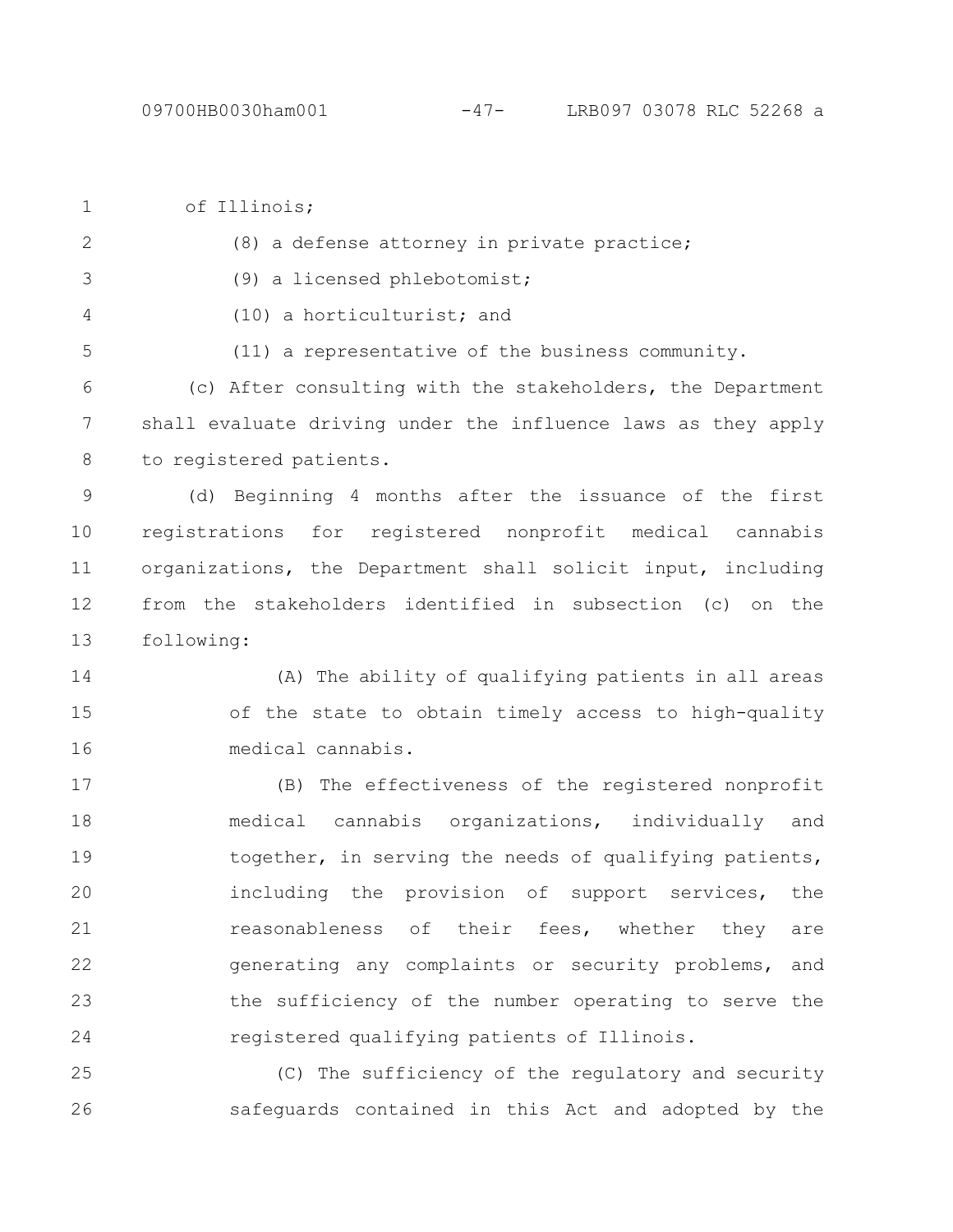Department to ensure that access to and use of cannabis cultivated is provided only to cardholders authorized for such purposes. 1 2 3

(D) Any recommended additions or revisions to the Department rules or this Act, including relating to security, safe handling, labeling, and nomenclature. 4 5 6

(E) Any research studies regarding health effects of medical cannabis for patients. 7 8

(e) The Department shall develop and disseminate educational information about the health risks associated with the abuse of cannabis and prescription medications, which shall be funded by the \$3 fees generated from registry identification cards. 9 10 11 12 13

Section 110. Enforcement of this Act. 14

(a) If the Department fails to adopt rules to implement this Act within the times provided for in this Act, any citizen may commence a mandamus action in the Circuit Court to compel the Department to perform the actions mandated pursuant to the provisions of this Act. 15 16 17 18 19

(b) If the Department fails to issue a valid registry identification card in response to a valid application or renewal submitted pursuant to this Act within 30 days of its submission, the registry identification card shall be deemed granted, and a copy of the registry identification application, including a valid written certification, or renewal shall be 20 21 22 23 24 25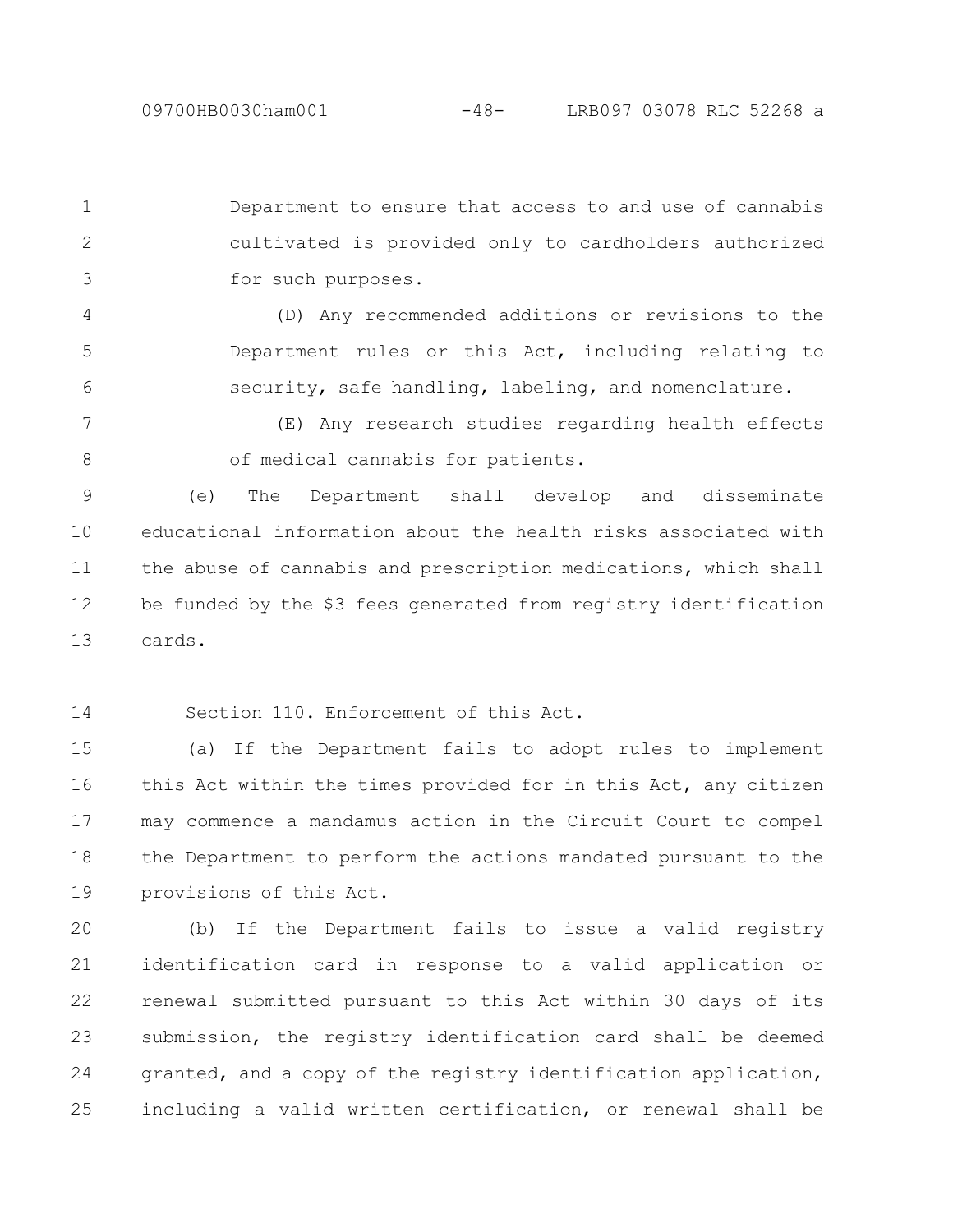09700HB0030ham001 -49- LRB097 03078 RLC 52268 a

deemed a valid registry identification card. 1

Section 115. Repeal of Act. This Act is repealed 3 years after its effective date. 2 3

Section 135. The Illinois Vehicle Code is amended by changing Section 11-501 and by adding Section 11-501.9 as follows: 4 5 6

(625 ILCS 5/11-501) (from Ch. 95 1/2, par. 11-501) 7

Sec. 11-501. Driving while under the influence of alcohol, other drug or drugs, intoxicating compound or compounds or any combination thereof. 8 9 10

(a) A person shall not drive or be in actual physical control of any vehicle within this State while: 11 12

(1) the alcohol concentration in the person's blood or breath is 0.08 or more based on the definition of blood and breath units in Section 11-501.2; 13 14 15

16

(2) under the influence of alcohol;

(3) under the influence of any intoxicating compound or combination of intoxicating compounds to a degree that renders the person incapable of driving safely; 17 18 19

(4) under the influence of any other drug or combination of drugs to a degree that renders the person incapable of safely driving; 20 21 22

23

(5) under the combined influence of alcohol, other drug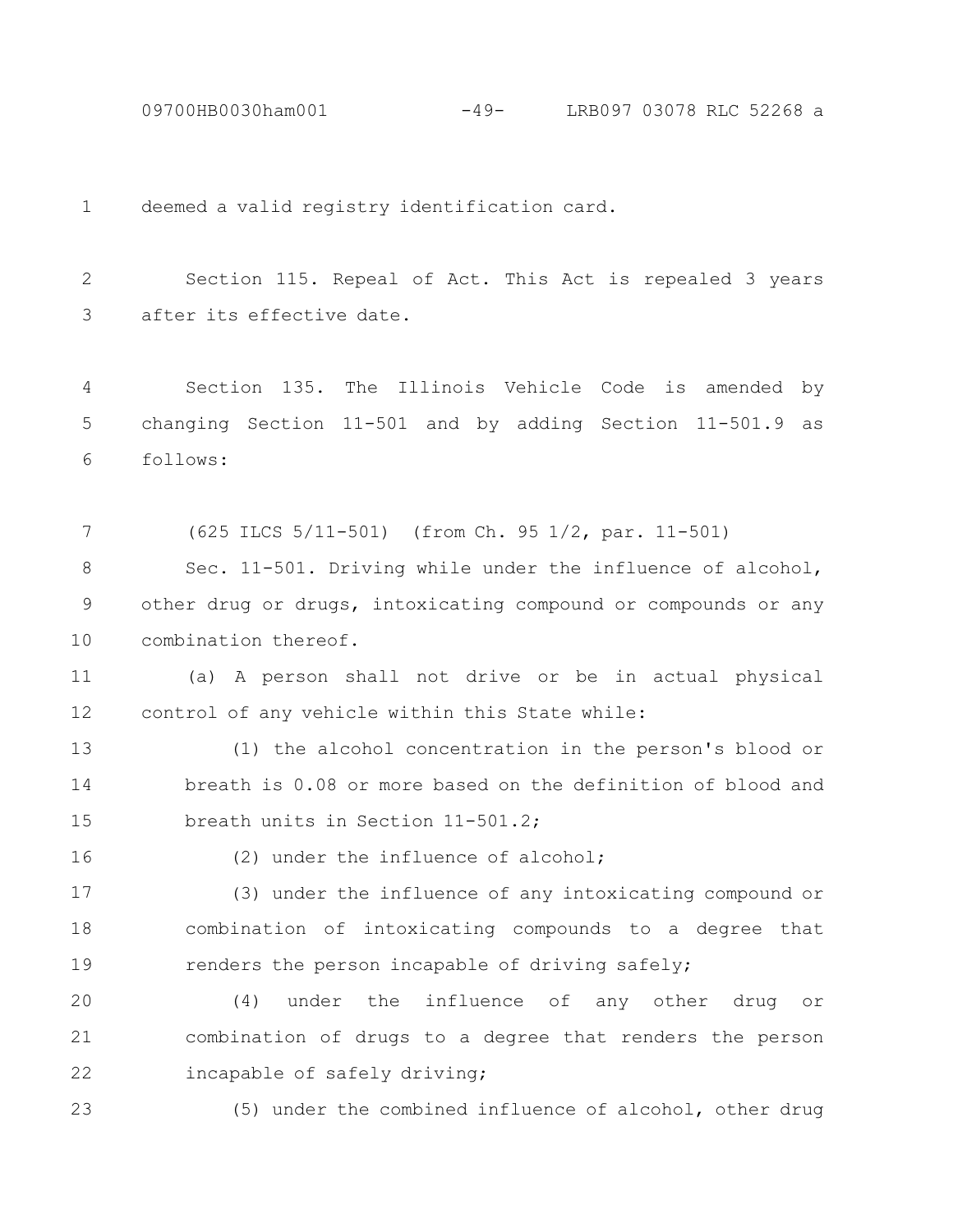1

2

or drugs, or intoxicating compound or compounds to a degree that renders the person incapable of safely driving; or

(6) there is any amount of a drug, substance, or compound in the person's breath, blood, or urine resulting from the unlawful use or consumption of cannabis listed in the Cannabis Control Act, a controlled substance listed in the Illinois Controlled Substances Act, an intoxicating compound listed in the Use of Intoxicating Compounds Act, or methamphetamine as listed in the Methamphetamine Control and Community Protection Act. Subject to all other requirements set forth in this Act, for the purposes of this subsection the lawful consumption of cannabis by a qualified patient licensed under the Compassionate Use of Medical Cannabis Pilot Program Act who is in possession of a valid registry card shall be governed by the provisions set forth in Section 11-501.9. 3 4 5 6 7 8 9 10 11 12 13 14 15 16

(b) The fact that any person charged with violating this Section is or has been legally entitled to use alcohol, other drug or drugs, or intoxicating compound or compounds, or any combination thereof, shall not constitute a defense against any charge of violating this Section. 17 18 19 20 21

(c) Penalties. 22

(1) Except as otherwise provided in this Section, any person convicted of violating subsection (a) of this Section is guilty of a Class A misdemeanor. 23 24 25

26

(2) A person who violates subsection (a) or a similar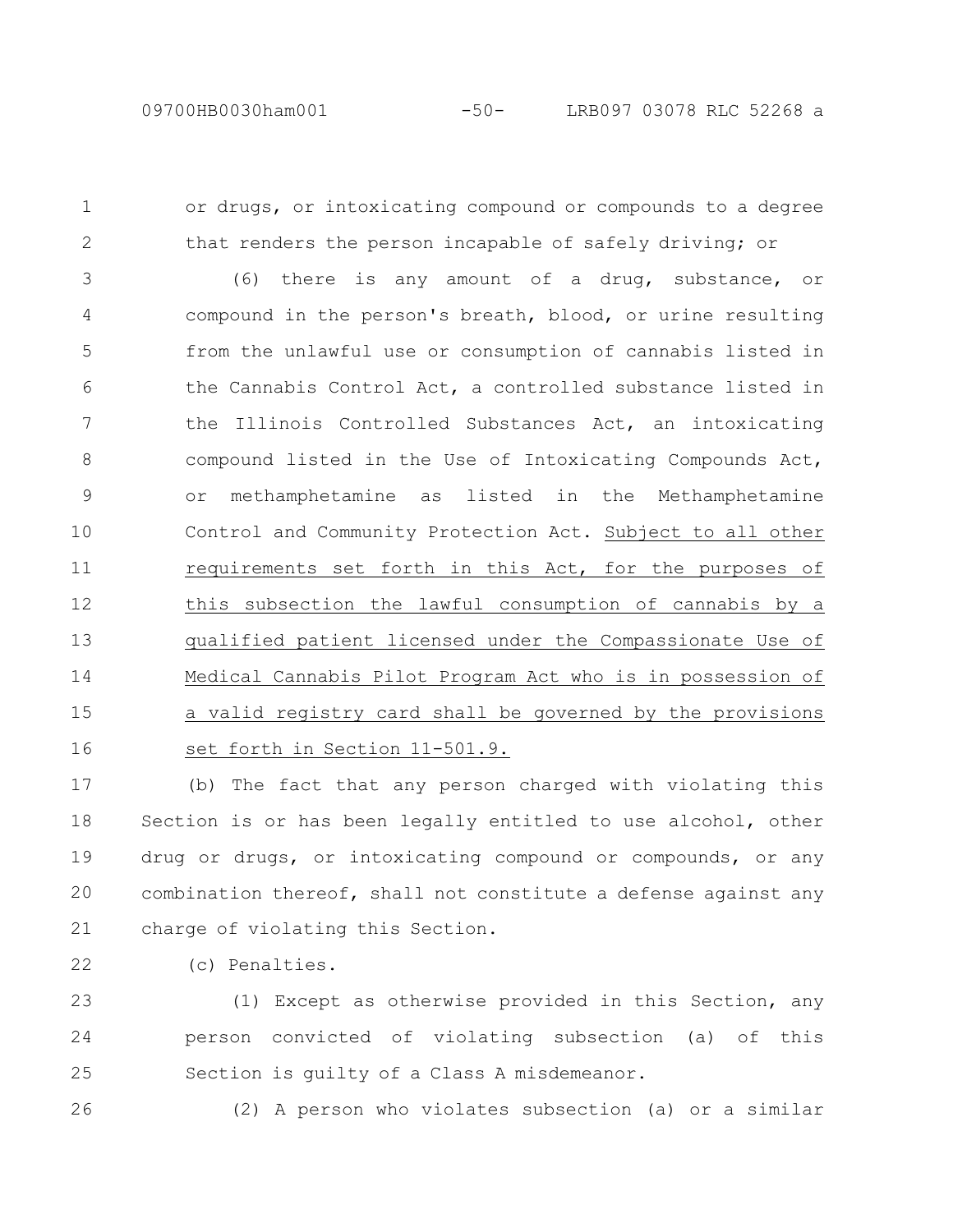1

2

3

4

provision a second time shall be sentenced to a mandatory minimum term of either 5 days of imprisonment or 240 hours of community service in addition to any other criminal or administrative sanction.

(3) A person who violates subsection (a) is subject to 6 months of imprisonment, an additional mandatory minimum fine of \$1,000, and 25 days of community service in a program benefiting children if the person was transporting a person under the age of 16 at the time of the violation. 5 6 7 8 9

(4) A person who violates subsection (a) a first time, if the alcohol concentration in his or her blood, breath, or urine was 0.16 or more based on the definition of blood, breath, or urine units in Section 11-501.2, or 2 times the cannabis in Section 11-501.9 shall be subject, in addition to any other penalty that may be imposed, to a mandatory minimum of 100 hours of community service and a mandatory minimum fine of \$500. 10 11 12 13 14 15 16 17

(5) A person who violates subsection (a) a second time, if at the time of the second violation the alcohol concentration in his or her blood, breath, or urine was 0.16 or more based on the definition of blood, breath, or urine units in Section 11-501.2 or 2 times the cannabis in Section 11-501.9, shall be subject, in addition to any other penalty that may be imposed, to a mandatory minimum of 2 days of imprisonment and a mandatory minimum fine of \$1,250. 18 19 20 21 22 23 24 25 26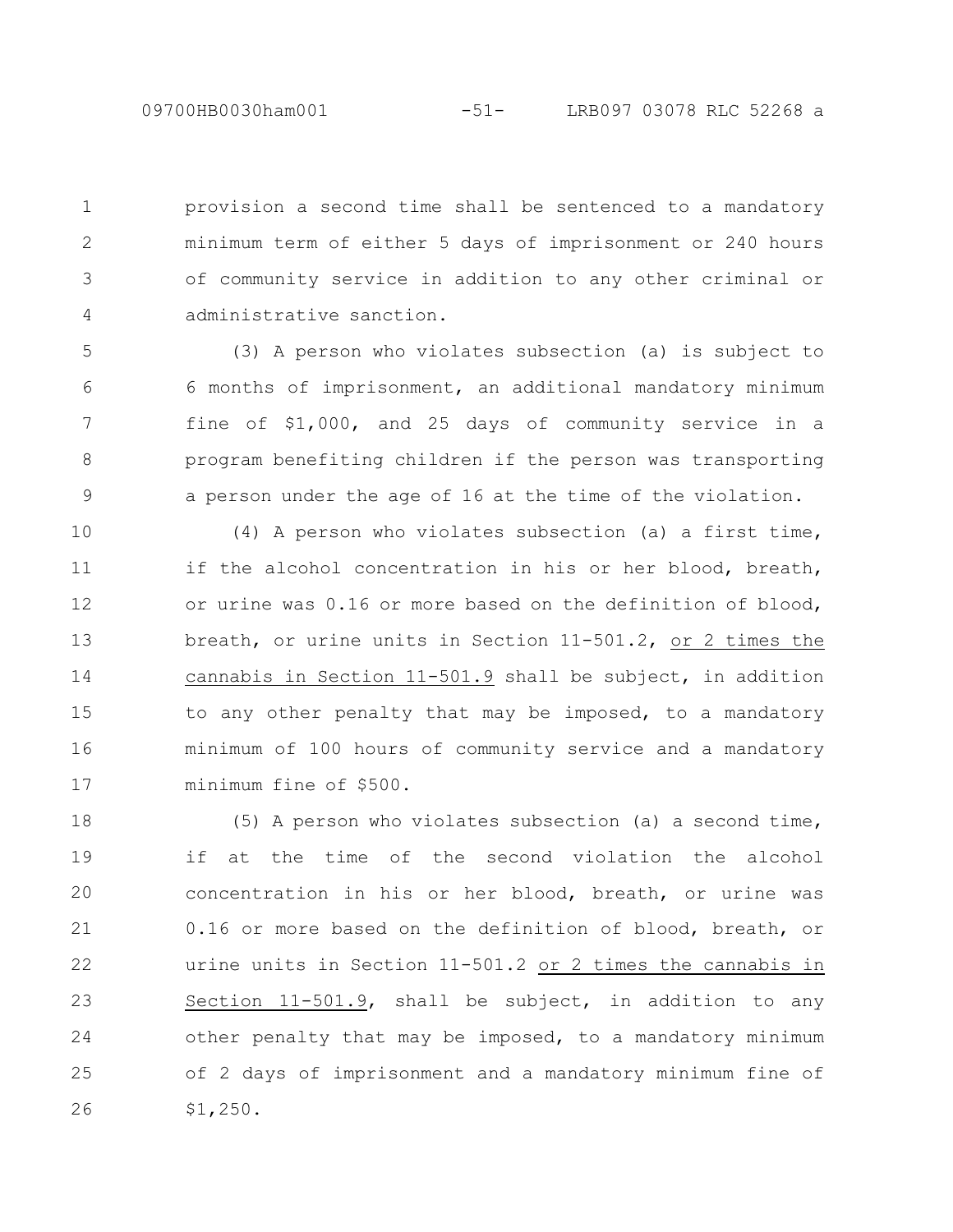(d) Aggravated driving under the influence of alcohol, other drug or drugs, or intoxicating compound or compounds, or any combination thereof. 1 2 3

(1) Every person convicted of committing a violation of this Section shall be guilty of aggravated driving under the influence of alcohol, other drug or drugs, or intoxicating compound or compounds, or any combination thereof if: 4 5 6 7 8

(A) the person committed a violation of subsection (a) or a similar provision for the third or subsequent time; 9 10 11

(B) the person committed a violation of subsection (a) while driving a school bus with persons 18 years of age or younger on board; 12 13 14

(C) the person in committing a violation of subsection (a) was involved in a motor vehicle accident that resulted in great bodily harm or permanent disability or disfigurement to another, when the violation was a proximate cause of the injuries; 15 16 17 18 19

(D) the person committed a violation of subsection (a) and has been previously convicted of violating Section 9-3 of the Criminal Code of 1961 or a similar provision of a law of another state relating to reckless homicide in which the person was determined to have been under the influence of alcohol, other drug or drugs, or intoxicating compound or compounds as an 20 21 22 23 24 25 26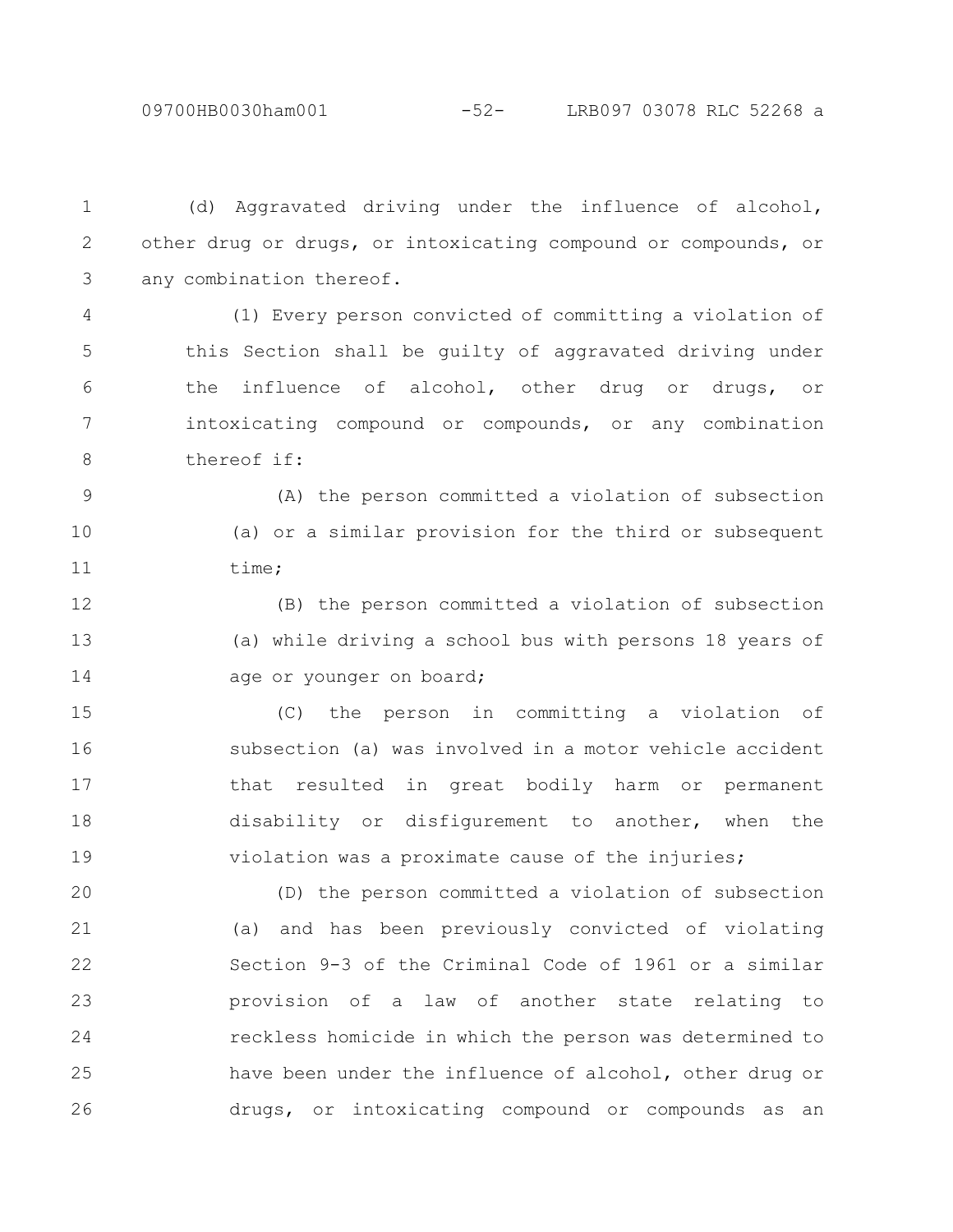1

2

3

element of the offense or the person has previously been convicted under subparagraph (C) or subparagraph (F) of this paragraph (1);

(E) the person, in committing a violation of subsection (a) while driving at any speed in a school speed zone at a time when a speed limit of 20 miles per hour was in effect under subsection (a) of Section 11-605 of this Code, was involved in a motor vehicle accident that resulted in bodily harm, other than great bodily harm or permanent disability or disfigurement, to another person, when the violation of subsection (a) was a proximate cause of the bodily harm; 4 5 6 7 8 9 10 11 12

(F) the person, in committing a violation of subsection (a), was involved in a motor vehicle, snowmobile, all-terrain vehicle, or watercraft accident that resulted in the death of another person, when the violation of subsection (a) was a proximate cause of the death; 13 14 15 16 17 18

(G) the person committed a violation of subsection (a) during a period in which the defendant's driving privileges are revoked or suspended, where the revocation or suspension was for a violation of subsection (a) or a similar provision, Section 11-501.1, 11-501.9, paragraph (b) of Section 11-401, or for reckless homicide as defined in Section 9-3 of the Criminal Code of 1961; 19 20 21 22 23 24 25 26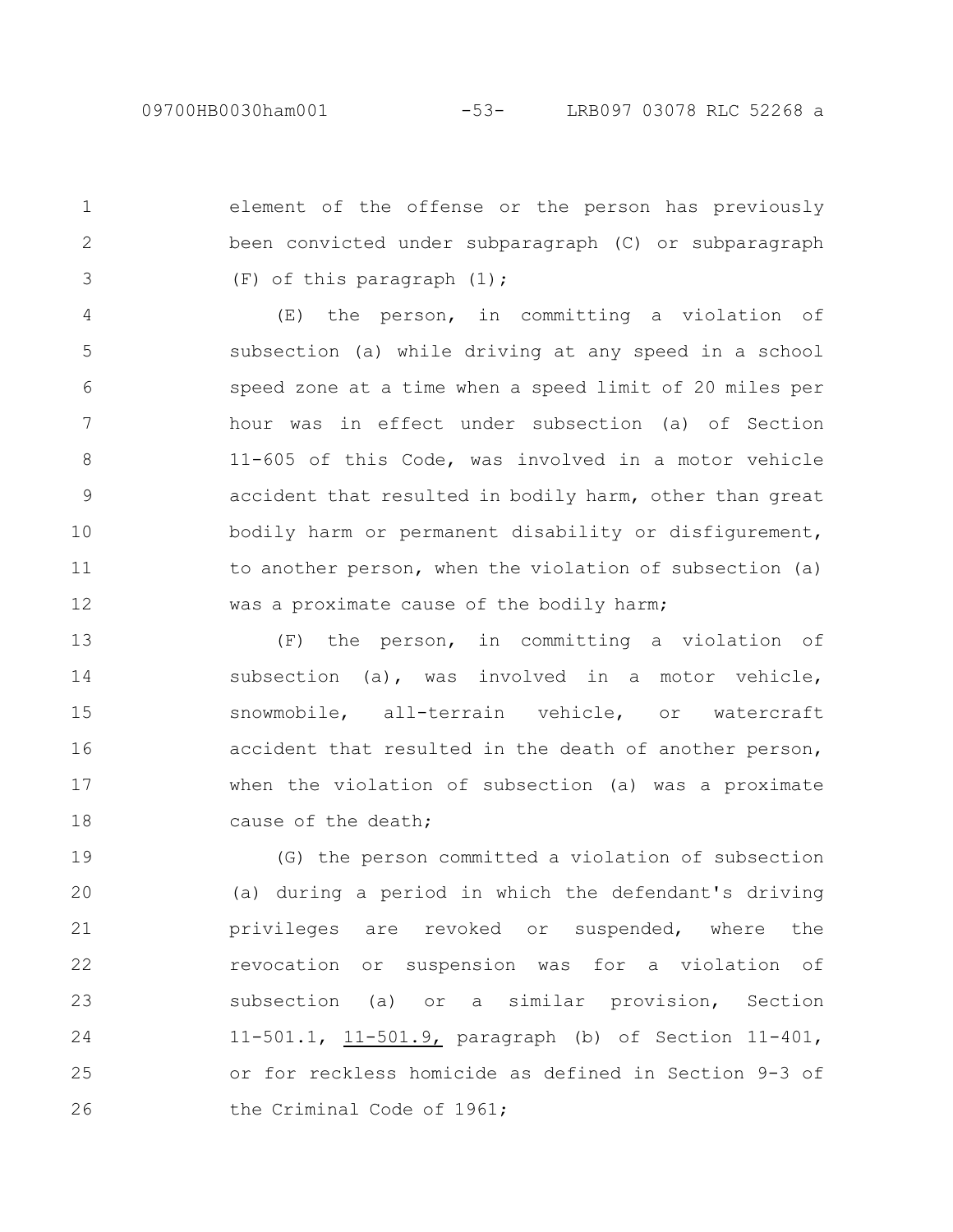2

3

4

(H) the person committed the violation while he or she did not possess a driver's license or permit or a restricted driving permit or a judicial driving permit or a monitoring device driving permit; 1

(I) the person committed the violation while he or she knew or should have known that the vehicle he or she was driving was not covered by a liability insurance policy; 5 6 7 8

(J) the person in committing a violation of subsection (a) was involved in a motor vehicle accident that resulted in bodily harm, but not great bodily harm, to the child under the age of 16 being transported by the person, if the violation was the proximate cause of the injury; or 9 10 11 12 13 14

(K) the person in committing a second violation of subsection (a) or a similar provision was transporting a person under the age of 16. 15 16 17

(2)(A) Except as provided otherwise, a person convicted of aggravated driving under the influence of alcohol, other drug or drugs, or intoxicating compound or compounds, or any combination thereof is guilty of a Class 4 felony. 18 19 20 21 22

(B) A third violation of this Section or a similar provision is a Class 2 felony. If at the time of the third violation the alcohol concentration in his or her blood, breath, or urine was 0.16 or more based on the definition 23 24 25 26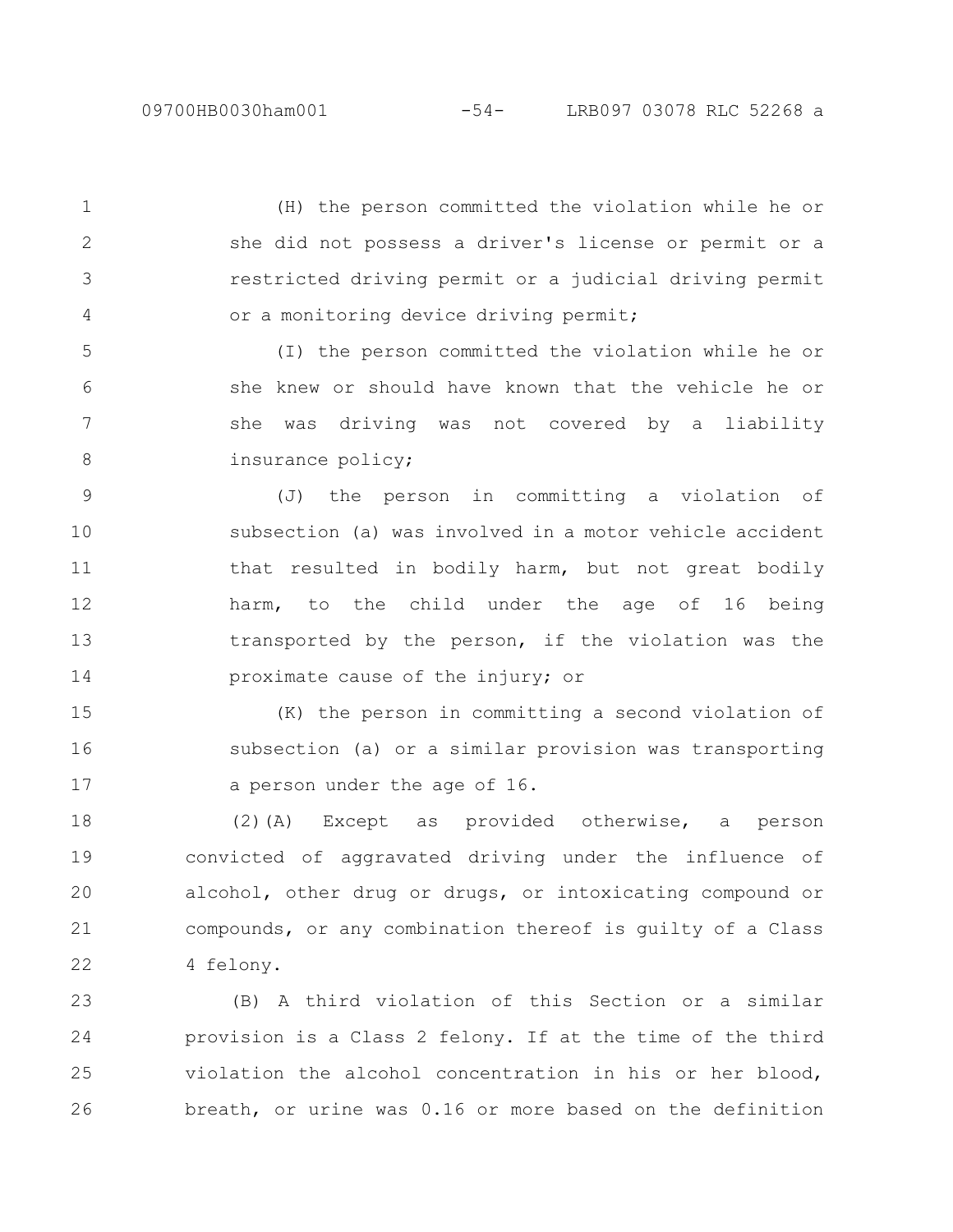09700HB0030ham001 -55- LRB097 03078 RLC 52268 a

of blood, breath, or urine units in Section 11-501.2, a mandatory minimum of 90 days of imprisonment and a mandatory minimum fine of \$2,500 shall be imposed in addition to any other criminal or administrative sanction. If at the time of the third violation, the defendant was transporting a person under the age of 16, a mandatory fine of \$25,000 and 25 days of community service in a program benefiting children shall be imposed in addition to any other criminal or administrative sanction. 1 2 3 4 5 6 7 8 9

(C) A fourth violation of this Section or a similar provision is a Class 2 felony, for which a sentence of probation or conditional discharge may not be imposed. If at the time of the violation, the alcohol concentration in the defendant's blood, breath, or urine was 0.16 or more based on the definition of blood, breath, or urine units in Section 11-501.2, a mandatory minimum fine of \$5,000 shall be imposed in addition to any other criminal or administrative sanction. If at the time of the fourth violation, the defendant was transporting a person under the age of 16 a mandatory fine of \$25,000 and 25 days of community service in a program benefiting children shall be imposed in addition to any other criminal or administrative sanction. 10 11 12 13 14 15 16 17 18 19 20 21 22 23

(D) A fifth violation of this Section or a similar provision is a Class 1 felony, for which a sentence of probation or conditional discharge may not be imposed. If 24 25 26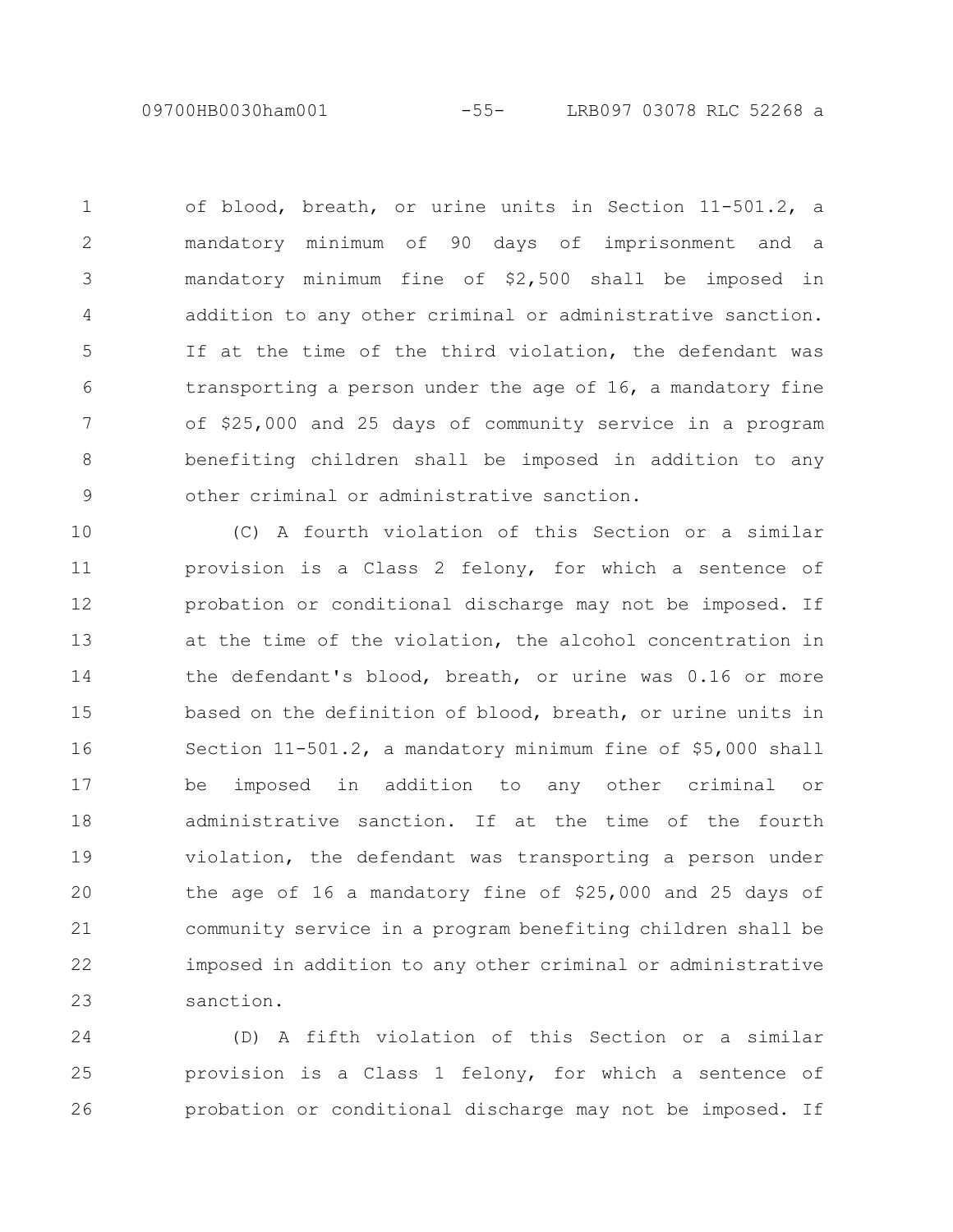09700HB0030ham001 -56- LRB097 03078 RLC 52268 a

at the time of the violation, the alcohol concentration in the defendant's blood, breath, or urine was 0.16 or more based on the definition of blood, breath, or urine units in Section 11-501.2, a mandatory minimum fine of \$5,000 shall be imposed in addition to any other criminal or administrative sanction. If at the time of the fifth violation, the defendant was transporting a person under the age of 16, a mandatory fine of \$25,000, and 25 days of community service in a program benefiting children shall be imposed in addition to any other criminal or administrative sanction. 1 2 3 4 5 6 7 8 9 10 11

(E) A sixth or subsequent violation of this Section or similar provision is a Class X felony. If at the time of the violation, the alcohol concentration in the defendant's blood, breath, or urine was 0.16 or more based on the definition of blood, breath, or urine units in Section 11-501.2, a mandatory minimum fine of \$5,000 shall be imposed in addition to any other criminal or administrative sanction. If at the time of the violation, the defendant was transporting a person under the age of 16, a mandatory fine of \$25,000 and 25 days of community service in a program benefiting children shall be imposed in addition to any other criminal or administrative sanction. 12 13 14 15 16 17 18 19 20 21 22 23 24

(F) For a violation of subparagraph (C) of paragraph (1) of this subsection (d), the defendant, if sentenced to 25 26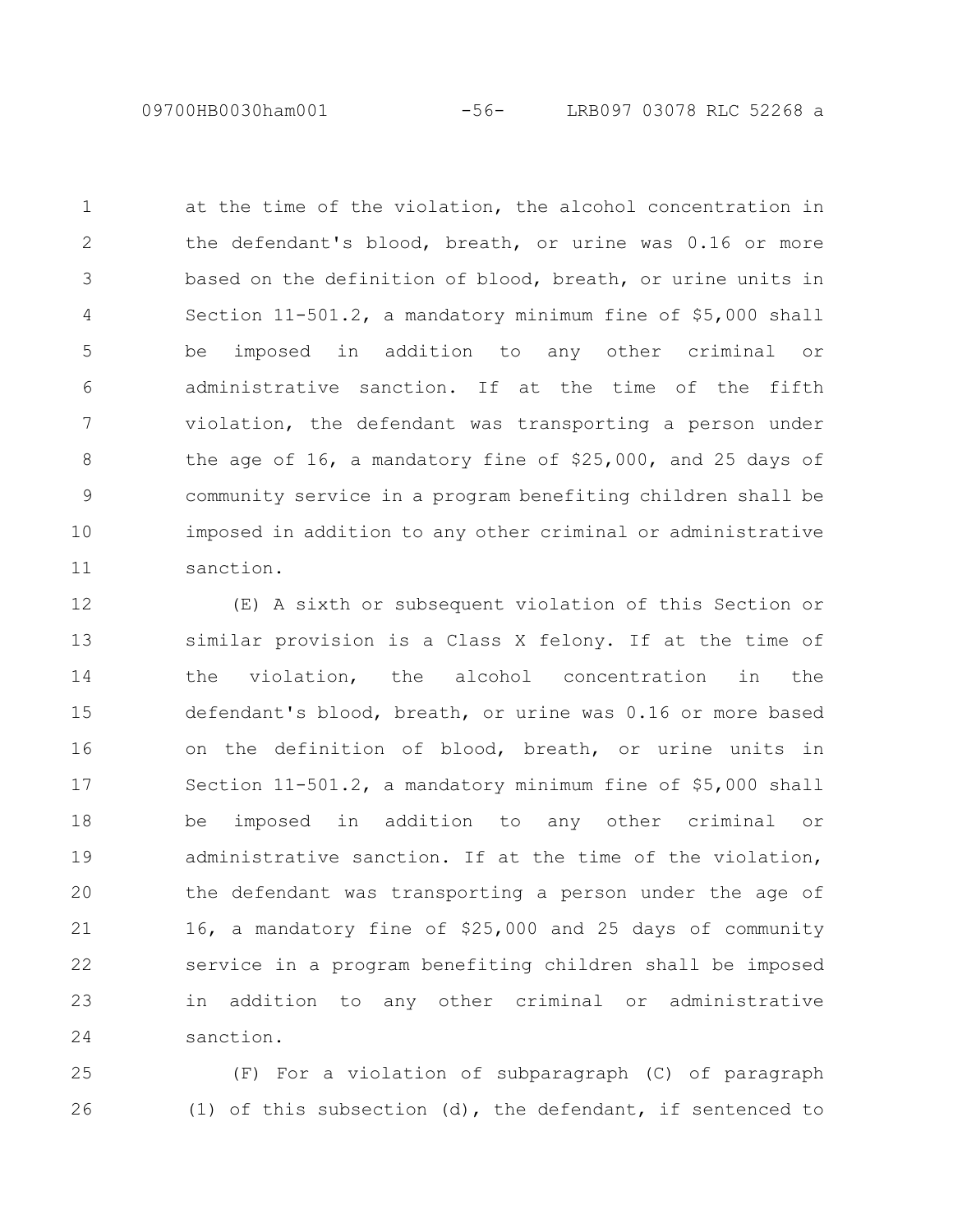a term of imprisonment, shall be sentenced to not less than one year nor more than 12 years. 1 2

(G) A violation of subparagraph (F) of paragraph (1) of this subsection (d) is a Class 2 felony, for which the defendant, unless the court determines that extraordinary circumstances exist and require probation, shall be sentenced to: (i) a term of imprisonment of not less than 3 years and not more than 14 years if the violation resulted in the death of one person; or (ii) a term of imprisonment of not less than 6 years and not more than 28 years if the violation resulted in the deaths of 2 or more persons. 3 4 5 6 7 8 9 10 11

(H) For a violation of subparagraph (J) of paragraph (1) of this subsection (d), a mandatory fine of \$2,500, and 25 days of community service in a program benefiting children shall be imposed in addition to any other criminal or administrative sanction. 12 13 14 15 16

(I) A violation of subparagraph (K) of paragraph (1) of this subsection (d), is a Class 2 felony and a mandatory fine of \$2,500, and 25 days of community service in a program benefiting children shall be imposed in addition to any other criminal or administrative sanction. If the child being transported suffered bodily harm, but not great bodily harm, in a motor vehicle accident, and the violation was the proximate cause of that injury, a mandatory fine of \$5,000 and 25 days of community service in a program benefiting children shall be imposed in addition to any 17 18 19 20 21 22 23 24 25 26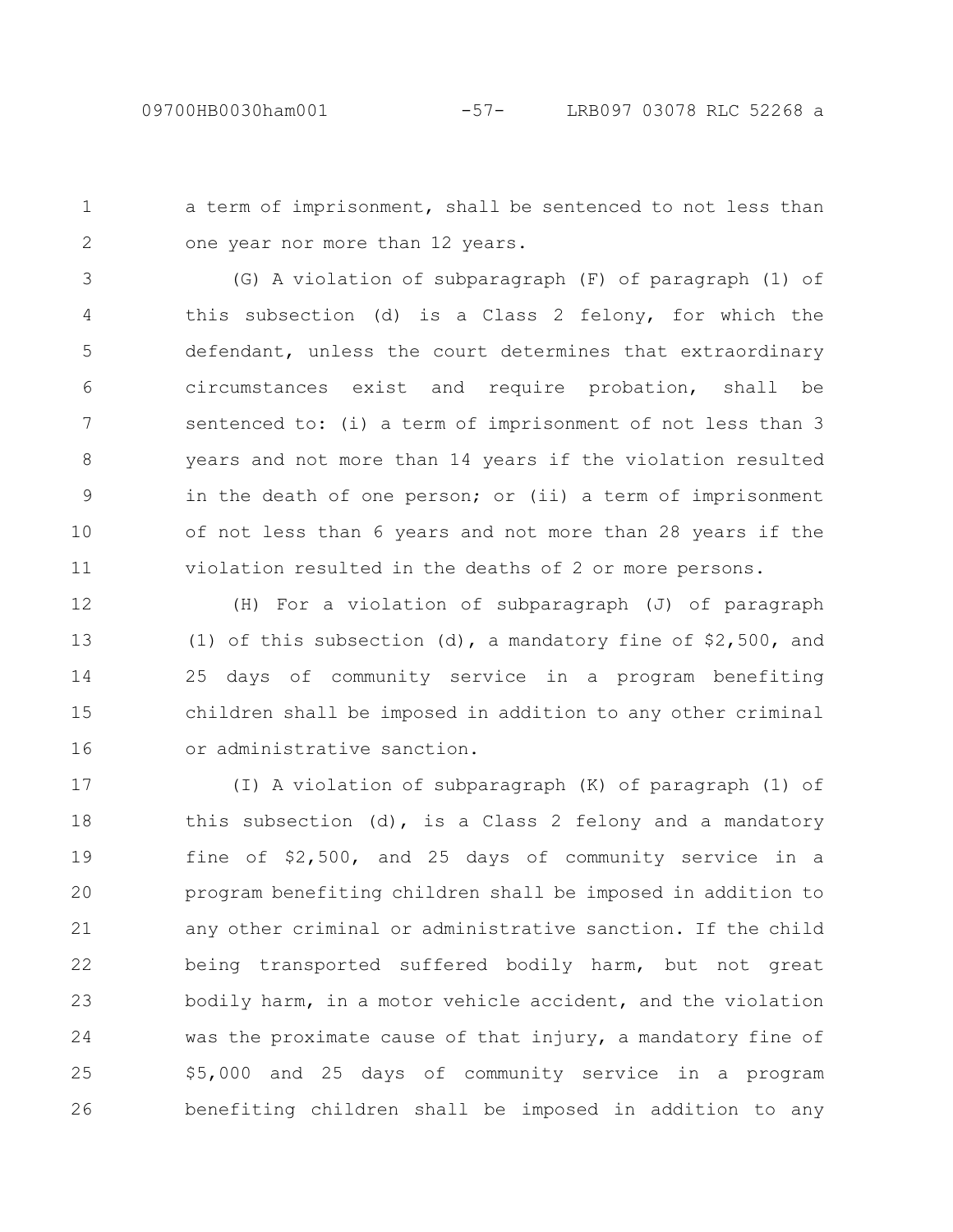1

other criminal or administrative sanction.

(J) A violation of subparagraph (D) of paragraph (1) of this subsection (d) is a Class 3 felony, for which a sentence of probation or conditional discharge may not be imposed. 2 3 4 5

(3) Any person sentenced under this subsection (d) who receives a term of probation or conditional discharge must serve a minimum term of either 480 hours of community service or 10 days of imprisonment as a condition of the probation or conditional discharge in addition to any other criminal or administrative sanction. 6 7 8 9 10 11

(e) Any reference to a prior violation of subsection (a) or a similar provision includes any violation of a provision of a local ordinance or a provision of a law of another state or an offense committed on a military installation that is similar to a violation of subsection (a) of this Section. 12 13 14 15 16

(f) The imposition of a mandatory term of imprisonment or assignment of community service for a violation of this Section shall not be suspended or reduced by the court. 17 18 19

(g) Any penalty imposed for driving with a license that has been revoked for a previous violation of subsection (a) of this Section shall be in addition to the penalty imposed for any subsequent violation of subsection (a). 20 21 22 23

(h) For any prosecution under this Section, a certified copy of the driving abstract of the defendant shall be admitted as proof of any prior conviction. 24 25 26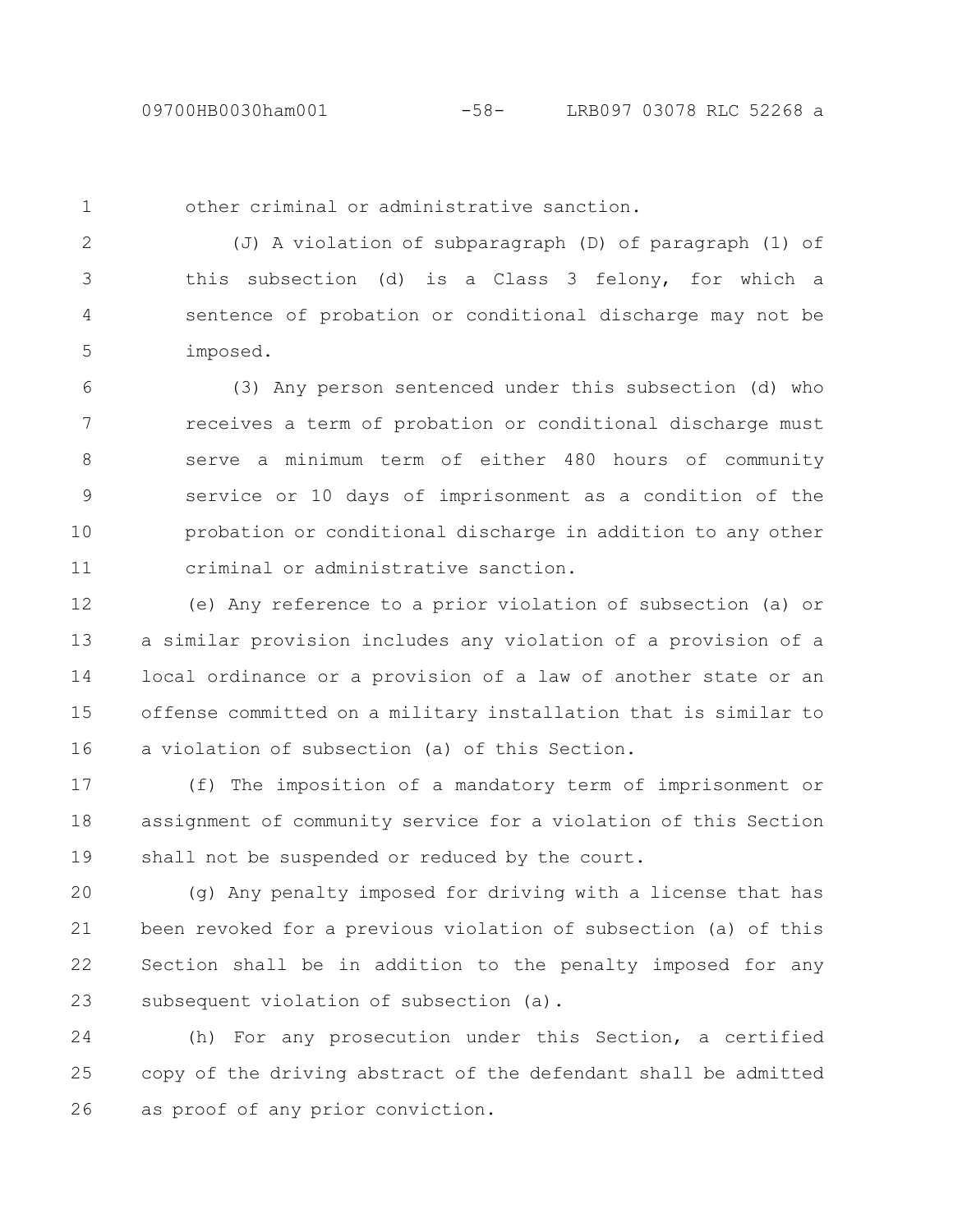09700HB0030ham001 -59- LRB097 03078 RLC 52268 a

| $\mathbf 1$ | (Source: P.A. 95-149, eff. 8-14-07; 95-355, eff. 1-1-08;        |
|-------------|-----------------------------------------------------------------|
| 2           | 95-400, eff. 1-1-09; 95-578, eff. 6-1-08; 95-778, eff. 8-4-08;  |
| 3           | 95-876, eff. 8-21-08; 96-289, eff. 8-11-09.)                    |
| 4           | $(625$ ILCS $5/11-501.9$ new)                                   |
| 5           | Sec. 11-501.9. Medical cannabis; qualified patient;             |
| 6           | restrictions.                                                   |
| 7           | (a) No person who is a qualified patient in possession of a     |
| 8           | valid registry card under the Compassionate Use of Medical      |
| $\mathsf 9$ | Cannabis Pilot Program Act may operate a motor vehicle unless 4 |
| 10          | hours have passed from the time that the qualified patient last |
| 11          | consumed medical cannabis.                                      |
| 12          | (b) No person who is a qualified patient in possession of a     |
|             | valid registry card under the Compassionate Use of Medical      |
| 13          |                                                                 |
| 14          | Cannabis Pilot Program Act who has a concentration of cannabis  |
| 15          | in the person's urine of at least 15 nanograms of cannabis per  |
| 16          | milliliter of the person's urine or has a concentration of      |
| 17          | cannabis in the person's whole blood of at least 5 nanograms of |
| 18          | cannabis per milliliter of the person's whole blood shall drive |
| 19          | or be in actual physical control of any vehicle within this     |
| 20          | State.                                                          |
| 21          | The sole fact that the person is a qualified patient<br>(C)     |
| 22          | under the Compassionate Use of Medical Cannabis Pilot Program   |
| 23          | Act in possession of a registry card shall not constitute       |
| 24          | reasonable suspicion or probable cause that there is a          |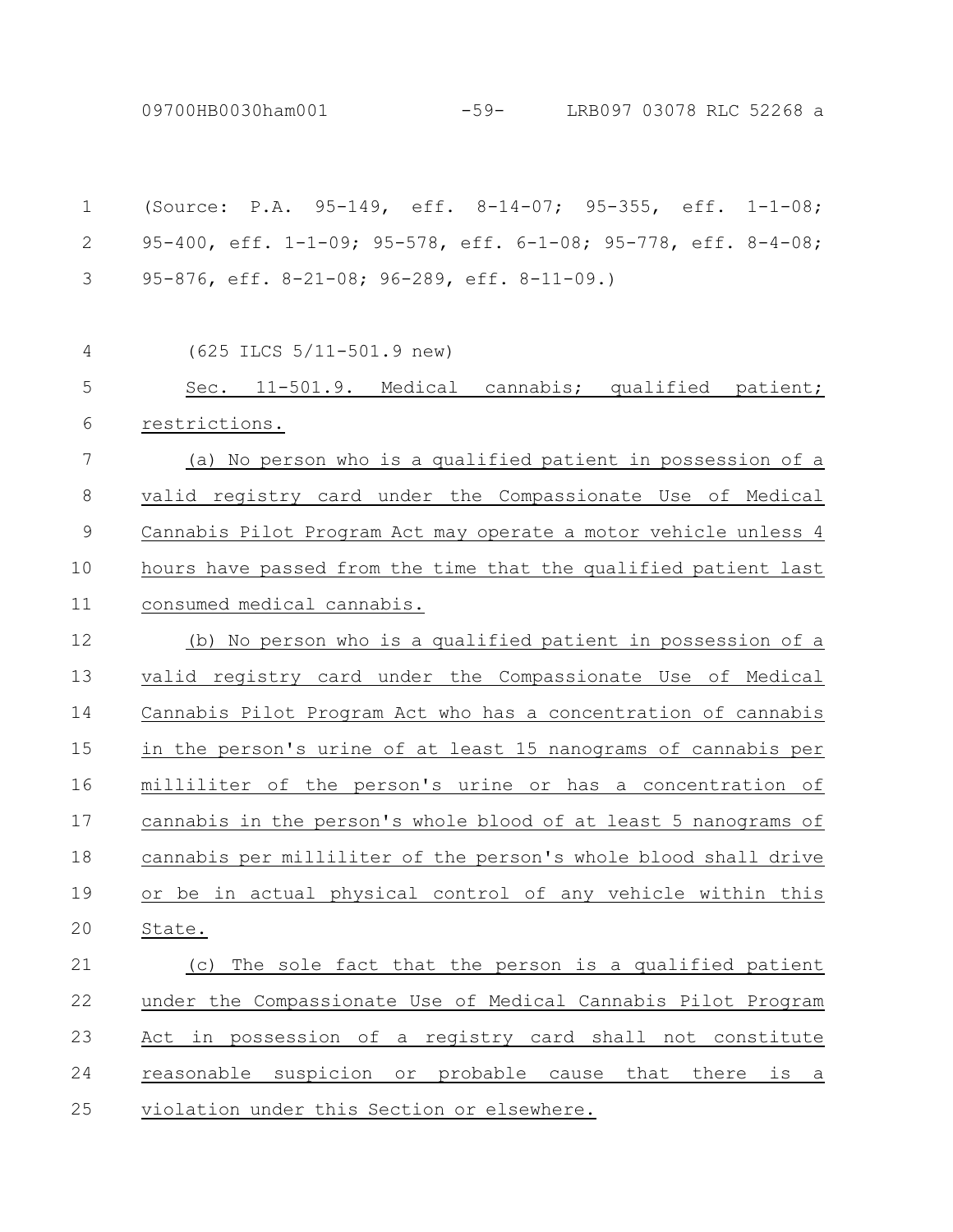09700HB0030ham001 -60- LRB097 03078 RLC 52268 a

| $\mathbf 1$   | (d)<br>Any violation of this Section shall subject the          |
|---------------|-----------------------------------------------------------------|
| 2             | offender to the penalties set forth in Section 11-501 and all   |
| 3             | other appropriate sanctions under law.                          |
| 4             | Section 140. The Cannabis Control Act<br>is amended<br>by       |
| 5             | changing Sections 4, 5, 8, 9, and 16.1 as follows:              |
| 6             | (720 ILCS 550/4) (from Ch. 56 1/2, par. 704)                    |
| 7             | Sec. 4. It is unlawful for any person knowingly to possess      |
| 8             | cannabis. Any person who violates this section with respect to: |
| $\mathcal{G}$ | (a) not more than 2.5 grams of any substance containing         |
| 10            | cannabis is guilty of a Class C misdemeanor;                    |
| 11            | (b) more than 2.5 grams but not more than 10 grams of           |
| 12            | any substance containing cannabis is guilty of a Class B        |
| 13            | misdemeanor;                                                    |
| 14            | (c) more than 10 grams but not more than 30 grams of            |
| 15            | any substance containing cannabis is guilty of a Class A        |
| 16            | misdemeanor; provided, that if any offense under this           |
| 17            | subsection (c) is a subsequent offense, the offender shall      |
| 18            | be guilty of a Class 4 felony;                                  |
| 19            | (d) more than 30 grams but not more than 500 grams of           |
| 20            | any substance containing cannabis is guilty of a Class 4        |
| 21            | felony; provided that if any offense under this subsection      |
| 22            | (d) is a subsequent offense, the offender shall be guilty       |
| 23            | of a Class 3 felony;                                            |
| 24            | (e) more than 500 grams but not more than 2,000 grams           |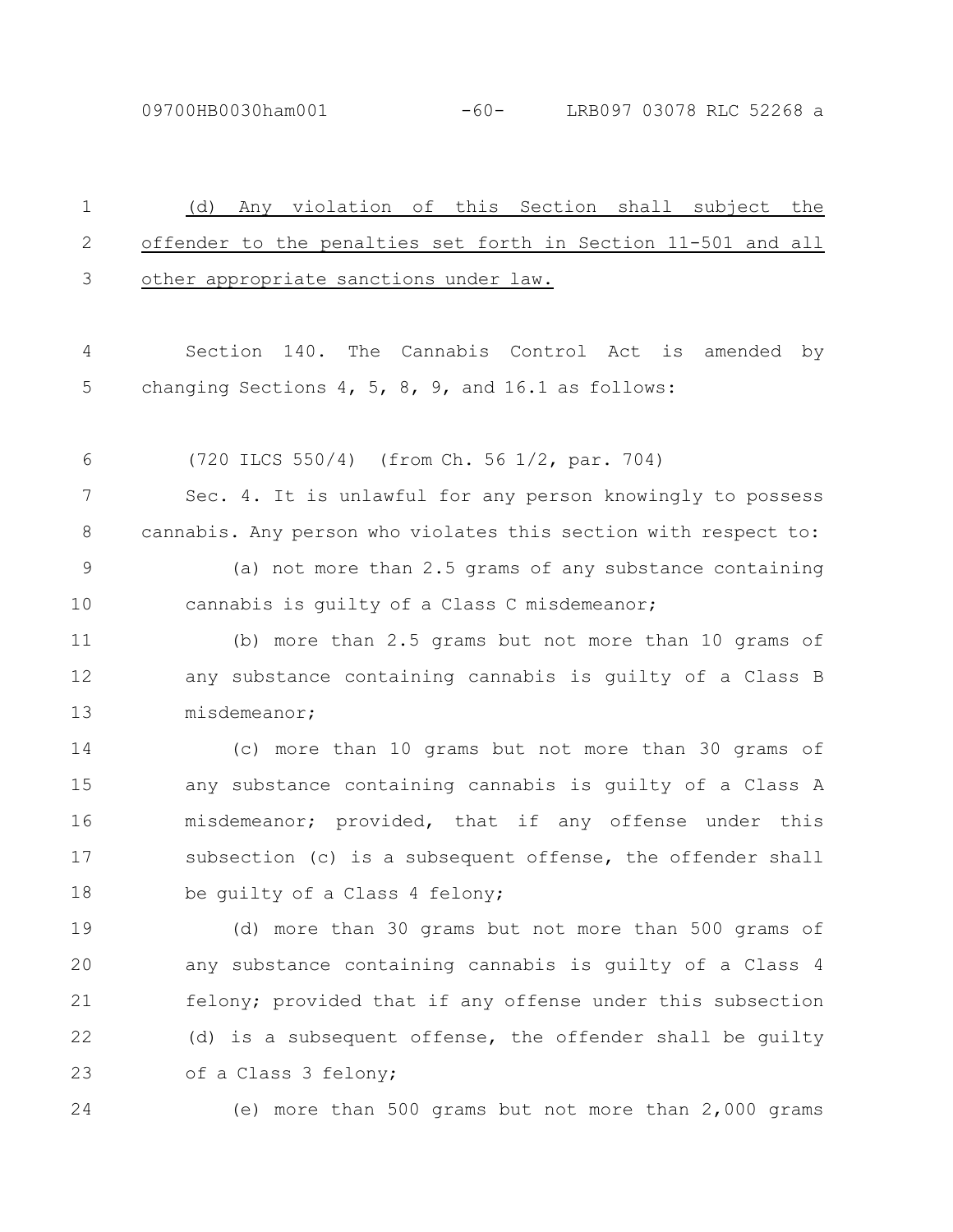| $\mathbf 1$   | of any substance containing cannabis is guilty of a Class 3 |
|---------------|-------------------------------------------------------------|
| $\mathbf{2}$  | felony;                                                     |
| 3             | (f) more than $2,000$ grams but not more than $5,000$ grams |
| 4             | of any substance containing cannabis is guilty of a Class 2 |
| 5             | felony;                                                     |
| 6             | (g) more than 5,000 grams of any substance containing       |
| 7             | cannabis is guilty of a Class 1 felony: $\overline{\cdot}$  |
| 8             | (h) if any offense is committed under subsection (a) or     |
| $\mathcal{G}$ | (b) and the defendant is a registered nonprofit medical     |
| 10            | cannabis organization agent, the defendant is guilty of a   |
| 11            | Class 4 felony;                                             |
| 12            | (i) if any offense is committed under subsection (c)        |
| 13            | and the defendant is a registered nonprofit medical         |
| 14            | cannabis organization agent, the defendant is guilty of a   |
| 15            | Class 3 felony;                                             |
| 16            | (j) if any offense is committed under subsection (d)        |
| 17            | and the defendant is a registered nonprofit medical         |
| 18            | cannabis organization agent, the defendant is quilty of a   |
| 19            | Class 2 felony;                                             |
| 20            | (k) if any offense is committed under subsection<br>(e)     |
| 21            | defendant is a registered nonprofit medical<br>the<br>and   |
| 22            | cannabis organization agent, the defendant is guilty of a   |
| 23            | Class 1 felony;                                             |
| 24            | (1) if any offense is committed under subsection (f)        |
| 25            | and the defendant is a registered nonprofit medical         |
| 26            | cannabis organization agent, the defendant is guilty of a   |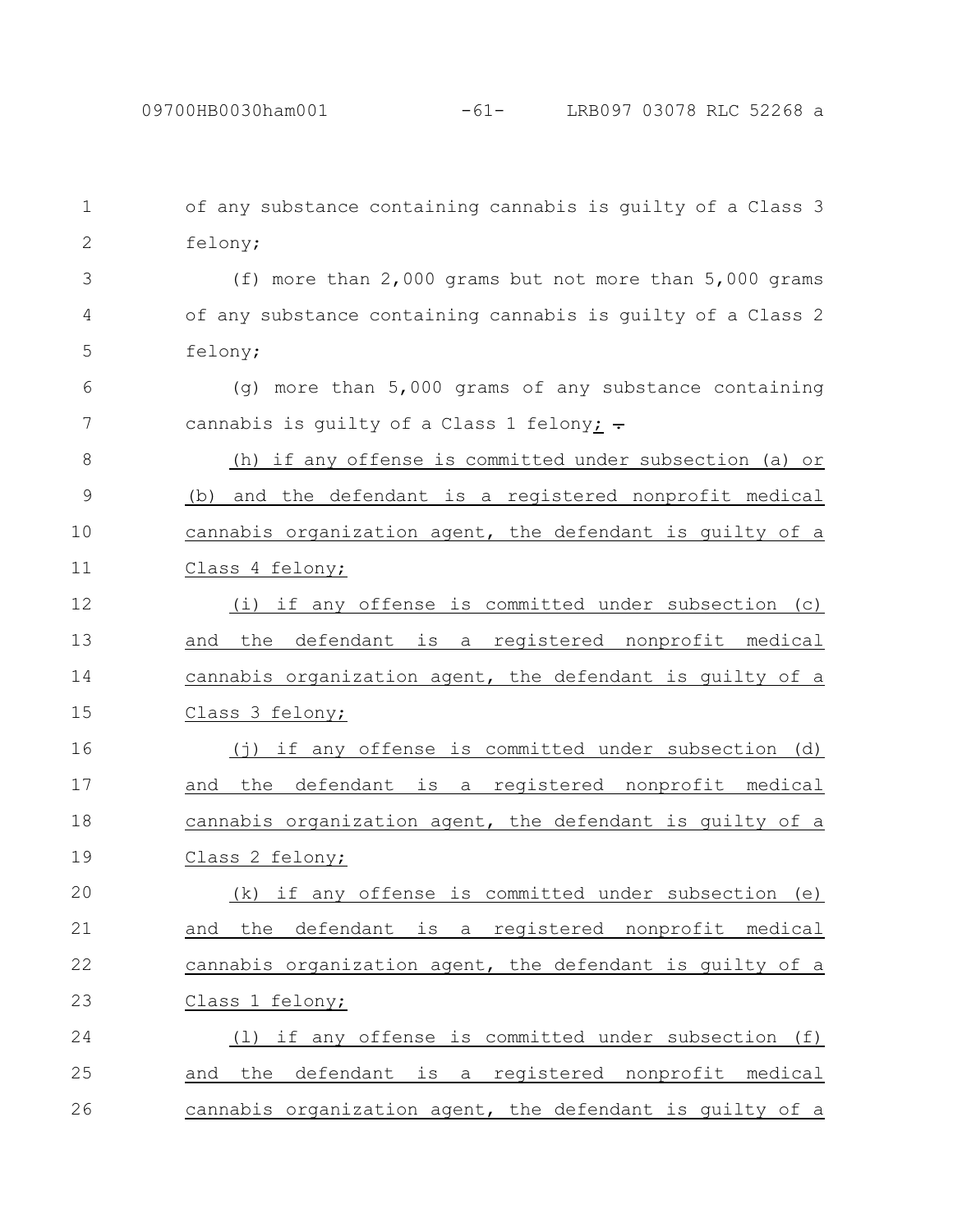| $\mathbf{1}$ | Class X felony; or                                        |
|--------------|-----------------------------------------------------------|
| 2            | (m) if any offense is committed under subsection $(q)$    |
| 3            | and the defendant is a registered nonprofit medical       |
| 4            | cannabis organization agent, the defendant is quilty of a |
| 5            | Class X felony extended term.                             |

(Source: P.A. 90-397, eff. 8-15-97.) 6

(720 ILCS 550/5) (from Ch. 56 1/2, par. 705) 7

Sec. 5. It is unlawful for any person knowingly to manufacture, deliver, or possess with intent to deliver, or manufacture, cannabis. Any person who violates this section with respect to: 8 9 10 11

(a) not more than 2.5 grams of any substance containing cannabis is guilty of a Class B misdemeanor; 12 13

(b) more than 2.5 grams but not more than 10 grams of any substance containing cannabis is guilty of a Class A misdemeanor; 14 15 16

(c) more than 10 grams but not more than 30 grams of any substance containing cannabis is quilty of a Class 4 felony; 17 18

(d) more than 30 grams but not more than 500 grams of any substance containing cannabis is guilty of a Class 3 felony for which a fine not to exceed \$50,000 may be imposed; 19 20 21

(e) more than 500 grams but not more than 2,000 grams of any substance containing cannabis is guilty of a Class 2 felony for which a fine not to exceed \$100,000 may be imposed; 22 23 24

(f) more than 2,000 grams but not more than 5,000 grams of 25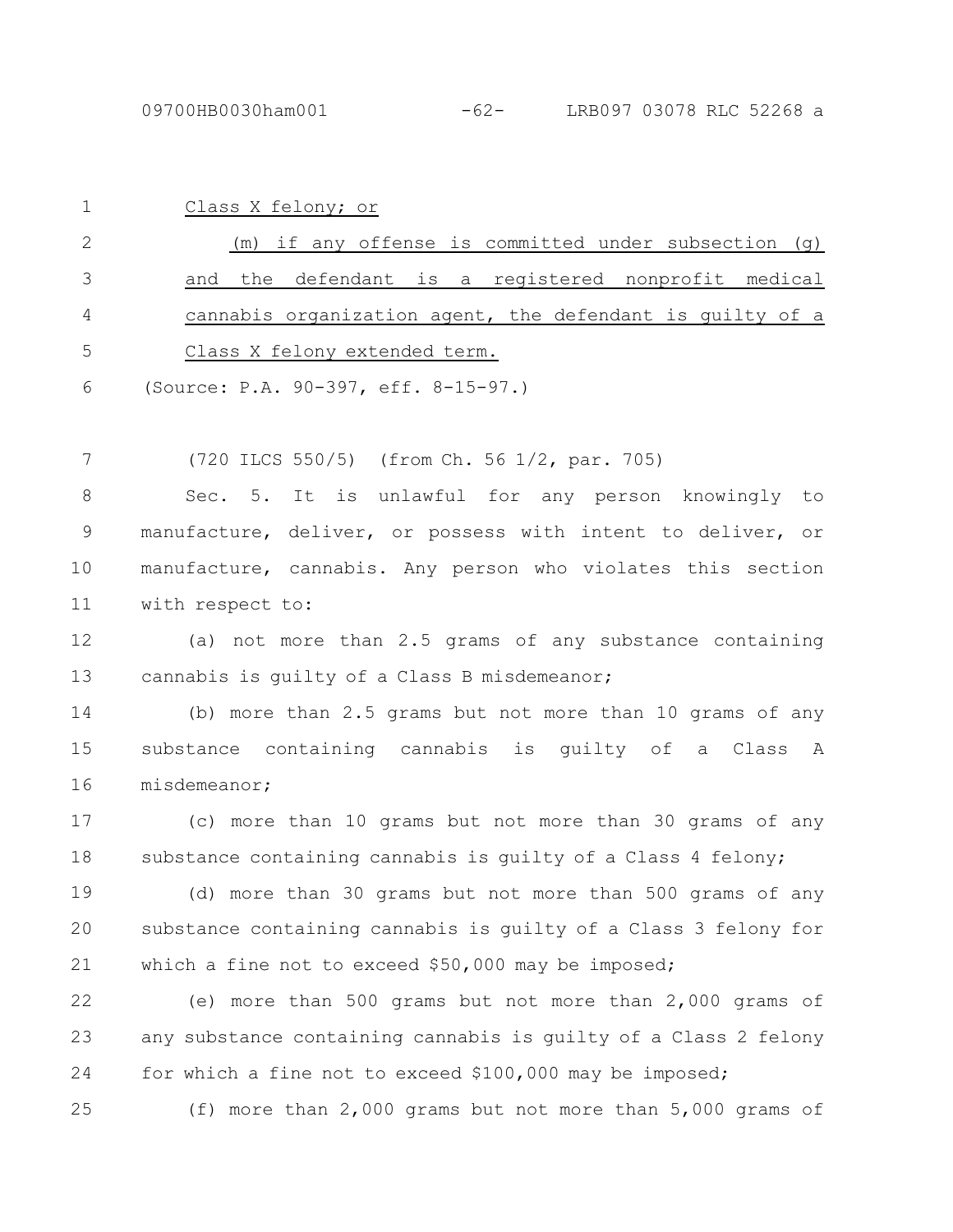09700HB0030ham001 -63- LRB097 03078 RLC 52268 a

| $\mathbf 1$ | any substance containing cannabis is guilty of a Class 1 felony |
|-------------|-----------------------------------------------------------------|
| 2           | for which a fine not to exceed \$150,000 may be imposed;        |
| 3           | (q) more than $5,000$ grams of any substance containing         |
| 4           | cannabis is quilty of a Class X felony for which a fine not to  |
| 5           | exceed \$200,000 may be imposed: $\div$                         |
| 6           | (h) if any offense is committed under subsections (a), (b)      |
| 7           | or (c) and the defendant is a registered nonprofit medical      |
| 8           | cannabis organization agent, the defendant is quilty of a Class |
| $\mathsf 9$ | 3 felony;                                                       |
| 10          | (i) if any offense is committed under subsection (d) and        |
| 11          | the defendant is a registered nonprofit medical cannabis        |
| 12          | organization agent, the defendant is guilty of a Class 2        |
| 13          | felony;                                                         |
| 14          | (j) if any offense is committed under subsection (e) and        |
| 15          | the defendant is a registered nonprofit medical cannabis        |
| 16          | organization agent, the defendant is quilty of a Class 1        |
| 17          | felony;                                                         |
| 18          | (k) if any offense is committed under subsection (f) and        |
| 19          | the defendant is a registered nonprofit medical cannabis        |
| 20          | organization agent, the defendant is guilty of a<br>Class X     |
| 21          | felony; or                                                      |
| 22          | (1) if any offense is committed under subsection (g) and        |
| 23          | the defendant is a registered nonprofit medical cannabis        |
| 24          | organization agent, the defendant is quilty of a Class X with   |
| 25          | an extended term.                                               |
| 26          | (Source: P.A. 90-397, eff. 8-15-97.)                            |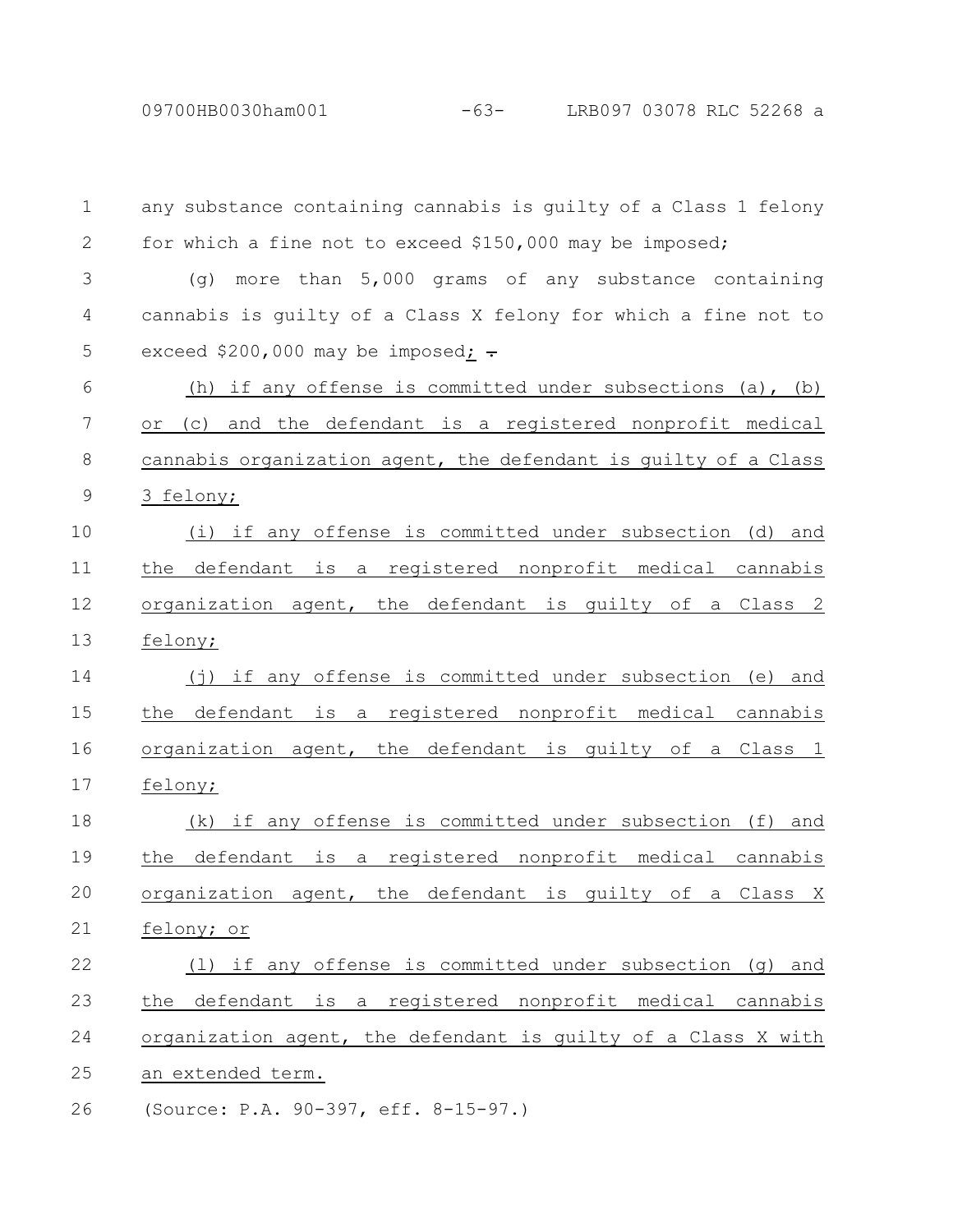(720 ILCS 550/8) (from Ch. 56 1/2, par. 708) Sec. 8. It is unlawful for any person knowingly to produce the cannabis sativa plant or to possess such plants unless production or possession has been authorized pursuant to the provisions of Section 11 of the Act. Any person who violates this Section with respect to production or possession of: (a) Not more than 5 plants is guilty of a Class A misdemeanor. (b) More than 5, but not more than 20 plants, is guilty of a Class 4 felony. (c) More than 20, but not more than 50 plants, is guilty of a Class 3 felony. (d) More than 50, but not more than 200 plants, is guilty of a Class 2 felony for which a fine not to exceed \$100,000 may be imposed and for which liability for the cost of conducting the investigation and eradicating such plants may be assessed. Compensation for expenses incurred in the enforcement of this provision shall be transmitted to and deposited in the treasurer's office at the level of government represented by the Illinois law enforcement agency whose officers or employees conducted the investigation or caused the arrest or arrests leading to the prosecution, to be subsequently made available to that law enforcement agency as expendable receipts for use in the enforcement of laws regulating controlled substances and cannabis. If such seizure was made by a combination of law 1 2 3 4 5 6 7 8 9 10 11 12 13 14 15 16 17 18 19 20 21 22 23 24 25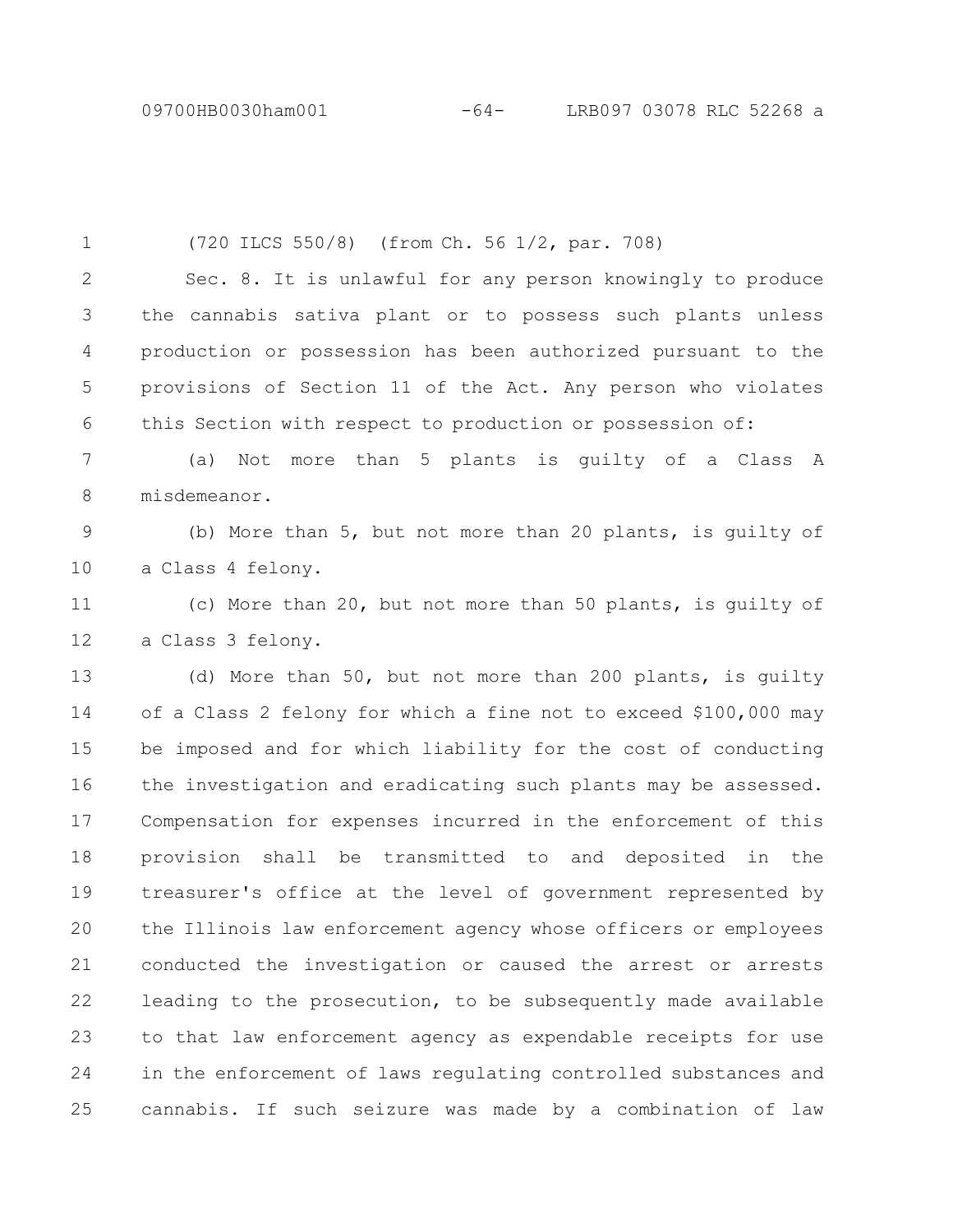09700HB0030ham001 -65- LRB097 03078 RLC 52268 a

enforcement personnel representing different levels of government, the court levying the assessment shall determine the allocation of such assessment. The proceeds of assessment awarded to the State treasury shall be deposited in a special fund known as the Drug Traffic Prevention Fund. 1 2 3 4 5

(e) More than 200 plants is guilty of a Class 1 felony for which a fine not to exceed \$100,000 may be imposed and for which liability for the cost of conducting the investigation and eradicating such plants may be assessed. Compensation for expenses incurred in the enforcement of this provision shall be transmitted to and deposited in the treasurer's office at the level of government represented by the Illinois law enforcement agency whose officers or employees conducted the investigation or caused the arrest or arrests leading to the prosecution, to be subsequently made available to that law enforcement agency as expendable receipts for use in the enforcement of laws regulating controlled substances and cannabis. If such seizure was made by a combination of law enforcement personnel representing different levels of government, the court levying the assessment shall determine the allocation of such assessment. The proceeds of assessment awarded to the State treasury shall be deposited in a special fund known as the Drug Traffic Prevention Fund. 6 7 8 9 10 11 12 13 14 15 16 17 18 19 20 21 22 23

(Source: P.A. 95-247, eff. 1-1-08.) 24

25

(720 ILCS 550/9) (from Ch. 56 1/2, par. 709)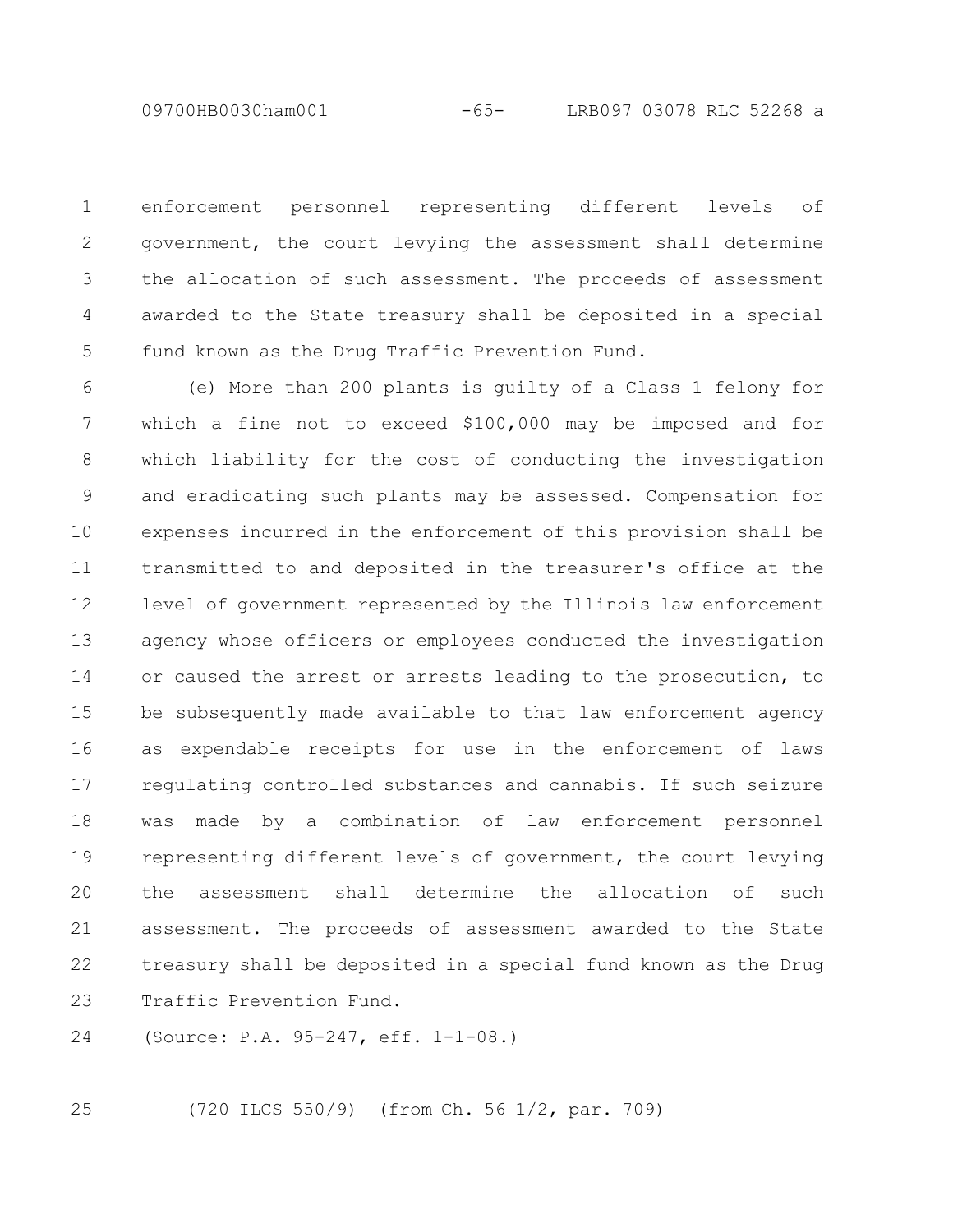09700HB0030ham001 -66- LRB097 03078 RLC 52268 a

Sec. 9. (a) Any person who engages in a calculated criminal cannabis conspiracy, as defined in subsection (b), is guilty of a Class 3 felony, and fined not more than \$200,000 and shall be subject to the forfeitures prescribed in subsection (c); except that, if any person engages in such offense after one or more prior convictions under this Section, Section 4 (d), Section 5 (d), Section 8 (d) or any law of the United States or of any State relating to cannabis, or controlled substances as defined in the Illinois Controlled Substances Act, in addition to the fine and forfeiture authorized above, he shall be guilty of a Class 1 felony for which an offender may not be sentenced to death; if any offense is committed under this Section and the defendant is a registered nonprofit medical cannabis organization agent, the defendant is guilty of a Class X felony. (b) For purposes of this section, a person engages in a calculated criminal cannabis conspiracy when: (1) he violates Section 4 (d), 4 (e), 5 (d), 5 (e), 8 (c) or 8 (d) of this Act; and (2) such violation is a part of a conspiracy undertaken or carried on with 2 or more other persons; and (3) he obtains anything of value greater than \$500 from, or organizes, directs or finances such violation or conspiracy. (c) Any person who is convicted under this Section of engaging in a calculated criminal cannabis conspiracy shall 1 2 3 4 5 6 7 8 9 10 11 12 13 14 15 16 17 18 19 20 21 22 23 24 25

forfeit to the State of Illinois:

26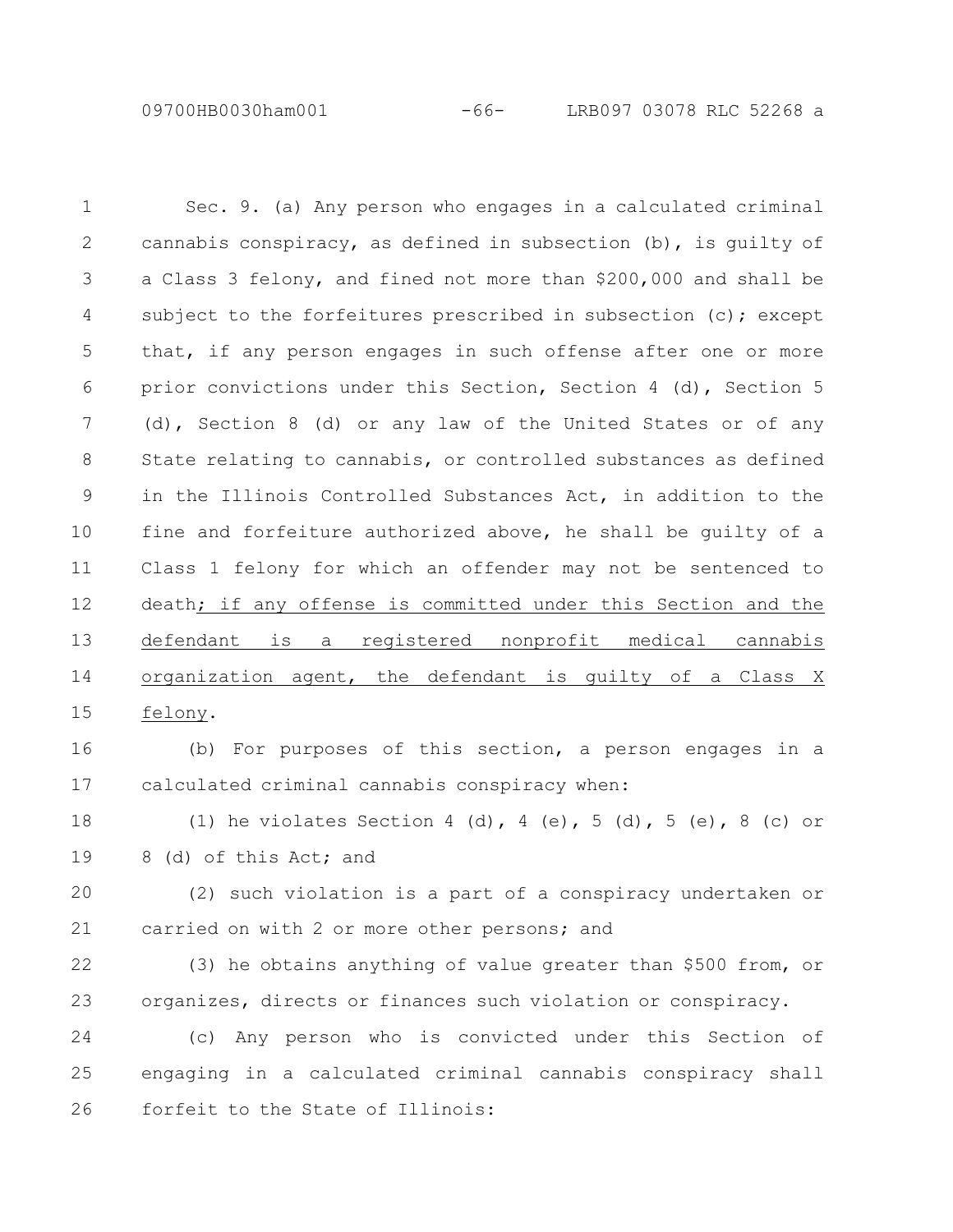(1) the receipts obtained by him in such conspiracy; and (2) any of his interests in, claims against, receipts from, or property or rights of any kind affording a source of influence over, such conspiracy. 1 2 3 4

(d) The circuit court may enter such injunctions, restraining orders, directions, or prohibitions, or take such other actions, including the acceptance of satisfactory performance bonds, in connection with any property, claim, receipt, right or other interest subject to forfeiture under this Section, as it deems proper. 5 6 7 8 9 10

(Source: P.A. 84-1233.) 11

(720 ILCS 550/16.1) (from Ch. 56 1/2, par. 716.1) 12

Sec. 16.1. In any prosecution for any violation of this Act, it shall be an affirmative defense that the substance possessed by the defendant was regulated as a controlled substance under the Illinois Controlled Substances Act or pursuant to the Compassionate Use of Medical Cannabis Pilot Program Act. In order to raise this affirmative defense, the defendant shall give notice thereof to the State not less than 7 days prior to trial. 13 14 15 16 17 18 19 20

(Source: P.A. 84-1313; 84-1362.) 21

(720 ILCS 550/11 rep.) 22

(720 ILCS 550/15 rep.) 23

Section 145. The Cannabis Control Act is amended by 24